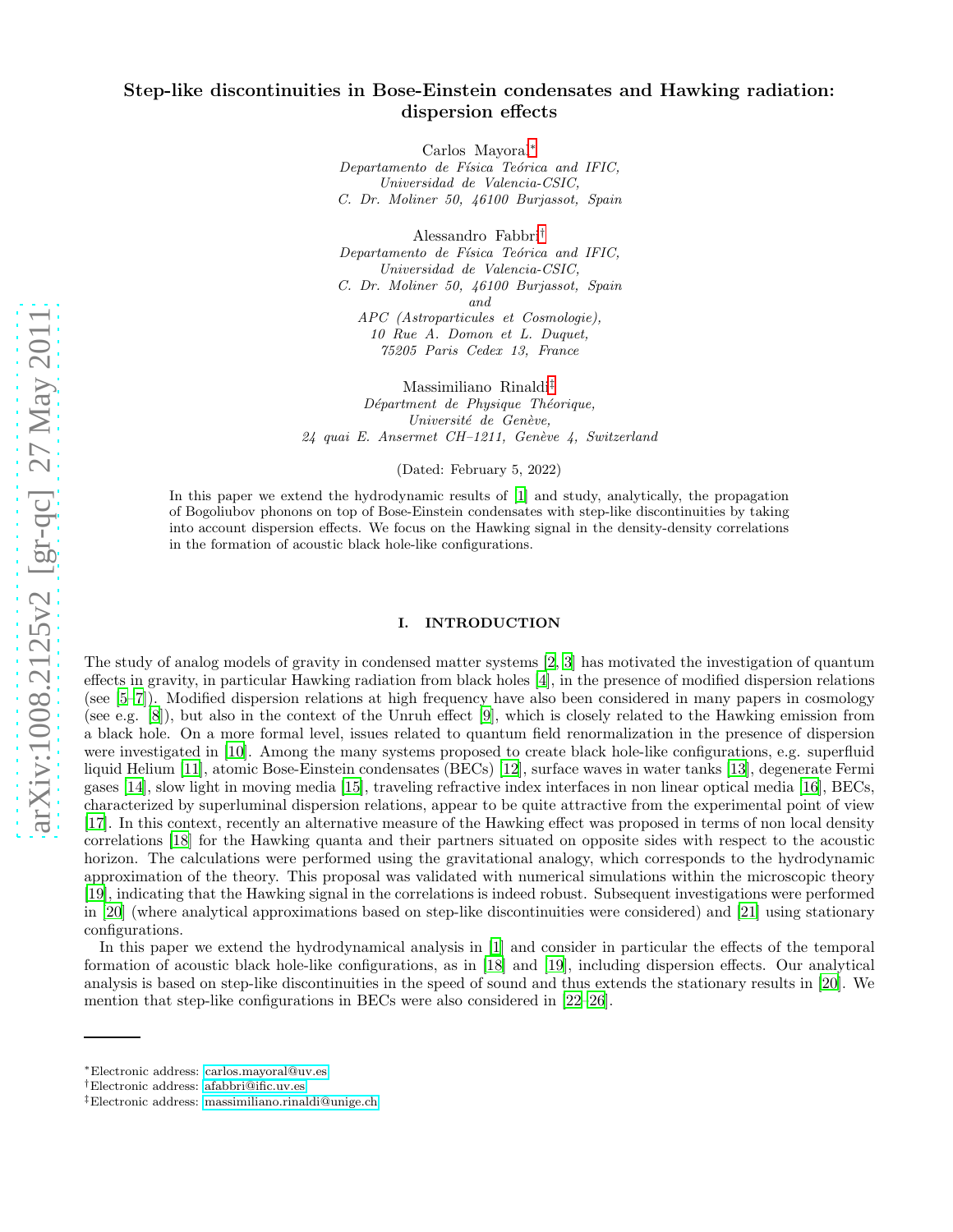The plan of the paper is the following: in section II we briefly describe the model used and the basic equations, while in sections III and IV we analyze thoroughly the stationary case (spatial step-like discontinuities) and the homogeneous one (temporal step-like discontinuities). By combining the results of these two sections, in section V we discuss the main Hawking signal in correlations for the formation of acoustic black hole-like configurations and in section VI we end with comparisons with the hydrodynamical results in [\[18\]](#page-31-16).

#### II. THE MODEL AND ITS BASIC EQUATIONS

We start with the basic equations for a Bose gas in the dilute gas approximation described by a field operator  $\Psi$ [\[27\]](#page-31-22)-[\[29\]](#page-31-23). The equal-time commutator is

<span id="page-1-2"></span>
$$
[\hat{\Psi}(t,\vec{x}),\hat{\Psi}^{\dagger}(t,\vec{x}')] = \delta^3(\vec{x} - \vec{x}') \tag{1}
$$

and the time-dependent Schrödinger equation is given by

$$
i\hbar\partial_t \hat{\Psi} = \left(-\frac{\hbar^2}{2m}\vec{\nabla}^2 + V_{ext} + g\hat{\Psi}^\dagger\hat{\Psi}\right)\hat{\Psi} , \qquad (2)
$$

where  $m$  is the mass of the atoms,  $V_{ext}$  the external potential and  $g$  the nonlinear atom-atom interaction constant. By considering the mean-field expansion

<span id="page-1-4"></span>
$$
\hat{\Psi} \sim \Psi_0 (1 + \hat{\phi}) \tag{3}
$$

with  $\hat{\phi}$  a small perturbation. The macroscopic condensate is described by the classical wavefunction  $\Psi_0$  which satisfies the Gross-Pitaevski equation

<span id="page-1-1"></span>
$$
i\hbar \partial_t \Psi_0 = \left(-\frac{\hbar^2}{2m}\vec{\nabla}^2 + V_{ext} + gn\right)\Psi_0 , \qquad (4)
$$

where  $n = |\Psi_0|^2$  is the number density, and the linear perturbation  $\hat{\phi}$  satisfies the Bogoliubov-de Gennes equation

<span id="page-1-0"></span>
$$
i\hbar\partial_t\hat{\phi} = -\left(\frac{\hbar^2}{2m}\vec{\nabla}^2 + \frac{\hbar^2}{m}\frac{\vec{\nabla}\Psi_0}{\Psi_0}\vec{\nabla}\right)\hat{\phi} + mc^2(\hat{\phi} + \hat{\phi}^\dagger) ,\qquad(5)
$$

where  $c = \sqrt{\frac{gn}{m}}$  is the speed of sound.

To study analytically the solutions to [\(5\)](#page-1-0), along the lines of [\[19](#page-31-17)], we shall consider condensates of constant density  $n$  and velocity (for simplicity along one dimension, say  $x$ ). Non-trivial configurations are still possible, provided one varies the coupling constant  $g$  (and therefore the speed of sound  $c$ ) and the external potential but keep the sum  $gn+V_{ext}$  constant. In this way, the plane-wave function  $\Psi_0 = \sqrt{n}e^{ik_0x-iw_0t}$ , where  $v = \frac{\hbar k_0}{m}$  is the condensate velocity, is a solution of [\(4\)](#page-1-1) everywhere.

The non-hermitean operator  $\hat{\phi}$  is expanded as

$$
\hat{\phi}(t,x) = \sum_{j} \left[ \hat{a}_{j} \phi_{j}(t,x) + \hat{a}_{j}^{\dagger} \varphi_{j}^{*}(t,x) \right], \qquad (6)
$$

where  $\hat{a}_j$  and  $\hat{a}_j^{\dagger}$  are the phonon's annihilation and creation operators. From [\(5\)](#page-1-0) and its hermitean conjugate, we see that the modes  $\phi_i(t, x)$  and  $\varphi_i(t, x)$  satisfy the coupled differential equations

<span id="page-1-3"></span>
$$
\begin{aligned}\n\left[i(\partial_t + v\partial_x) + \frac{\xi c}{2}\partial_x^2 - \frac{c}{\xi}\right]\phi_j &= \frac{c}{\xi}\varphi_j, \\
\left[-i(\partial_t + v\partial_x) + \frac{\xi c}{2}\partial_x^2 - \frac{c}{\xi}\right]\varphi_j &= \frac{c}{\xi}\phi_j,\n\end{aligned} \tag{7}
$$

where  $\xi = \hbar/(mc)$  is the so-called healing length of the condensate. The normalizations are fixed, via integration of the equal-time commutator obtained from [\(1\)](#page-1-2), namely

$$
[\hat{\phi}(t,x), \hat{\phi}^{\dagger}(t,x')] = \frac{1}{n} \delta(x-x') , \qquad (8)
$$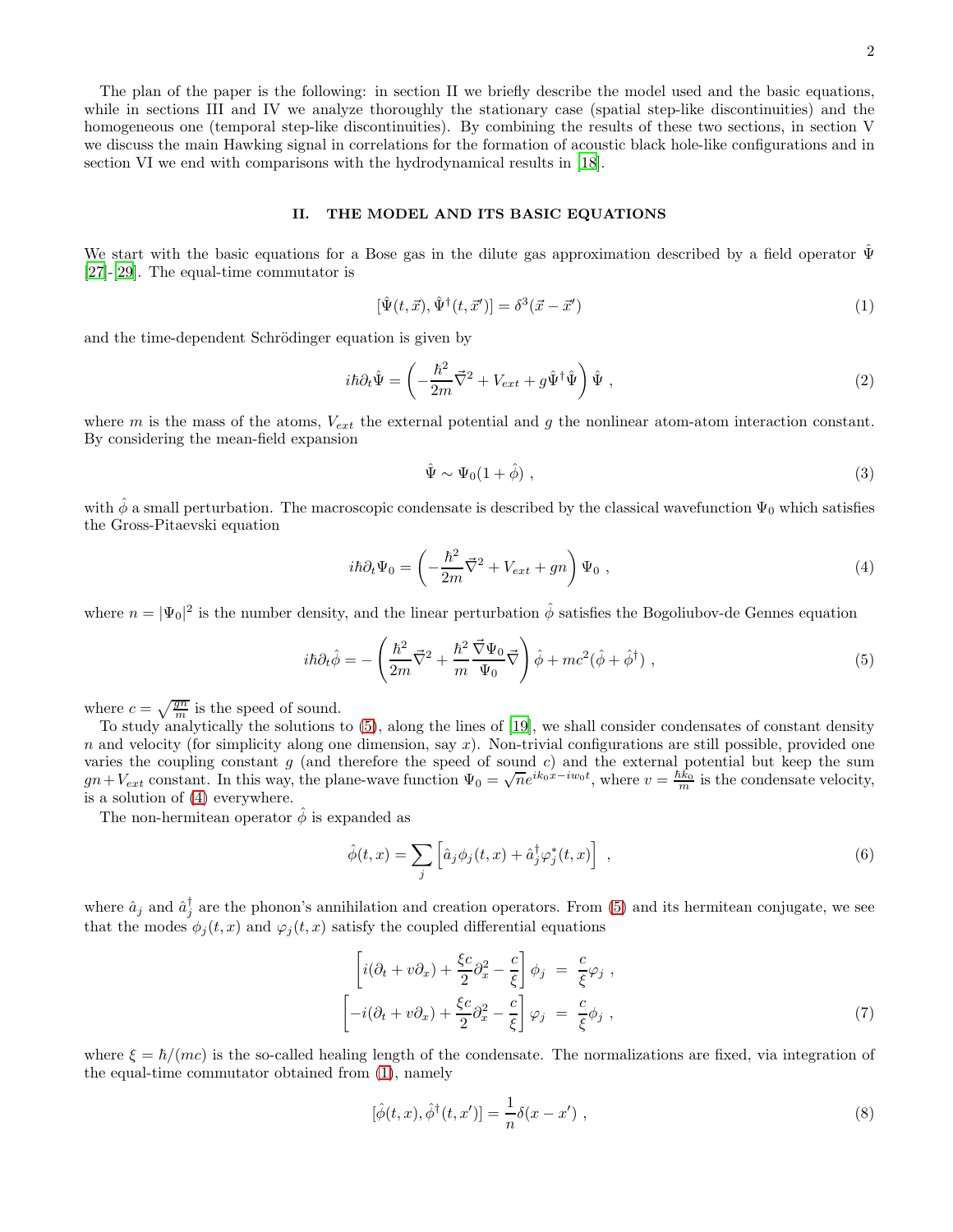by

.

<span id="page-2-1"></span>
$$
\int dx [\phi_j \phi_{j'}^* - \varphi_j^* \varphi_{j'}] = \frac{\delta_{jj'}}{\hbar n} \ . \tag{9}
$$

We shall consider step-like discontinuities in the speed of sound  $c$ , which is the only non-trivial parameter in this formalism, and impose the appropriate boundary conditions for the modes that are solutions to Eqs. [\(7\)](#page-1-3). A similar analysis was carried out in the hydrodynamic limit  $\xi \to 0$  in the work [\[1](#page-31-0)], by using the more appropriate density phase representation

<span id="page-2-5"></span>
$$
\hat{\phi} = \frac{\hat{n}^1}{2n} + i\frac{\hat{\theta}^1}{\hbar} \tag{10}
$$

#### III. STEP-LIKE SPATIAL DISCONTINUITIES (STATIONARY CASE)

In this section we study dispersion effects for the case of spatial step-like discontinuities. We treat subsonic configurations in subsection [III A,](#page-2-0) thus extending the hydrodynamic analysis of [\[1](#page-31-0)], and subsonic-supersonic ones in subsection [III B.](#page-8-0) This case is particularly interesting in view of our application to study the main Hawking signal in correlations from acoustic black holes, along the lines of [\[19](#page-31-17)].

#### <span id="page-2-0"></span>A. Subsonic configurations

We consider a surface (that we put for simplicity at  $x = 0$ ) separating two semi-infinite homogeneous condensates with different sound speeds:  $c(x) = c_1\theta(-x) + c_r\theta(x)$ . The velocity of the condensate is taken to be negative  $(v < 0)$ , so that the flow is from right to left. We assume that the condensate is everywhere subsonic, that is  $|v| < c_{r(l)}$ , and that  $v, c_l$  and  $c_r$  are time-independent.

To explicitly write down the decomposition of the field operator  $\hat{\phi}$ , we first need to study the propagation of the modes and construct the "in" and "out" basis. To understand the details of modes propagation, we need to solve the equations [\(7\)](#page-1-3) in the left and right homogeneous regions, and then impose the appropriate boundary conditions. These simply are the requirement that  $\phi$  and  $\varphi$ , along with their first spatial derivatives, are continuous across the discontinuity at  $x = 0$ .

We denote the modes solutions in each homogeneous region and corresponding to the fields  $\phi$  and  $\varphi$  as  $De^{-iwt+ikx}$ and  $Ee^{-iwt+ikx}$  respectively. The boundary conditions at the discontinuity, as we will see explicitly later, require us to work at fixed  $\omega$ . Therefore we write the modes as

$$
\phi_{\omega} = D(\omega)e^{-iwt + ik(\omega)x} , \qquad \varphi_{\omega} = E(\omega)e^{-iwt + ik(\omega)x} , \qquad (11)
$$

so that the equations [\(7\)](#page-1-3) simplify to

<span id="page-2-2"></span>
$$
\left[ (w - vk) - \frac{\xi ck^2}{2} - \frac{c}{\xi} \right] D(\omega) = \frac{c}{\xi} E(\omega) ,
$$
\n
$$
\left[ -(w - vk) - \frac{\xi ck^2}{2} - \frac{c}{\xi} \right] E(\omega) = \frac{c}{\xi} D(\omega) ,
$$
\n(12)

while the normalization condition [\(9\)](#page-2-1)  $(j \equiv \omega)$  gives

<span id="page-2-3"></span>
$$
|D(\omega)|^2 - |E(\omega)|^2 = \frac{1}{2\pi\hbar n} \left| \frac{dk}{dw} \right| \,. \tag{13}
$$

The combination of the two Eqs. [\(12\)](#page-2-2) gives the non linear dispersion relation

<span id="page-2-4"></span>
$$
(w - vk)^2 = c^2 \left( k^2 + \frac{\xi^2 k^4}{4} \right),
$$
\n(14)

plotted in Fig. [1.](#page-3-0) At low momenta  $(k \ll \frac{1}{\xi})$  we recover the linear relativistic dispersion, while at large momenta  $(k \gg \frac{1}{\xi})$  the nonlinear superluminal term becomes dominant. Moreover, inserting the relation between D and E from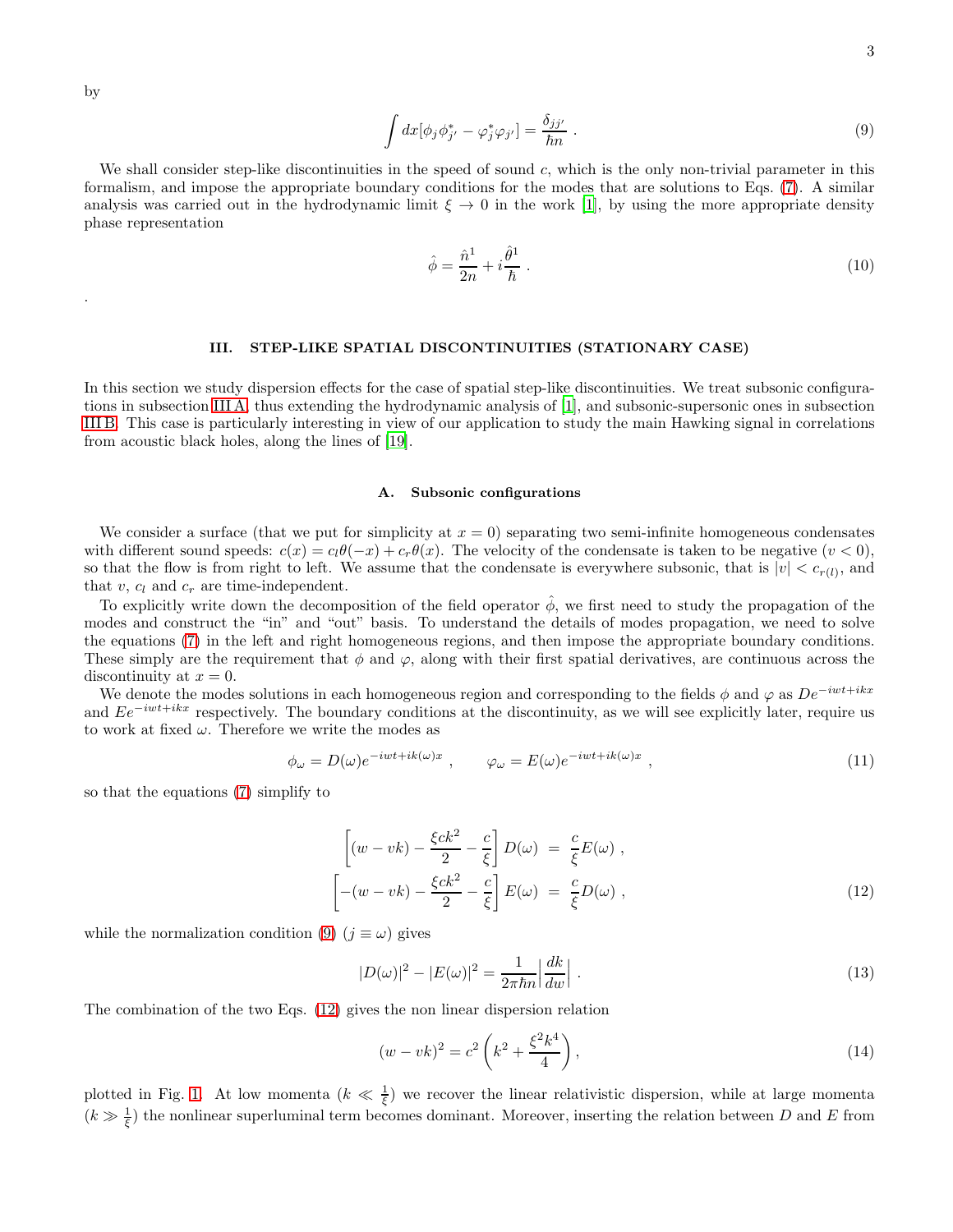

<span id="page-3-0"></span>FIG. 1: Dispersion relation for subsonic configurations. The solid (dashed) line corresponds to the positive (negative) norm branch:  $\omega - vk = +(-)c\sqrt{k^2 + \frac{\xi^2 k^4}{4}}$ .

[\(12\)](#page-2-2) into [\(13\)](#page-2-3) we find the mode normalizations

<span id="page-3-3"></span>
$$
D(\omega) = \frac{\omega - vk + \frac{c\xi k^2}{2}}{\sqrt{4\pi\hbar n c\xi k^2 \left| (\omega - vk) \left(\frac{dk}{d\omega}\right)^{-1} \right|}},
$$
  

$$
E(\omega) = -\frac{\omega - vk - \frac{c\xi k^2}{2}}{\sqrt{4\pi\hbar n c\xi k^2 \left| (\omega - vk) \left(\frac{dk}{d\omega}\right)^{-1} \right|}},
$$
(15)

where  $k = k(\omega)$  are the roots of the quartic equation [\(14\)](#page-2-4) at fixed  $\omega$ . Eq. (14) admits, in the subsonic case, two real and two complex solutions. Regarding the real solutions, we will call  $k_v$  and  $k_u$  the ones corresponding to negative and positive group velocity  $v_g = \frac{d\omega}{dk}$  respectively. They admit a perturbative expansion in the dimensionless parameter  $z \equiv \frac{\xi \omega}{c}$ , namely

$$
k_v = \frac{\omega}{v - c} \left( 1 + \frac{c^3 z^2}{8(v - c)^3} + O(z^4) \right) ,
$$
  
\n
$$
k_u = \frac{\omega}{v + c} \left( 1 - \frac{c^3 z^2}{8(v + c)^3} + O(z^4) \right) .
$$
\n(16)

The other two solutions are complex conjugates. We call  $k_d(k_g)$  the roots with positive(negative) imaginary part, which represent a decaying(growing) mode on the positive  $x > 0$  axis and a growing(decaying) mode in the negative  $(x < 0)$  one. Such roots are non-perturbative in  $\xi$  as they diverge in the hydrodynamic limit  $\xi = 0$ , when Eq. [\(14\)](#page-2-4) becomes quadratic. However, they admit the expansions

<span id="page-3-2"></span>
$$
k_{d(g)} = \frac{\omega |v|}{c^2 - v^2} \left[ 1 - \frac{(c^2 + v^2)c^4 z^2}{4(c^2 - v^2)^3} + O(z^4) \right] + (-) \frac{2i\sqrt{c^2 - v^2}}{c\xi} \left[ 1 + \frac{(c^2 + 2v^2)c^4 z^2}{8(c^2 - v^2)^3} + O(z^4) \right] \ . \tag{17}
$$

In what follows we do not need to specify the normalization coefficients for these modes, that we call generically  $\frac{d_{\phi(\varphi)}}{4\pi n}$  $\frac{G_{\phi(\varphi)}}{4\pi n\hbar}$  and  $\frac{G_{\phi(\varphi)}}{\sqrt{4\pi n\hbar}}$  $\frac{d\phi(\varphi)}{4\pi n\hbar}$  for the decaying and growing modes respectively, of the fields  $\phi$  and  $\varphi$ .

In summary, the most general decompositions of  $\phi$  and  $\varphi$  in the left and right regions are given by

<span id="page-3-1"></span>
$$
\phi_{\omega}^{l(r)} = e^{-i\omega t} \left[ D_v^{l(r)} A_v^{l(r)} e^{ik_v^{l(r)}x} + D_u^{l(r)} A_u^{l(r)} e^{ik_u^{l(r)}x} + d_\phi^{l(r)} A_d^{l(r)} e^{ik_g^{l(r)}x} + G_\phi^{l(r)} A_G^{l(r)} e^{ik_d^{l(r)}x} \right] \,,\tag{18}
$$

$$
\varphi_{\omega}^{l(r)} = e^{-i\omega t} \left[ E_v^{l(r)} A_v^{l(r)} e^{ik_v^{l(r)}x} + E_u^{l(r)} A_u^{l(r)} e^{ik_u^{l(r)}x} + d_{\varphi}^{l(r)} A_d^{l(r)} e^{ik_{g(d)}^{l(r)}x} + G_{\varphi}^{l(r)} A_G^{l(r)} e^{ik_{d(g)}^{l(r)}x} \right].
$$
\n(19)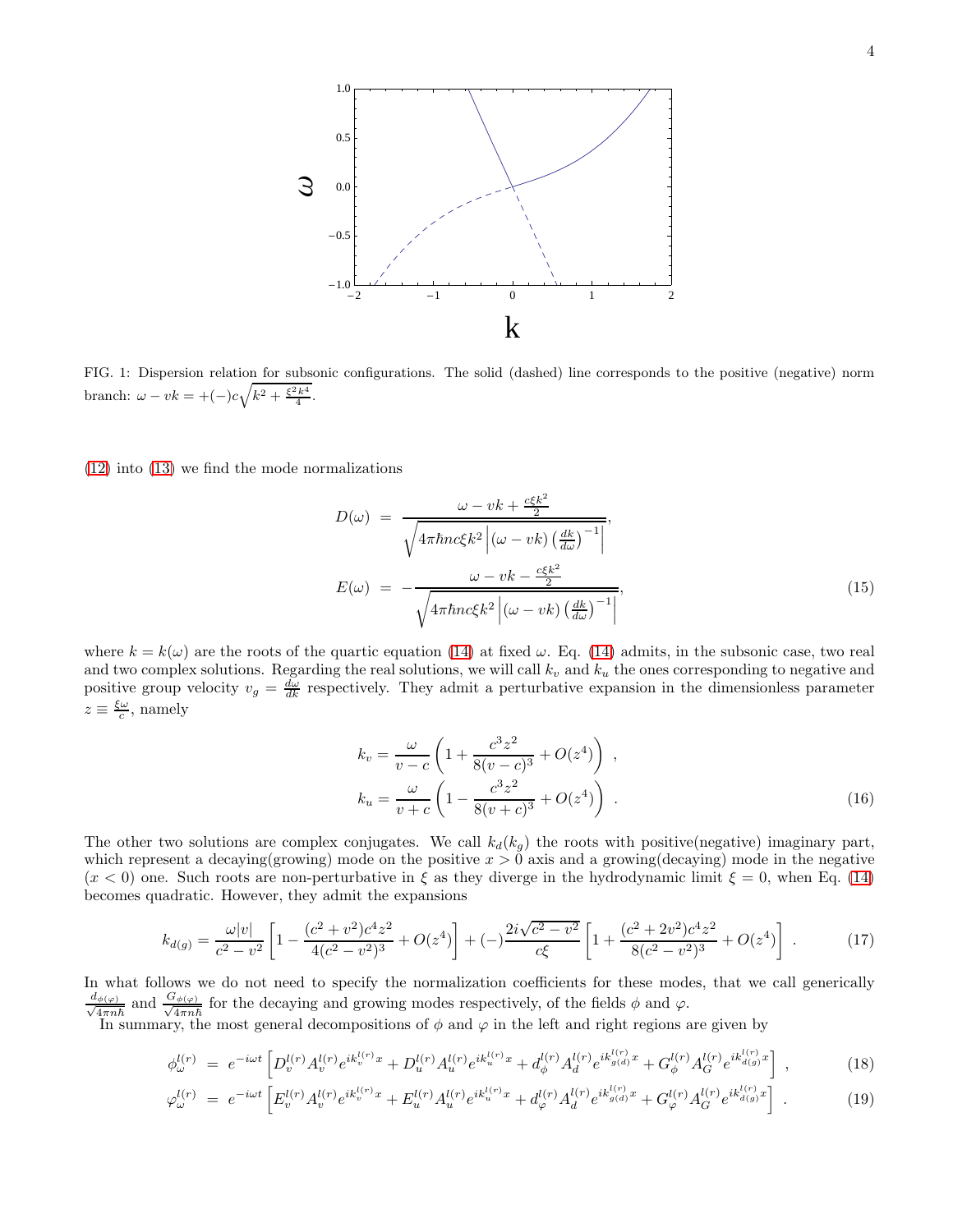5

The coefficients  $A^{l,r}_{u,v,d,G}$  are the amplitudes of the modes, not to be confused with the normalizations coefficients. Indeed, the latter are determined uniquely by the commutation relations and the equations of motion, while the amplitudes depend on the particular choice of basis, as shown below. The matching conditions at  $x = 0$  to be imposed on Eqs. [\(7\)](#page-1-3) are

<span id="page-4-0"></span>
$$
[\phi] = 0, [\phi'] = 0, [\varphi] = 0, [\varphi'] = 0,
$$
\n(20)

where  $\lceil \cdot \rceil$  indicates the variation across the jump. It is clear that these conditions require  $\omega$  to be the same in the l and  $r$  regions. Eqs. [\(20\)](#page-4-0) can be written in matrix form

$$
W_l \begin{pmatrix} A_v^l \\ A_u^l \\ A_G^l \\ A_d^l \end{pmatrix} = W_r \begin{pmatrix} A_v^r \\ A_u^r \\ A_d^r \\ A_G^r \end{pmatrix},
$$
\n(21)

where

<span id="page-4-2"></span>
$$
W_{l} = \begin{pmatrix} D_{v}^{l} & D_{u}^{l} & G_{\phi}^{l} & d_{\phi}^{l} \\ ik_{v}^{l} D_{v}^{l} & ik_{u}^{l} D_{u}^{l} & ik_{g}^{l} G_{\phi}^{l} & ik_{d}^{l} d_{\phi}^{l} \\ E_{v}^{l} & E_{u}^{l} & G_{\phi}^{l} & d_{\phi}^{l} \\ ik_{v}^{l} E_{v}^{l} & ik_{u}^{l} E_{u}^{l} & ik_{g}^{l} G_{\phi}^{l} & ik_{d}^{l} d_{\phi}^{l} \end{pmatrix}
$$
\n(22)

and

<span id="page-4-1"></span>
$$
W_{r} = \begin{pmatrix} D_{v}^{r} & D_{u}^{r} & d_{\phi}^{r} & G_{\phi}^{r} \\ ik_{v}^{r} D_{v}^{r} & ik_{u}^{r} D_{u}^{r} & ik_{d}^{r} d_{\phi}^{r} & ik_{g}^{r} G_{\phi}^{r} \\ E_{v}^{r} & E_{u}^{r} & d_{\phi}^{r} & G_{\phi}^{r} \\ ik_{v}^{r} E_{v}^{r} & ik_{u}^{r} E_{u}^{r} & ik_{d}^{r} d_{\phi}^{r} & ik_{g}^{r} G_{\phi}^{r} \end{pmatrix}.
$$
\n(23)

Multiplying both sides by  $W_l^{-1}$  we have

$$
\begin{pmatrix}\nA_v^l \\
A_u^l \\
A_G^l \\
A_d^l\n\end{pmatrix} = M_{scatt} \begin{pmatrix}\nA_v^r \\
A_u^r \\
A_d^r \\
A_G^r\n\end{pmatrix} .
$$
\n(24)

The  $4 \times 4$  matrix  $M_{scatt} \equiv W_l^{-1}W_r$  encodes all non-trivial scattering effects due to the matching conditions [\(20\)](#page-4-0). The form of  $M_{scatt}$  is much more involved than that found in the hydrodynamic limit in [\[1\]](#page-31-0).

To construct  $M_{scatt}$  we have used the general decompositions [\(18\)](#page-3-1) and [\(19\)](#page-3-1). Not all modes, however, are physically meaningful. The validity of the mean-field approximation [\(3\)](#page-1-4) implies that only spatially bounded modes have to be taken into account. This means that the amplitudes of the growing modes (that diverge exponentially in the l or r regions) must be set to zero. There are no constraints, instead, for the amplitudes of the decaying modes. Indeed, as we will see explicitly in the construction of the "in" and "out" modes basis that follows, by taking into account the  $(l \text{ and } r)$  decaying modes we have each time four amplitudes which are uniquely determined by our four matching equations. The physical meaning of the decaying modes is to "dress" the "in" and "out" modes basis, and this affects the calculation of local observables (this discussion follows that of [\[30](#page-31-24)]).

We now proceed to construct the "in" and "out" modes basis for the case  $v = 0$  in a perturbative expansion up to  $O(z^2)$ . This case can also be treated exactly, as shown in the Appendix A. The perturbative construction of the "in" modes for the more complicated case  $v \neq 0$  is given in Appendix B. To appreciate similarities and differences with respect to the hydrodynamical case treated in [\[1\]](#page-31-0), let us construct perturbatively the "in" and "out" modes basis, displayed schematically in Fig. [2.](#page-5-0) We consider the modes of the field  $\phi$ . An identical analysis is valid for  $\varphi$ , up to the replacement of the  $D \to E$ .

# $\bullet$  Mode  $u^{v,in}_{\omega,\phi}$

The "in" v-mode  $u_{\omega,\phi}^{v,in}$  is defined by an initial unit-amplitude left-moving v-mode coming from the right ( $\equiv u_{\omega,\phi}^{v,r}$ )  $D_v^r e^{-i\omega t + i k_v^r x}$ , which is partially transmitted into a v-mode in the left region  $(u_{\omega,\phi}^{v,l} = D_v^l e^{-i\omega t + i k_v^l x})$  with amplitude  $A_v^l$ and partially reflected into a right-moving u-mode  $(u_{\omega,\phi}^{u,r} = D_u^r e^{-i\omega t + ik_u^r x})$  with amplitude  $A_u^r$ . The construction is not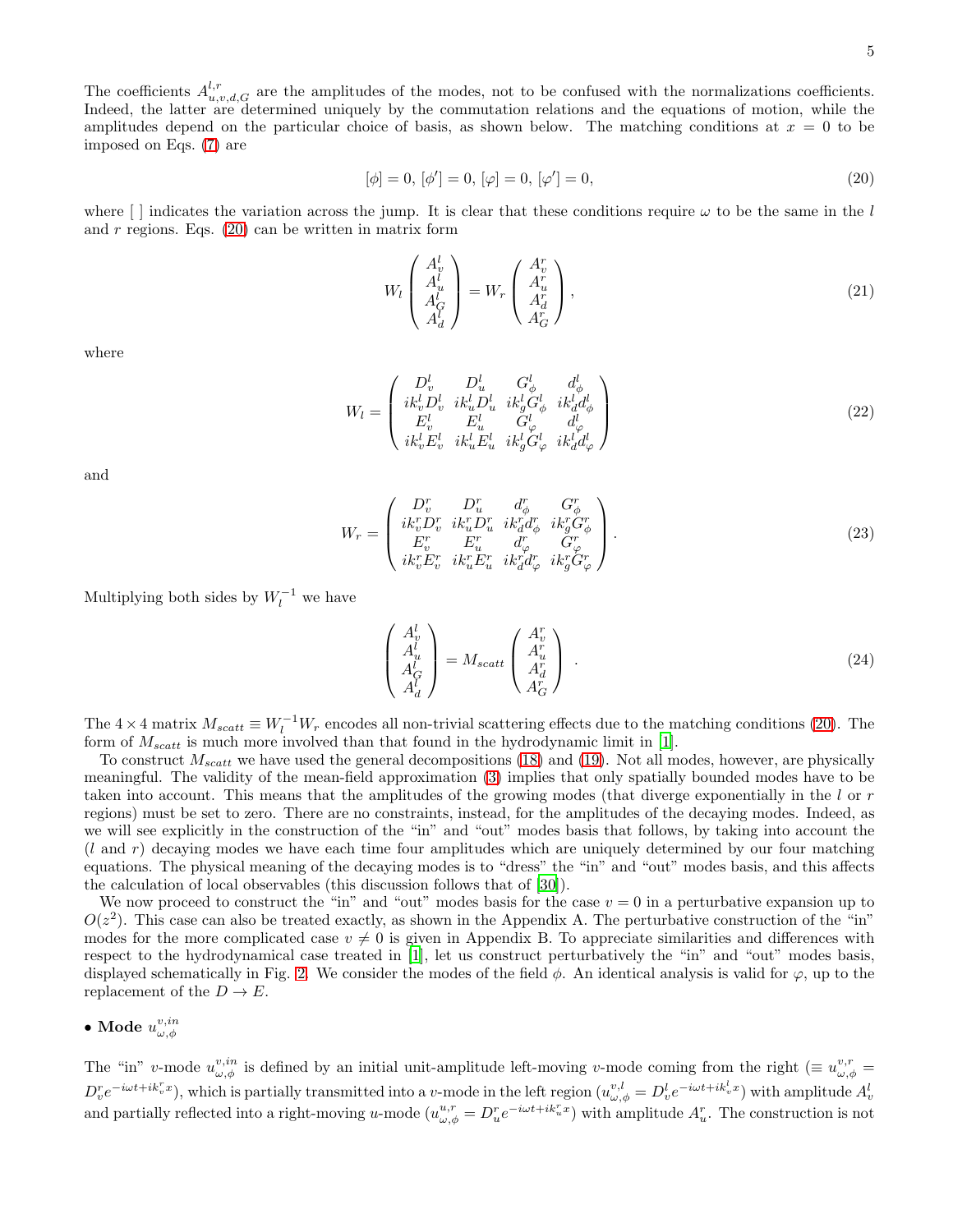

<span id="page-5-0"></span>FIG. 2: "in" and "out" modes for spatial step-like discontinuities between homogeneous subsonic regions. We display the propagating modes (straight lines) and the decaying modes (curved lines), along with their amplitudes.

finished yet, as we need to include as well the decaying modes in the left and right regions  $(u_{\omega,\phi}^{d,r(l)} = D_{\phi}^{r(l)})$  $\int\limits_{\phi}^{r(l)}e^{-i\omega t+ik_{d(g)}^{r(l)}x})$ along with their amplitudes  $A_d^r$  and  $A_d^l$ . In this way we have a total of four amplitudes which are uniquely determined by solving the following system of four equations

<span id="page-5-1"></span>
$$
\begin{pmatrix} A_v^l \\ 0 \\ 0 \\ A_d^l \end{pmatrix} = M_{scatt} \begin{pmatrix} 1 \\ A_u^r \\ A_d^r \\ 0 \end{pmatrix} . \tag{25}
$$

By treating  $M_{scatt}$  perturbatively in the parameter  $z_l \equiv \frac{\omega \xi_l}{c_l}$  we find, up to  $O(z^2)$ , the following solutions

$$
A_v^l = \frac{2\sqrt{c_l c_r}}{c_l + c_r} - \frac{i\sqrt{c_l} (c_l - c_r)^2 z_l}{c_r^{3/2} (c_l + c_r)} + \frac{c_l (c_l - c_r)^2 (c_l^2 + c_r^2) z_l^2}{2c_r^3 (c_l + c_r)^2} \equiv T \tag{26}
$$

$$
A_u^r = \frac{c_l - c_r}{c_l + c_r} - \frac{ic_l(c_l - c_r)^2 z_l}{c_r^2(c_l + c_r)} - \frac{c_l(c_l - c_r)(2c_l^3 - 3c_l^2 c_r + 2c_l c_r^2 + c_r^3) z_l^2}{4c_r^4(c_l + c_r)} \equiv R \,,\tag{27}
$$

$$
A_d^l = \frac{(c_l - c_r)\sqrt{z_l}}{d_\phi^l \sqrt{c_r}(c_l + c_r)} - \frac{(c_l - c_r) z_l^2}{2d_\phi^l c_r^{5/2}(c_l + c_r)} \left[c_r^2 + i(c_l^2 + c_r^2 - c_r c_l)\right] \equiv D_{L'}, \qquad (28)
$$

$$
A_d^r = \frac{c_l(-c_l + c_r)\sqrt{z_l}}{d_\phi^r c_r^{3/2} (c_l + c_r)} + \frac{c_l^2(c_l - c_r)}{2d_\phi^r c_r^{7/2} (c_l + c_r)} [c_l + i(c_l - 2c_r)] \equiv D_{R'}.
$$
\n(29)

In the limit  $z_l \to 0$ , we recover the results of [\[1](#page-31-0)]. As we can see, the amplitudes of the asymptotic modes  $A_v^l$  and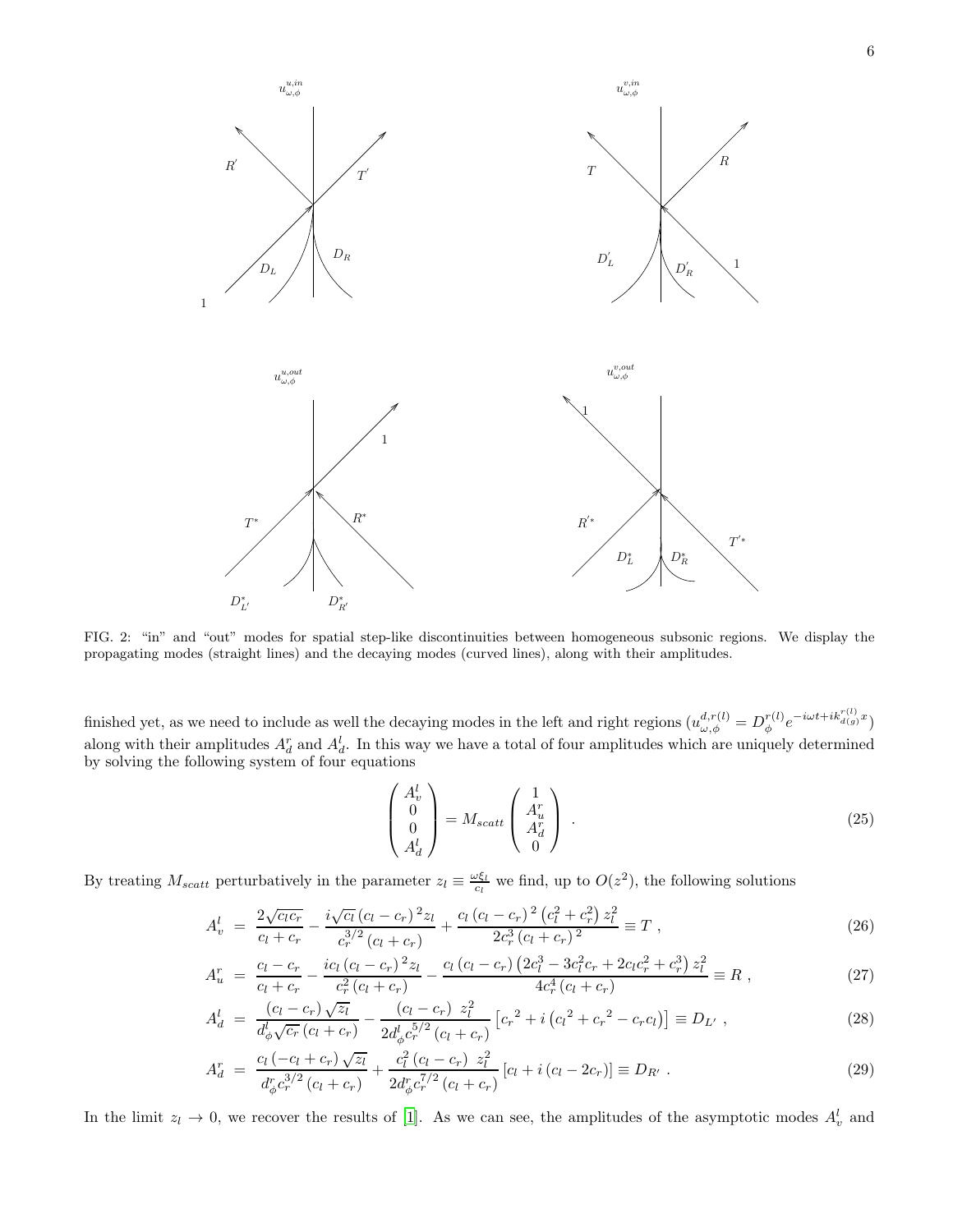$A_u^r$  develop an imaginary  $O(z_l)$  contribution plus a real  $O(z_l^2)$  one. These combine in such a way that the unitarity relation  $|A_v^l|^2 + |A_u^r|^2 \equiv |R|^2 + |T|^2 = 1$  is satisfied non trivially at  $O(z_l^2)$ , as

$$
|A_v^l|^2 = \frac{4c_l c_r}{(c_l + c_r)^2} + \frac{\omega^2 (c_l - c_r)^2 (c_l^2 + c_r^2) \xi_l^2}{2c_l c_r^3 (c_l + c_r)^2},
$$
\n(30)

$$
|A_u^r|^2 = \left(\frac{c_l - c_r}{c_l + c_r}\right)^2 - \frac{\omega^2 (c_l - c_r)^2 (c_l^2 + c_r^2) \xi_l^2}{2c_l c_r^3 (c_l + c_r)^2}.
$$
\n(31)

Finally, note that, although the amplitudes of the decaying modes do not enter in the unitarity relation, they are part of the full mode and give contributions, for instance, in the computation of density-density correlations.

# $\bullet$ Mode $u^{u,in}_{\omega,\phi}$

The "in" u-mode  $u_{\omega,\phi}^{u,in}$  is composed by an initial unit-amplitude right-moving u-mode  $(u_{\omega,\phi}^{u,l} \equiv D_u^l e^{-i\omega t + ik_u^l x})$  coming from the left, along with the transmitted u-mode  $(u^{u,r}_{\omega})$  with amplitude  $A^r_u$  and the reflected v-mode  $(u^{v,l}_{\omega,\phi})$  with amplitude  $A_v^l$ . Here too we have decaying modes, with amplitudes  $A_d^r$ ,  $A_d^l$ . All these amplitudes are obtained by solving

<span id="page-6-0"></span>
$$
\begin{pmatrix} A_v^l \\ 1 \\ 0 \\ A_d^l \end{pmatrix} = M_{scatt} \begin{pmatrix} 0 \\ A_u^r \\ A_d^r \\ 0 \end{pmatrix}
$$
 (32)

and, up to  $O(z_l^2)$ , we have

A

$$
A_v^l = \frac{c_r - c_l}{c_l + c_r} - \frac{i(c_l - c_r)^2 z_l}{c_r (c_l + c_r)} + \frac{(c_l - c_r)(c_l^3 + 2c_l^2 c_r - 3c_l c_r^2 + 2c_r^3) z_l^2}{4c_r^3 (c_l + c_r)} \equiv R',
$$
\n(33)

$$
A_u^r = \frac{2\sqrt{c_l c_r}}{c_l + c_r} - i \frac{\sqrt{c_l} (c_l - c_r)^2 z_l}{c_r^{3/2} (c_l + c_r)} - \frac{\sqrt{c_l} (c_l - c_r)^2 (c_l^2 - 4c_l c_r + c_r^2) z_l^2}{8c_r^{7/2} (c_l + c_r)} \equiv T', \qquad (34)
$$

$$
A_d^l = \frac{(c_l - c_r)\sqrt{z_l}}{d_{\phi}^l \sqrt{c_l} (c_l + c_r)} + \frac{(c_l - c_r)}{2d_{\phi}^l \sqrt{c_l} c_r (c_l + c_r)} \left[ -c_r + i(2c_l - c_r) \right] z_l^2 \equiv D_L , \qquad (35)
$$

$$
A_d^r = \frac{\sqrt{c_l} \left( -c_l + c_r \right) \sqrt{z_l}}{d_{\phi}^r c_r \left( c_l + c_r \right)} + \frac{\sqrt{c_l} \left( c_l - c_r \right)}{2d_{\phi}^r c_r^3 \left( c_l + c_r \right)} \left[ c_l^2 + i \left( c_l^2 + c_r^2 - c_l c_r \right) \right] z_l^2 \equiv D_R \,. \tag{36}
$$

The unitarity condition for the asymptotic modes  $|A_v^l|^2 + |A_u^r|^2 \equiv |R'|^2 + |T'|^2 = 1$  is again non-trivially satisfied, as

$$
|A_v^l|^2 = \left(\frac{c_r - c_l}{c_l + c_r}\right)^2 - \frac{c_l (c_l - c_r)^2 (c_l^2 + c_r^2) z_l^2}{2c_r^3 (c_l + c_r)^2} ,\qquad (37)
$$

$$
|A_u^r|^2 = \frac{4c_l c_r}{(c_l + c_r)^2} + \frac{c_l (c_l - c_r)^2 (c_l^2 + c_r^2) z_l^2}{2c_r^3 (c_l + c_r)^2}.
$$
\n(38)

 $\bullet$  Mode  $u^{v,out}_{\omega,\phi}$ 

The "out" v-mode  $u_{\omega,\phi}^{v,out}$  is made of a linear combination of initial right-moving  $(u_{\omega,\phi}^{u,l})$  and left-moving  $(u_{\omega,\phi}^{v,r})$  components, with amplitudes  $A_u^l$  and  $A_v^r$ , producing a final left-moving v-component  $(u_{\omega,\phi}^{v,l})$  of unit amplitude. The amplitudes, together with those of the associated decaying modes, are given by solving

$$
\begin{pmatrix} 1 \\ A_u^l \\ 0 \\ A_d^l \end{pmatrix} = M_{scatt} \begin{pmatrix} A_v^r \\ 0 \\ A_d^r \\ 0 \end{pmatrix}
$$
 (39)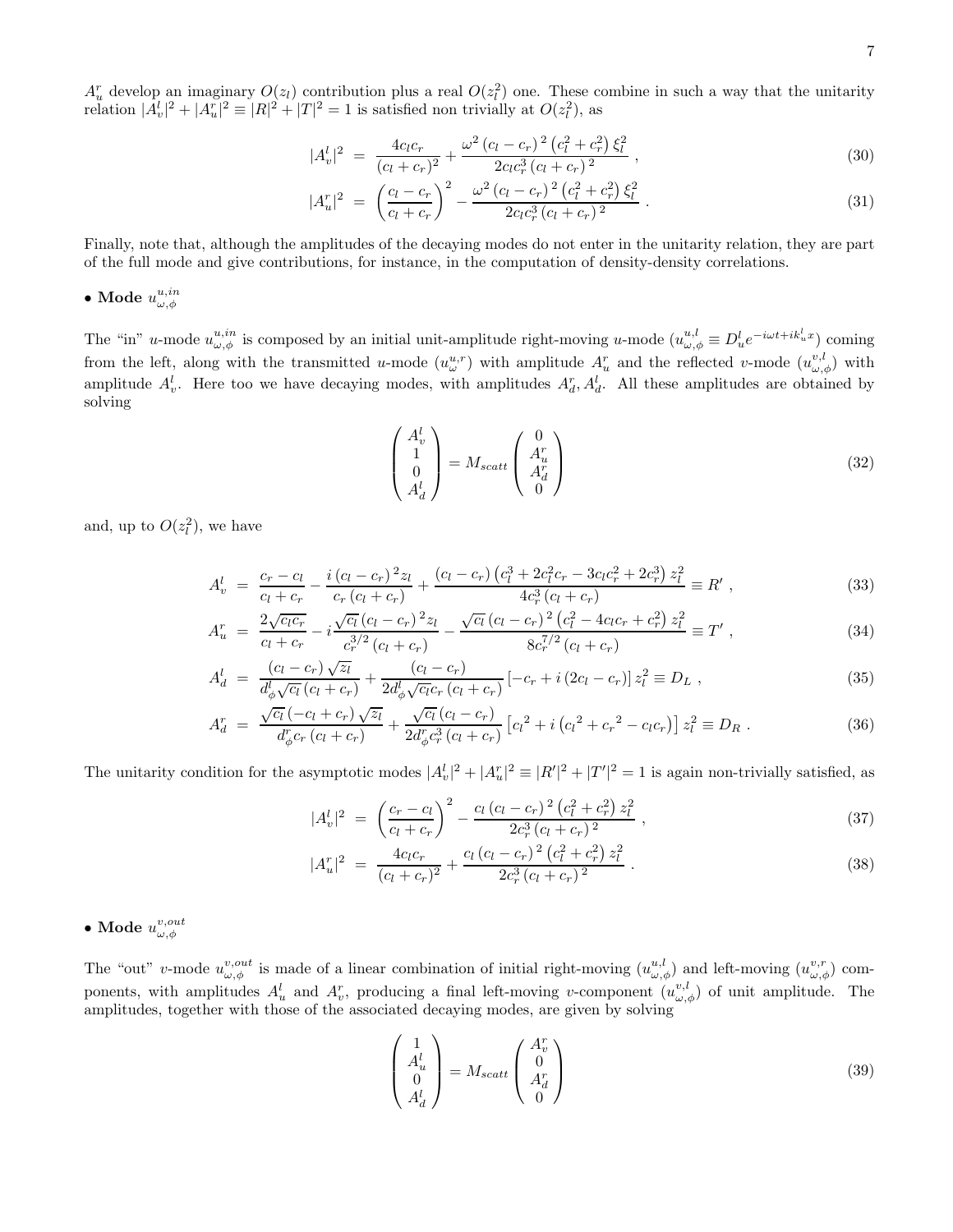and, at  $O(z^2)$ , one has

$$
A_u^l = \frac{c_r - c_l}{c_l + c_r} + \frac{i(c_l - c_r)^2 z_l}{c_r (c_l + c_r)} + \frac{(c_l - c_r)(c_l^3 + 2c_l^2 c_r - 3c_l c_r^2 + 2c_r^3) z_l^2}{4c_r^3 (c_l + c_r)} \equiv R' \,,\tag{40}
$$

$$
A_v^r = \frac{2\sqrt{c_l c_r}}{c_l + c_r} + \frac{i\sqrt{c_l} (c_l - c_r)^2 z_l}{c_r^{3/2} (c_l + c_r)} - \frac{(c_l - c_r)^2 (c_l^2 - 4c_l c_r + c_r^2) z_l^2}{8c_r^{7/2} (c_l + c_r)} \equiv T^{'*}, \qquad (41)
$$

$$
A_d^l = \frac{(c_l - c_r)\sqrt{z_l}}{d_\phi^l \sqrt{c_l} (c_l + c_r)} - \frac{(c_l - c_r) z_l^2}{2d_\phi^l c_r (c_l + c_r)} [c_r + i(2c_l - c_r)] \equiv D_L^*,
$$
\n(42)

$$
A_d^r = \frac{\sqrt{c_l} \left( -c_l + c_r \right) \sqrt{z_l}}{d_{\phi}^r c_r \left( c_l + c_r \right)} + \frac{\sqrt{c_l} \left( c_l - c_r \right) z_l^2}{2d_{\phi}^r c_r^3 \left( c_l + c_r \right)} \left[ c_l^2 - i \left( c_l^2 + c_r^2 - c_r c_l \right) \right] \equiv D_R^* \,. \tag{43}
$$

One can easily check that the unitarity relation is satisfied, as  $|A_u^l|^2 + |A_v^r|^2 \equiv |R|^2 + |T|^2 = 1$ .

 $\bullet$  Mode  $u^{u,out}_{\omega,\phi}$ 

We finally consider the mode  $u_{\omega,\phi}^{u,out}$ . This is defined by initial right-moving and left-moving components, with amplitudes  $A_u^l$  and  $A_v^r$ , resulting now in a final right-moving u component  $(u_{\omega,\phi}^{u,r})$  of unit amplitude. The system of equations to be solved (taking into account the decaying modes) is

$$
\begin{pmatrix} 0\\ A_u^l\\ 0\\ A_d^l \end{pmatrix} = M_{scatt} \begin{pmatrix} A_v^r\\ 1\\ A_d^r\\ 0 \end{pmatrix} . \tag{44}
$$

and its solutions, up to  $O(z^2)$ , are

$$
A_u^l = \frac{2\sqrt{c_l c_r}}{c_l + c_r} + \frac{i\sqrt{c_l}(c_l - c_r)^2 z_l}{c_r^{3/2}(c_l + c_r)} - \frac{\sqrt{c_l}(c_l - c_r)^2 (c_l^2 - 4c_l c_r + c_r^2) z_l^2}{8c_r^{7/2}(c_l + c_r)} \equiv T^*,
$$
\n(45)

$$
A_v^r = \frac{c_l - c_r}{c_l + c_r} + \frac{ic_l (c_l - c_r)^2 z_l}{c_r^2 (c_l + c_r)} - \frac{c_l (c_l - c_r) (2c_l^3 - 3c_l^2 c_r + 2c_l c_r^2 + c_r^3) z_l^2}{4c_r^4 (c_l + c_r)} \equiv R^*,
$$
\n(46)

$$
A_d^l = \frac{c_l (c_l - c_r) z_l}{d_\phi^l \sqrt{c_r} (c_l + c_r)} + \frac{(c_l - c_r) z_l^2}{2d_\phi^l c_r^{5/2} (c_l + c_r)} \left[ -c_r^2 + i (c_l^2 + c_r^2 - c_l c_r) \right] \equiv D_{L'^*}, \tag{47}
$$

$$
A_d^r = \frac{c_l(-c_l + c_r)z_l}{d_{\phi}^r c_r^{3/2} (c_l + c_r)} + \frac{c_l^2 (c_l - c_r) z_l^2}{2d_{\phi}^r c_r^{7/2} (c_l + c_r)} [c_l + i (2c_r - c_l)] \equiv D_{R'*}, \qquad (48)
$$

with unitarity condition  $|A_u^l|^2 + |A_v^r|^2 = |R|^2 + |T|^2 = 1$  satisfied up to  $O(z_l^2)$ .

Having constructed explicitly the complete "in" and "out" modes basis, we can now write the two alternative decompositions for the field operator  $\hat{\phi}$ 

$$
\hat{\phi} = \int_0^{\infty} d\omega \left[ \hat{a}^{v,in(out)}_{\omega} u^{v,in(out)}_{\omega,\phi}(t,x) + \hat{a}^{u,in(out)}_{\omega} u^{u,in(out)}_{\omega,\phi}(t,x) + \hat{a}^{v,in(out)\dagger}_{\omega} u^{v,in(out)\dagger}_{\omega,\varphi}(t,x) + \hat{a}^{v,in(out)\dagger}_{\omega,\varphi} u^{v,in(out)\dagger}_{\omega,\varphi}(49)
$$
\n
$$
(49)
$$

The relations between the "in" and "out" modes are

<span id="page-7-0"></span>
$$
u_{\omega,\phi}^{v,in} = Tu_{\omega,\phi}^{v,out} + Ru_{\omega,\phi}^{u,out},
$$
  
\n
$$
u_{\omega,\phi}^{u,in} = R'u_{\omega,\phi}^{v,out} + T'u_{\omega,\phi}^{u,out},
$$
  
\n(50)

and are valid for all components of the modes basis, decaying modes included. This allows us to find

$$
\begin{array}{rcl}\n\hat{a}_{\omega}^{v,out} & = & T\hat{a}_{\omega}^{v,in} + R'\hat{a}_{\omega}^{u,in}, \\
\hat{a}_{\omega}^{u,out} & = & R\hat{a}_{\omega}^{v,in} + T'\hat{a}_{\omega}^{u,in}.\n\end{array} \tag{51}
$$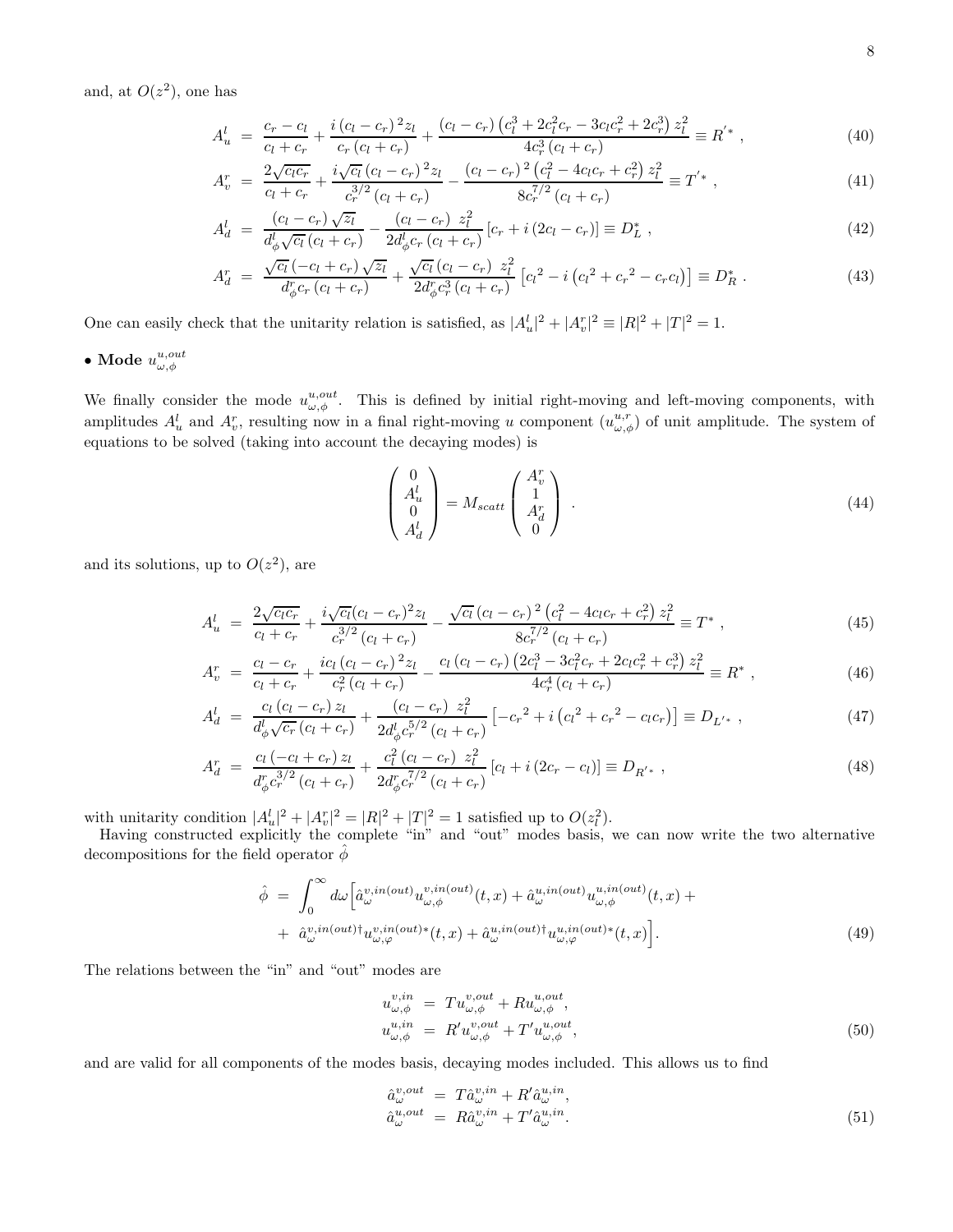#### Density-density correlations

The basic quantity that we want to study in detail later is the one-time, normalized, symmetric, two-point function of the density fluctuation

<span id="page-8-1"></span>
$$
G^{(2)}(t; x, x') \equiv \frac{1}{2n^2} \lim_{t \to t'} \langle \text{in} | \{ \hat{n}^1(t, x), \hat{n}^1(t', x') \} | \text{in} \rangle , \qquad (52)
$$

where  $\{,\}$  denotes the anticommutator, and the the operator  $\hat{n}^1 \equiv n(\hat{\phi} + \hat{\phi}^{\dagger})$  (see eq. [\(10\)](#page-2-5)) can be expanded in the two equivalent "in" and "out" representations,

$$
\hat{n}^1 = n \int_0^\infty d\omega \left[ \hat{a}^{v,in(out)}_{\omega}(u^{v,in(out)}_{\omega,\phi} + u^{v,in(out)}_{\omega,\varphi}) + \hat{a}^{u,in(out)}_{\omega}(u^{u,in(out)}_{\omega,\phi} + u^{u,in(out)}_{\omega,\varphi}) + \text{h.c.} \right] \tag{53}
$$

Thus, the general two-point function in [\(52\)](#page-8-1) explicitly reads

<span id="page-8-2"></span>
$$
\langle in|\{\hat{n}^{1}(t,x),\hat{n}^{1}(t',x')\}|in\rangle| = n^{2} \int_{0}^{\infty} d\omega \left[ (u_{\omega,\phi}^{v,in(out)} + u_{\omega,\varphi}^{v,in(out)})(t,x) (u_{\omega,\phi}^{v,in(out)*} + u_{\omega,\varphi}^{v,in(out)*})(t',x') + (u_{\omega,\phi}^{u,in(out)} + u_{\omega,\varphi}^{u,in(out)})(t,x) (u_{\omega,\phi}^{u,in(out)*} + u_{\omega,\varphi}^{u,in(out)*})(t,x') \right]
$$
\n
$$
(54)
$$

where

$$
u_{\omega,\phi}^{v,in} + u_{\omega,\varphi}^{v,in} = e^{-i\omega t} \left[ (D_v^r + E_v^r)e^{ik_v^r(\omega)x} + R(D_u^r + E_u^r)e^{ik_u^r(\omega)x} + T(D_v^l + E_v^l)e^{ik_v^l(\omega)x} + (D_L^{\phi} d_{\phi}^l + D_L^{\varphi} d_{\varphi}^l)e^{ik_g^l(\omega)x} + (D_R^{\phi} d_{\phi}^r + D_R^{\varphi} d_{\phi}^r)e^{ik_u^r(\omega)x} \right],
$$
  
\n
$$
u_{\omega,\phi}^{u,in} + u_{\omega,\varphi}^{u,in} = e^{-i\omega t} \left[ (D_u^l + E_u^l)e^{ik_u^l(\omega)x} + R'(D_v^l + E_v^l)e^{ik_v^l(\omega)x} + T'(D_u^r + E_u^r)e^{ik_u^r(\omega)x} + (D_L^{\phi} d_{\phi}^l + D_L^{\varphi} d_{\varphi}^l)e^{ik_g^l(\omega)x} + (D_R^{\phi} d_{\phi}^r + D_R^{\varphi} d_{\varphi}^r)e^{ik_d^r(\omega)x} \right].
$$
\n(55)

Let us consider, for instance, one point located in the left  $(x < 0)$  region and one in the right  $(x' > 0)$  one. Substituting the expressions above into [\(54\)](#page-8-2), we see that there are  $u - u$  and  $v - v$  contributions, while the  $u - v$  term, being proportional to  $R^*T + R'T'^*$ , vanishes. Finally, the contribution coming from the decaying modes is subdominant. Therefore, the integral [\(54\)](#page-8-2) is well approximated by the hydrodynamic approximation, obtained for small  $\omega$ , namely

$$
G^{(2)}(t;x,x') \simeq -\frac{\hbar}{2\pi mn(c_r+c_l)} \left[ \frac{1}{(v-c_l)(v-c_r)\left(\frac{x}{c_l-v}+\frac{x'}{v-c_r}\right)^2} + \frac{1}{(v+c_l)(v+c_r)\left(-\frac{x}{v+c_l}+\frac{x'}{v+c_r}\right)^2} \right].
$$
 (56)

#### <span id="page-8-0"></span>B. Subsonic-supersonic configuration

Unlike the spatial step-like discontinuities studied in [\[1\]](#page-31-0) in the hydrodynamical limit, dispersion effects allow us to study also configurations with supersonic regions. Since we are interested to model black hole-like systems, we shall consider the case where there are one subsonic and one supersonic region separated by a sharp jump in the speed of sound. Therefore we write  $c(x) = c_1\theta(-x) + c_r\theta(x)$ , where now  $c_l < |v|$  and  $c_r > |v|$ . The modes in the subsonic region  $(x > 0)$  are the same as in the previous subsection. In the supersonic  $(x < 0)$  part the dispersion relation [\(14\)](#page-2-4) changes and it is represented in Fig. [3.](#page-9-0) We see that, for  $\omega$  less than a certain value that we call  $\omega_{max}$ , there are now four real solutions, corresponding to four propagating modes. Two of them are present also in the hydrodynamical approximation, and, when expressed through the variable  $z_l \equiv \frac{\xi_l \omega}{c_l}$ , they read (we omit the subscript l)

$$
k_v = \frac{\omega}{v - c} \left[ 1 + \frac{c^3 z^2}{8(v - c)^3} + O(z_l^2) \right],
$$
  
\n
$$
k_u = \frac{\omega}{v + c} \left[ 1 - \frac{c^3 z^2}{8(v + c)^3} + O(z_l^2) \right],
$$
\n(57)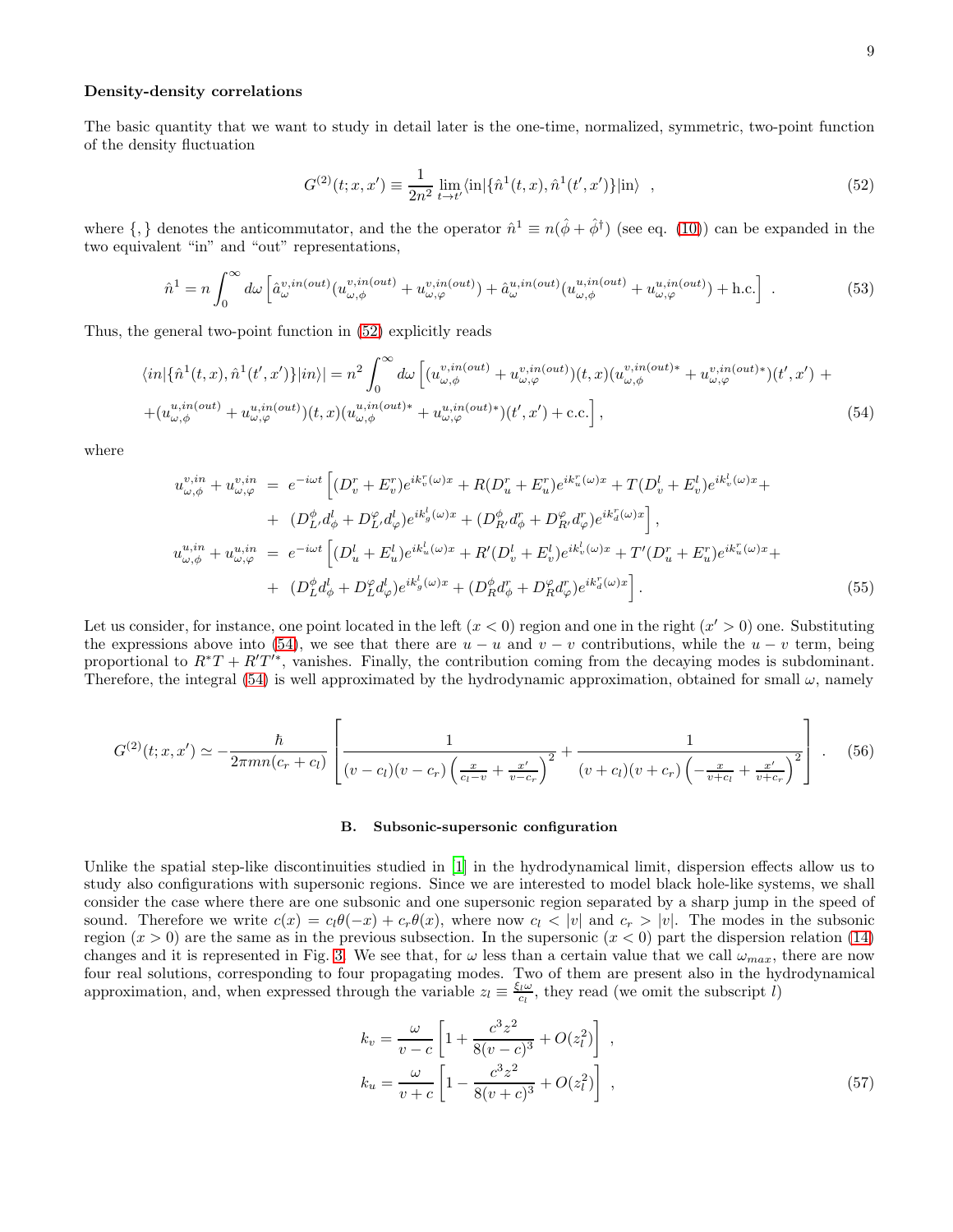

<span id="page-9-0"></span>FIG. 3: Dispersion relation in the supersonic case. Positive (negative) norm modes belong to the solid (dashed) line.

and, unlike in the subsonic case, they both move to the left, as  $\frac{d\omega}{dk}|_{k(u,v)} < 0$ . The value  $k_v$  belongs to the positive norm branch while  $k_u$  to the negative norm one, as shown in Fig. [3.](#page-9-0) The other two values of k, called  $k_3$  and  $k_4$ , exist because of dispersion, and are not perturbative in  $\xi$ . In fact

$$
k_{3(4)} = \frac{\omega |v|}{c^2 - v^2} \left[ 1 - \frac{(c^2 + v^2)c^4 z^2}{4(c^2 - v^2)^3} + O(z^4) \right] + (-) \frac{2\sqrt{v^2 - c^2}}{c\xi} \left[ 1 + \frac{(c^2 + 2v^2)c^4 z^2}{8(c^2 - v^2)^3} + O(z^4) \right] .
$$

Comparing with the expressions [\(17\)](#page-3-2), we see that  $k_3$  and  $k_4$  are the analytic continuation for supersonic flows of the decaying and growing modes seen in the subsonic regime. These two modes (which belong respectively to the positive and negative norm branches of Fig [3\)](#page-9-0) both move to the right as  $\frac{d\omega}{dk}|_{k_{3(4)}} > 0$ . This means that they are supersonic and able to propagate upstream, against the direction of the flow. The value of  $\omega_{max} = \omega(k_{max})$  can be calculated explicitly by imposing  $\frac{d\omega}{dk}|_{k=k_{max}} = 0$ , where

$$
k_{max} = -\frac{1}{\xi} \left[ \frac{v^2}{2c^2} - 2 + \frac{v}{2c} \sqrt{8 + \frac{v^2}{c^2}} \right]^{1/2} . \tag{58}
$$

One can easily check that  $\omega_{max}$  and  $k_{max}$  are well inside the non-perturbative region ( $\sim 1/\xi$ ). When  $\omega > \omega_{max}$ , instead, we find again two real propagating modes  $(k \text{ real})$  and two complex conjugate ones, corresponding to decaying and growing modes, just like in the subsonic case. Thus, for  $\omega > \omega_{max}$  the analysis is the same as in the subsonic case, and so we omit it.

Let us now write the general solutions for  $\phi$  and  $\varphi$  in the left (l) and in the right (r) regions for  $\omega < \omega_{max}$ . In the l-region we have

$$
\phi^l_\omega = e^{-i\omega t} \left[ D^l_v A^l_v e^{ik^l_v x} + D^l_u A^l_u e^{ik^l_u x} + D^l_3 A^l_3 e^{ik^l_3 x} + D^l_4 A^l_4 e^{ik^l_4 x} \right],
$$
  
\n
$$
\varphi^l_\omega = e^{-i\omega t} \left[ E^l_v A^l_v e^{ik^l_v x} + E^l_u A^l_u e^{ik^l_u x} + E^l_3 A^l_3 e^{ik^l_3 x} + E^l_4 A^l_4 e^{ik^l_4 x} \right],
$$

while in the r-region we find

$$
\begin{array}{lll} \phi_\omega^r&=&e^{-i\omega t}\left[D_v^rA_v^re^{ik_v^{r}x}+D_u^rA_u^re^{ik_u^{r}x}+d_\phi A_d^re^{ik_d^{3}x}+G_\phi A_g^re^{ik_g^{r}x}\right],\\[3mm] \varphi_\omega^r&=&e^{-i\omega t}\left[E_v^rA_v^re^{ik_v^{r}x}+E_u^rA_u^re^{ik_u^{r}x}+d_\varphi A_d^re^{ik_u^{r}x}+G_\varphi A_g^re^{ik_g^{r}x}\right]\ . \end{array}
$$

The D and E normalization coefficients of the propagating modes (four in the supersonic region and two in the subsonic region) are given by Eqs. [\(15\)](#page-3-3). As before, the matching conditions [\(20\)](#page-4-0) can be written in the matrix form

$$
W_l \begin{pmatrix} A_v^l \\ A_u^l \\ A_3^l \\ A_4^l \end{pmatrix} = W_r \begin{pmatrix} A_v^r \\ A_u^r \\ A_d^r \\ A_g^r \end{pmatrix},
$$
\n(59)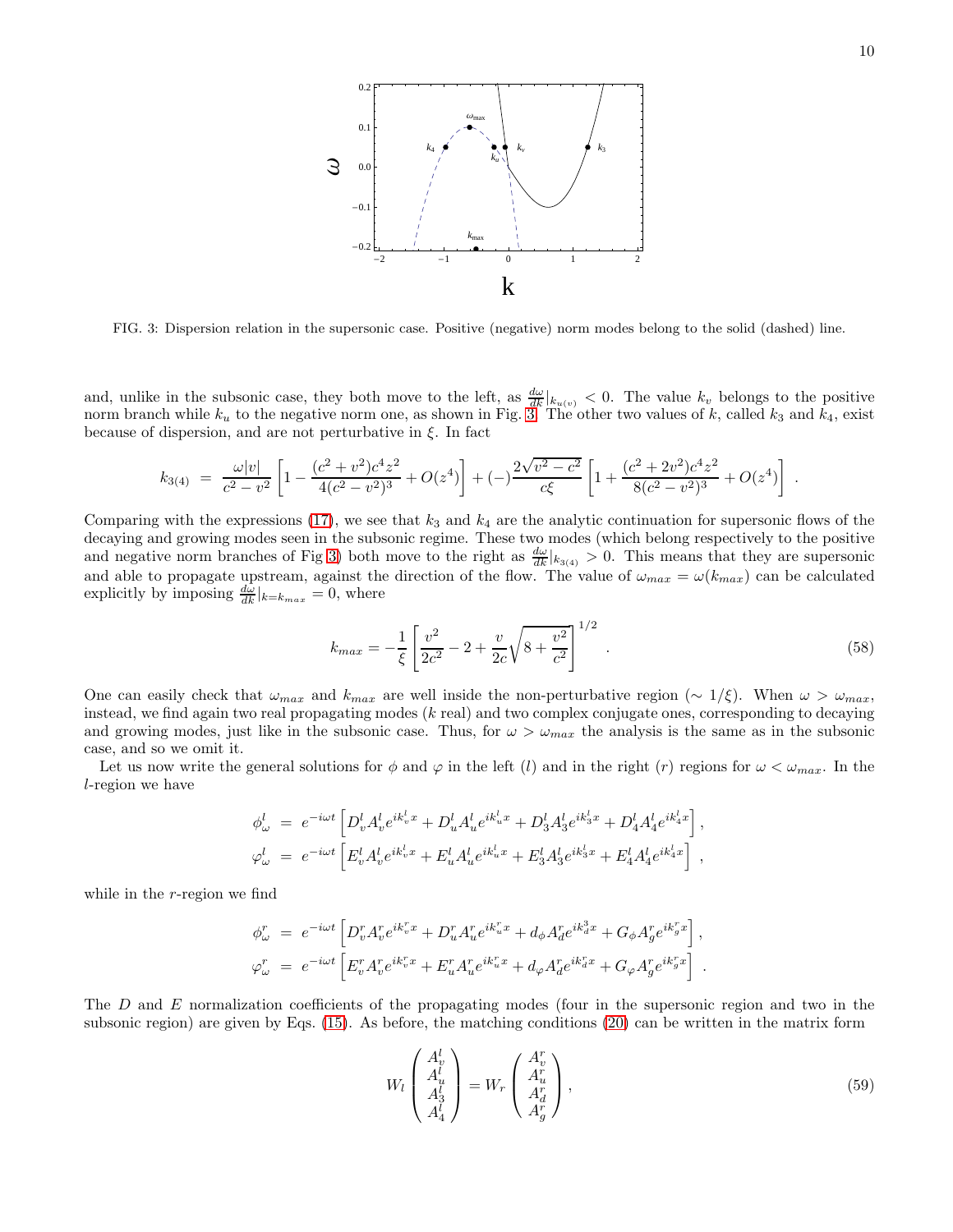where  $W_r$  is the same as Eq. [\(23\)](#page-4-1), while  $W_l$  is given by

$$
W_{l} = \begin{pmatrix} D_{v}^{l} & D_{u}^{l} & D_{3}^{l} & D_{4}^{l} \\ ik_{v}^{l} D_{v}^{l} & ik_{u}^{l} D_{u}^{l} & ik_{3}^{l} D_{3}^{l} & ik_{4}^{l} D_{4}^{l} \\ E_{v}^{l} & E_{u}^{l} & E_{3}^{l} & E_{4}^{l} \\ ik_{v}^{l} E_{v}^{l} & ik_{u}^{l} E_{u}^{l} & ik_{3}^{l} E_{3}^{l} & ik_{4}^{l} E_{4}^{l} \end{pmatrix}.
$$
 (60)

Multiplying both sides by  $W_l^{-1}$  we find

$$
\begin{pmatrix}\nA_v^l \\
A_u^l \\
A_3^l \\
A_4^l\n\end{pmatrix} = M_{scatt} \begin{pmatrix}\nA_v^r \\
A_u^r \\
A_d^r \\
A_g^r\n\end{pmatrix} ,
$$
\n(61)

where  $M_{scatt} \equiv W_l^{-1}W_r$  encodes the scattering effects due to the matching conditions [\(20\)](#page-4-0). As in the previous subsection, we shall proceed to the construction of the "in" and "out" mode basis for this configuration. With these, we will construct the decompositions of the field  $\phi$  along with the the density-density correlations.

### Construction of the "in" and "out" basis

We shall now construct the "in" and "out" basis, which are now composed of three modes each, as shown in Fig. [4.](#page-10-0) Below, we find the leading-order amplitudes of the various amplitudes. In Appendix C, we display the next-to-leading order terms for  $u_{\omega,\phi}^{3,in}$  and  $u_{\omega,\phi}^{4,in*}$  in order to show that unitarity relations are non-trivially recovered.



<span id="page-10-0"></span>FIG. 4: 'in' and 'out' basis in the subsonic-supersonic configuration.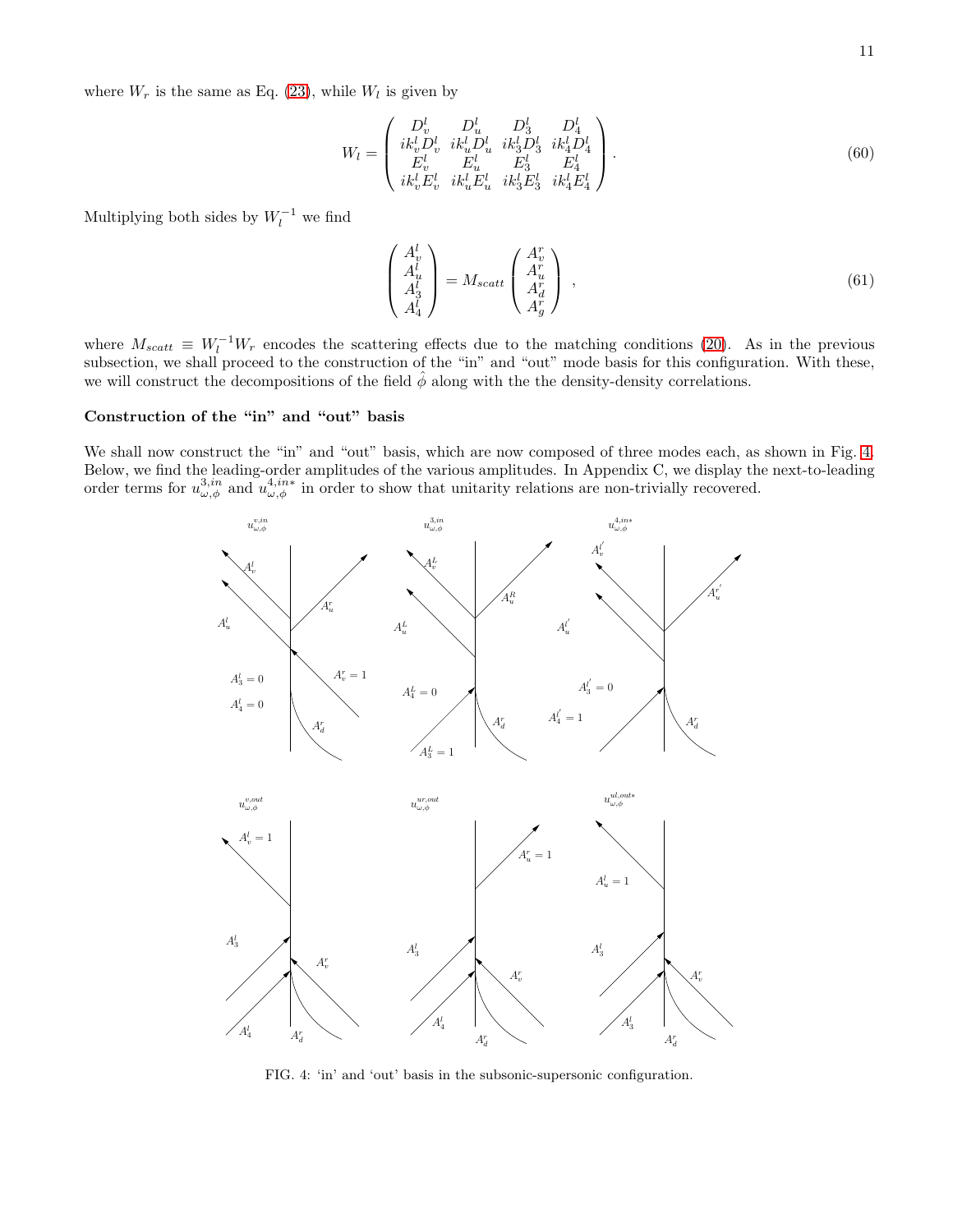$\bullet$  Mode  $u^{v,in}_{\omega,\phi}$ 

The mode  $u_{\omega,\phi}^{v,in}$  is defined by an initial left-moving unit-amplitude component  $(u_{\omega,\phi}^{v,r})$  coming from the subsonic region on the right, which generates a reflected right-moving mode  $(u_{\omega,\phi}^{u,r})$  with amplitude  $A_u^r$ , together with the associated decaying mode with amplitude  $A_d^r$ . In addition, now there are two transmitted modes, one with positive norm  $(u_{\omega,\phi}^{v,l})$ and the other with negative norm  $(u_{\omega,\phi}^{u,l*})$ , with amplitudes  $A_v^l$  and  $A_u^l$  respectively. These can be computed by solving the system of equations

$$
\begin{pmatrix} A_v^l \\ A_u^l \\ 0 \\ 0 \end{pmatrix} = M_{scatt} \begin{pmatrix} 1 \\ A_u^r \\ A_d^r \\ 0 \end{pmatrix} . \tag{62}
$$

The leading order  $O(1)$  solution in a  $z_l$  expansion is

<span id="page-11-0"></span>
$$
A_v^l = \sqrt{\frac{c_r}{c_l} \frac{v - c_l}{v - c_r}},
$$
  
\n
$$
A_u^r = \frac{v + c_r}{v - c_r},
$$
  
\n
$$
A_u^l = \sqrt{\frac{c_r}{c_l} \frac{v + c_l}{c_r - v}},
$$
  
\n
$$
A_d^r = \frac{c_l \sqrt{z_l} \sqrt{c_r (v^2 - c_l^2)}}{\sqrt{2} d_\phi (v - c_l) (c_r^2 - v^2)^{3/2} (c_r + c_l)} \left[ \sqrt{c_r^2 - v^2} \left( v + \sqrt{v^2 - c_l^2} \right) + i \left( v \sqrt{v^2 - c_l^2} + v^2 - c_r^2 \right) \right].
$$
\n(63)

The amplitudes of the propagating modes satisfy the unitarity condition  $|A_v^l|^2 + |A_u^r|^2 - |A_u^l|^2 = 1$ .

 $\bullet$  Mode  $u^{3,in}_{\omega,\phi}$ 

The mode  $u_{\omega,\phi}^{3,in}$  corresponds to a unit amplitude, supersonic positive norm right-moving plane wave from the left  $(u_{\omega,\phi}^{3,l} \equiv D_3^l e^{-i\omega t + ik_3^l(\omega)x}$ , which is reflected into a positive norm  $(u_{\omega,\phi}^{v,l})$  and a negative norm  $(u_{\omega,\phi}^{u,l*})$  component with amplitudes  $A_v^L$  and  $A_u^L$  moving to the left. In addition, there is a transmitted right moving mode in the subsonic region  $(u_{\omega,\phi}^{u,r})$  with amplitude  $A_u^R$  and the decaying mode with amplitude  $A_d^r$ . By solving the system

$$
\begin{pmatrix} A_v^L \\ A_u^L \\ 1 \\ 0 \end{pmatrix} = M_{scatt} \begin{pmatrix} 0 \\ A_u^R \\ A_d^R \\ 0 \end{pmatrix} . \tag{64}
$$

we find, at leading order in  $z_l$ ,

<span id="page-11-1"></span>
$$
A_v^L = \frac{(v^2 - c_l^2)^{3/4}(v + c_r)}{c_l^{3/2}\sqrt{2z_l}(c_l + c_r)\sqrt{c_r^2 - v^2}} \left(\sqrt{c_r^2 - v^2} + i\sqrt{v^2 - c_l^2}\right),
$$
  
\n
$$
A_u^R = \frac{\sqrt{2c_r}(v^2 - c_l^2)^{3/4}(v + c_r)}{c_l\sqrt{z_l}(c_r^2 - c_l^2)\sqrt{c_r^2 - v^2}} \left(\sqrt{c_r^2 - v^2} + i\sqrt{v^2 - c_l^2}\right),
$$
  
\n
$$
A_u^L = \frac{(v^2 - c_l^2)^{3/4}(v + c_r)}{c_l^{3/2}\sqrt{2z_l}(c_l - c_r)\sqrt{c_r^2 - v^2}} \left(\sqrt{c_r^2 - v^2} + i\sqrt{v^2 - c_l^2}\right),
$$
  
\n
$$
A_d^R = \frac{(v^2 - c_l^2)^{1/4}}{2d_\phi(v^2 - c_r^2)} (v - i\sqrt{c_r^2 - v^2}).
$$
\n(65)

Note that the amplitudes of the propagating modes diverge in the  $z_l \to 0$  limit, and that, at leading order in  $z_l$ , one has  $|A_v^L|^2 + |A_u^R|^2 - |A_u^L|^2 = 0$ . In order to check the unitarity condition  $|A_v^l|^2 + |A_u^r|^2 - |A_u^l|^2 = 1$ , we need the next-to-leading order expansion, which is displayed in Appendix C.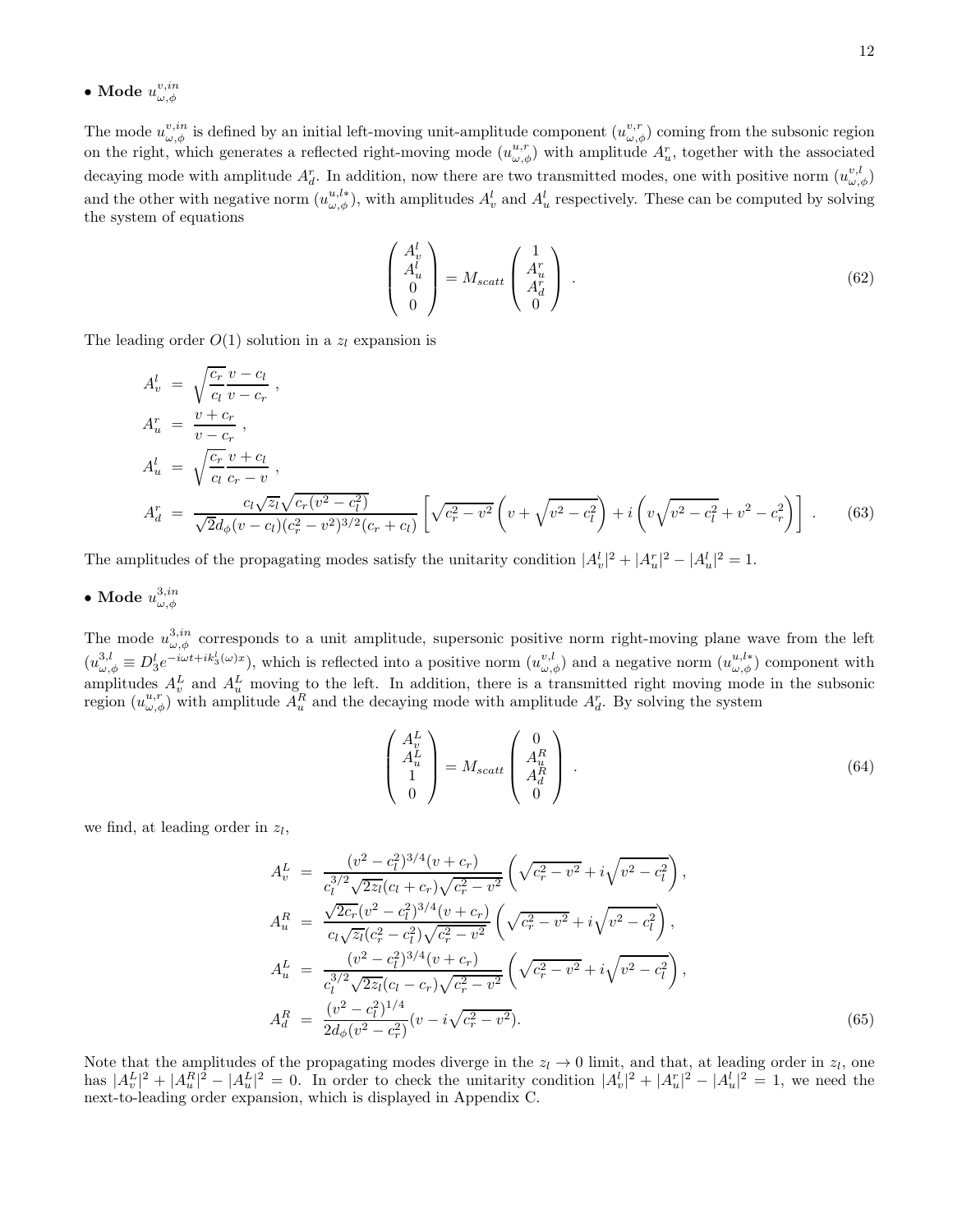The mode  $u_{\omega,\phi}^{4,in*}$  (where \* means that this is a negative norm mode) consists of an initial unit amplitude supersonic right-moving component from the left  $(u_{\omega,\phi}^{4,l*} \equiv D_4^l e^{-i\omega t + ik_4^l(\omega)x}$ , generating a reflected positive left-moving norm mode  $(u_{\omega,\phi}^{v,l})$  and negative norm left-moving mode  $(u_{\omega,\phi}^{u,l})$  with amplitudes  $A_v^{l'}$  $u'_{v}$  and  $A_u^{l'}$  $u'$  respectively. Moreover, in the subsonic region one has a transmitted right-moving wave  $(u_{\omega,\phi}^{u,r})$  with amplitude  $A_u^{r'}$ region one has a transmitted right-moving wave  $(u^{u,r}_{\omega,\phi})$  with amplitude  $A^{r'}_u$ , and a decaying mode with amplitude  $A_d^{r'}$ . By solving

$$
\begin{pmatrix} A_v^{l'} \\ A_u^{l'} \\ 0 \\ 1 \end{pmatrix} = M_{scatt} \begin{pmatrix} 0 \\ A_u^{r'} \\ A_d^{r'} \\ 0 \end{pmatrix}
$$
 (66)

we find, at leading order,

<span id="page-12-1"></span>
$$
A_v^{l'} = \frac{(v^2 - c_l^2)^{3/4}(v + c_r)}{c_l^{3/2}\sqrt{2z_l}(c_l + c_r)\sqrt{c_r^2 - v^2}} \left(\sqrt{c_r^2 - v^2} - i\sqrt{v^2 - c_l^2}\right) ,
$$
  
\n
$$
A_u^{r'} = \frac{\sqrt{2c_r}(v^2 - c_l^2)^{3/4}(v + c_r)}{c_l\sqrt{z_l}(c_r^2 - c_l^2)\sqrt{c_r^2 - v^2}} \left(\sqrt{c_r^2 - v^2} - i\sqrt{v^2 - c_l^2}\right) ,
$$
  
\n
$$
A_u^{l'} = \frac{(v^2 - c_l^2)^{3/4}(v + c_r)}{c_l^{3/2}\sqrt{2z_l}(c_l - c_r)\sqrt{c_r^2 - v^2}} \left(\sqrt{c_r^2 - v^2} - i\sqrt{v^2 - c_l^2}\right) ,
$$
  
\n
$$
A_d^{r'} = \frac{(v^2 - c_l^2)^{1/4}(v^2 - c_l^2 + v\sqrt{v^2 - c_l^2})}{2d_\phi(c_r^2 - v^2)(c_l^2 - v^2 + v\sqrt{v^2 - c_l^2})}(v - i\sqrt{c_r^2 - v^2}).
$$
\n(67)

As for  $u_{\omega,\phi}^{3,in}$ , the amplitudes of the propagating modes diverge when  $z_l \to 0$  and at this level of approximation they satisfy  $|A_v^l|^2 + |A_u^r|^2 - |A_u^l|^2 = 0$ . The unitarity condition  $|A_v^l|^2 + |A_u^r|^2 - |A_u^l|^2 = -1$  is checked in the Appendix C by considering the next to leading order terms.

The construction of the "out" modes proceeds similarly. These are  $u^{v,out}_{\omega,\phi}$ ,  $u^{ur,out}_{\omega,\phi}$  (of positive norm) and  $u^{ul,out}_{\omega,\phi}$  (of negative norm), which are composed by appropriate combinations of initial right-moving and left-moving components (plus the associated decaying mode). These generate respectively, unit amplitudes  $u_{\omega,\phi}^{v,l}$ ,  $u_{\omega,\phi}^{u,r}$ , and  $u_{\omega,\phi}^{u,l*}$ . More in detail, we have the following cases.

• Mode 
$$
u^{v,out}_{\omega,\phi}
$$

In this case, one needs to solve the system

$$
\begin{pmatrix} 1 \\ 0 \\ A_3^l \\ A_4^l \end{pmatrix} = M_{scatt} \begin{pmatrix} A_v^r \\ 0 \\ A_d^r \\ 0 \end{pmatrix} , \qquad (68)
$$

which yields, at leading order,

<span id="page-12-0"></span>
$$
A_3^l = \frac{(v^2 - c_l^2)^{3/4}\sqrt{c_r^2 - v^2}}{\sqrt{2z_l c_l^{3/2}(c_r - v)(c_r + c_l)}} (\sqrt{c_r^2 - v^2} - i\sqrt{v^2 - c_l^2}) = A_v^{l'},
$$
  
\n
$$
A_4^l = \frac{(v^2 - c_l^2)^{3/4}\sqrt{c_r^2 - v^2}}{\sqrt{2z_l c_l^{3/2}(c_r - v)(c_r + c_l)}} (\sqrt{v^2 - c_l^2} - i\sqrt{c_r^2 - v^2}) = iA_v^{L},
$$
  
\n
$$
A_v^r = \sqrt{\frac{c_r}{c_l} \frac{c_l - v}{c_r - v}} = A_v^{l},
$$
  
\n
$$
A_d^r = \frac{(v^2 - c_l^2)(c_r^2 - v^2 + v\sqrt{v^2 - c_r^2})}{\sqrt{2}d_\phi(c_r - v)(c_l + c_r)\sqrt{c_l(v^2 - c_r^2)}c_l\sqrt{z_l}}.
$$
\n(69)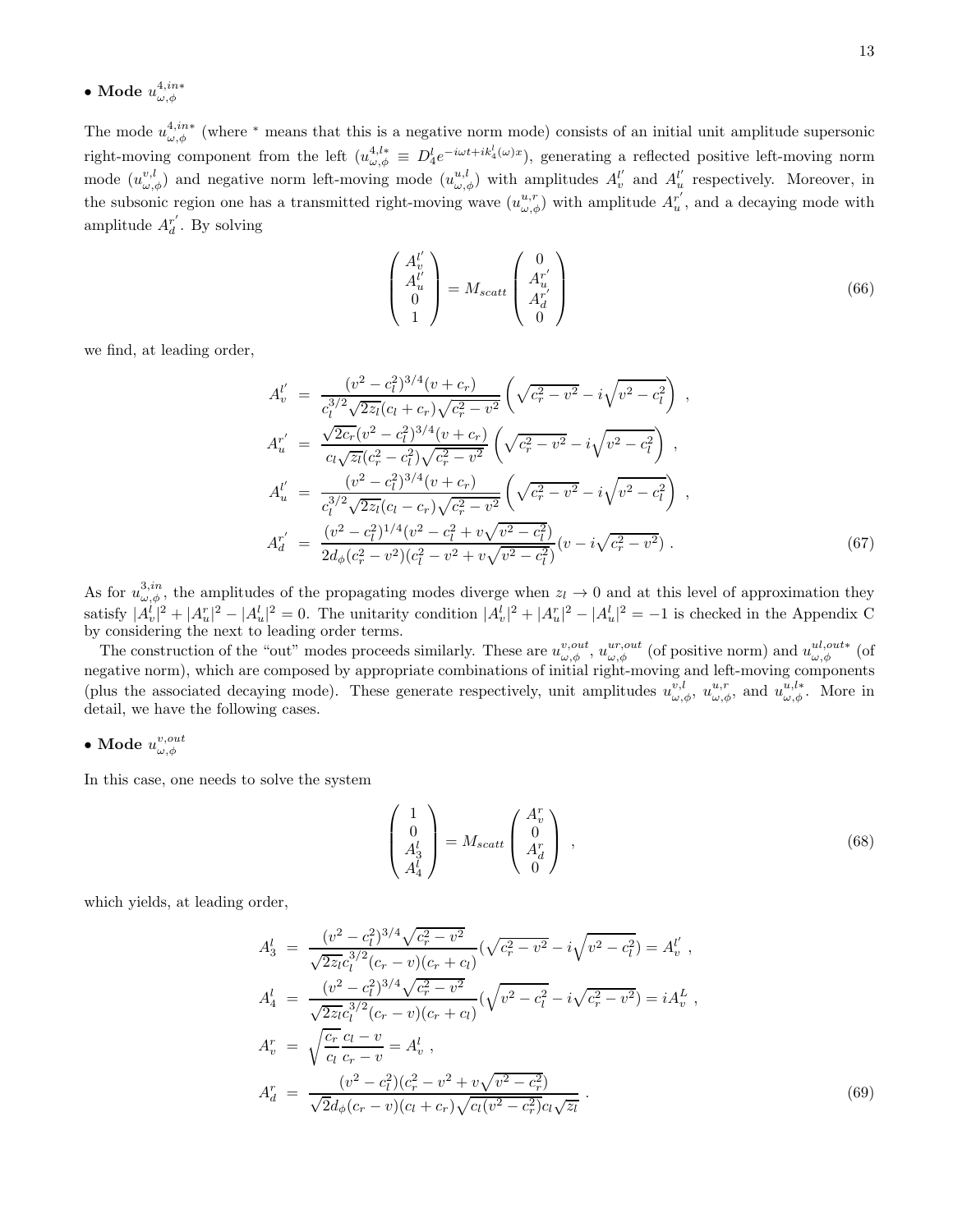$\bullet$  Mode  $u^{ur,out}_{\omega,\phi}$ 

In this case the system to solve is

$$
\begin{pmatrix} 0\\ A_u^l\\ 0\\ A_4^l \end{pmatrix} = M_{scatt} \begin{pmatrix} A_v^r\\ 1\\ A_d^r\\ 0 \end{pmatrix} , \qquad (70)
$$

and the solutions are

<span id="page-13-1"></span>
$$
A_3^l = \frac{\sqrt{2c_r}(v^2 - c_l^2)^{3/4}(v + c_r)}{\sqrt{z_l}c_l(c_r^2 - c_l^2)\sqrt{c_r^2 - v^2}}(\sqrt{c_r^2 - v^2} - i\sqrt{v^2 - c_l^2}) = A_u^{r'},
$$
  
\n
$$
A_4^l = \frac{\sqrt{2c_r}(v^2 - c_l^2)^{3/4}(v + c_r)}{\sqrt{z_l}c_l(c_r^2 - c_l^2)\sqrt{c_r^2 - v^2}}(-\sqrt{c_r^2 - v^2} - i\sqrt{v^2 - c_l^2}) = -A_u^R,
$$
  
\n
$$
A_v^r = \frac{v + c_r}{v - c_r} = A_u^r,
$$
  
\n
$$
A_d^r = -i\frac{\sqrt{2}c_r(v^2 - c_l^2)(c_r^2 - v^2 + v\sqrt{v^2 - c_r^2})}{d_\phi(c_r - v)^{3/2}(c_r^2 - c_l^2)\sqrt{c_r(v + c_r)}c_l\sqrt{z_l}}.
$$
\n(71)

 $\bullet$  Mode  $u^{ul,out*}_{\omega,\phi}$ 

In this final case, the system is

$$
\begin{pmatrix} 0\\1\\A_3^l\\A_4^l \end{pmatrix} = M_{scatt} \begin{pmatrix} A_v^r\\0\\A_d^r\\0 \end{pmatrix},\tag{72}
$$

and the solutions read

<span id="page-13-2"></span>
$$
A_3^l = \frac{(v^2 - c_l^2)^{3/4}\sqrt{c_r^2 - v^2}}{\sqrt{2z_l}c_l^{3/2}(v - c_r)(c_r - c_l)}(\sqrt{c_r^2 - v^2} - i\sqrt{v^2 - c_l^2}) = -A_u^{l'},
$$
  
\n
$$
A_4^l = \frac{(v^2 - c_l^2)^{3/4}\sqrt{c_r^2 - v^2}}{\sqrt{2z_l}c_l^{3/2}(v - c_r)(c_r - c_l)}(-\sqrt{c_r^2 - v^2} - i\sqrt{v^2 - c_l^2}) = A_u^L,
$$
  
\n
$$
A_v^r = \sqrt{\frac{c_r}{c_l}}\frac{c_l + v}{v - c_r} = -A_u^l,
$$
  
\n
$$
A_d^r = \frac{(c_l^2 - v^2)(v^2 - c_r^2 - v\sqrt{v^2 - c_r^2})}{\sqrt{2}d_\phi(v - c_r)(c_l - c_r)\sqrt{c_l(v^2 - c_r^2)}c_l\sqrt{z_l}}.
$$
\n(73)

With these results, we are able to write down the relations between the "in" and "out" modes

<span id="page-13-0"></span>
$$
u_{\omega,\phi}^{v,in} = A_v^l u_{\omega,\phi}^{v,out} + A_u^r u_{\omega,\phi}^{ur,out} + A_u^l u_{\omega,\phi}^{ul,out},
$$
  
\n
$$
u_{\omega,\phi}^{3,in} = A_v^L u_{\omega,\phi}^{v,out} + A_u^R u_{\omega,\phi}^{ur,out} + A_u^L u_{\omega,\phi}^{ul,out},
$$
  
\n
$$
u_{\omega,\phi}^{4,in*} = A_v^{l'} u_{\omega,\phi}^{v,out} + A_u^{r'} u_{\omega,\phi}^{ur,out} + A_u^{l'} u_{\omega,\phi}^{ul,out},
$$
  
\n(74)

We note that, unlike the subsonic case  $(50)$ , we now have combinations of both positive and negative norm modes. Because of this, the two decompositions (we restrict our analysis to the case  $\omega < \omega_{max}$  because it is the relevant one for our subsequent discussion) are given by

$$
\hat{\phi} = \int_0^{\omega_{max}} d\omega \left[ \hat{a}_{\omega}^{v,in} u_{\omega,\phi}^{v,in} + \hat{a}_{\omega}^{3,in} u_{\omega,\phi}^{3,in} + \hat{a}_{\omega}^{4,in} u_{\omega,\phi}^{4,in} + \hat{a}_{\omega}^{v,in} u_{\omega,\varphi}^{v,in*} + \hat{a}_{\omega}^{3,in} u_{\omega,\varphi}^{3,in*} + \hat{a}_{\omega}^{4,in} u_{\omega,\varphi}^{4,in*} \right],
$$
\n
$$
\hat{\phi} = \int_0^{\omega_{max}} d\omega \left[ \hat{a}_{\omega}^{v,out} u_{\omega,\phi}^{v,out} + \hat{a}_{\omega}^{ur,out} u_{\omega,\phi}^{ur,out} + \hat{a}_{\omega}^{ul,out} u_{\omega,\phi}^{ul,out} + \hat{a}_{\omega}^{v,out} u_{\omega,\varphi}^{u,out*} + \hat{a}_{\omega}^{ur,out} u_{\omega,\varphi}^{ur,out*} + \hat{a}_{\omega}^{ul,out} u_{\omega,\varphi}^{ul,out*} \right],
$$
\n(75)

$$
(76)
$$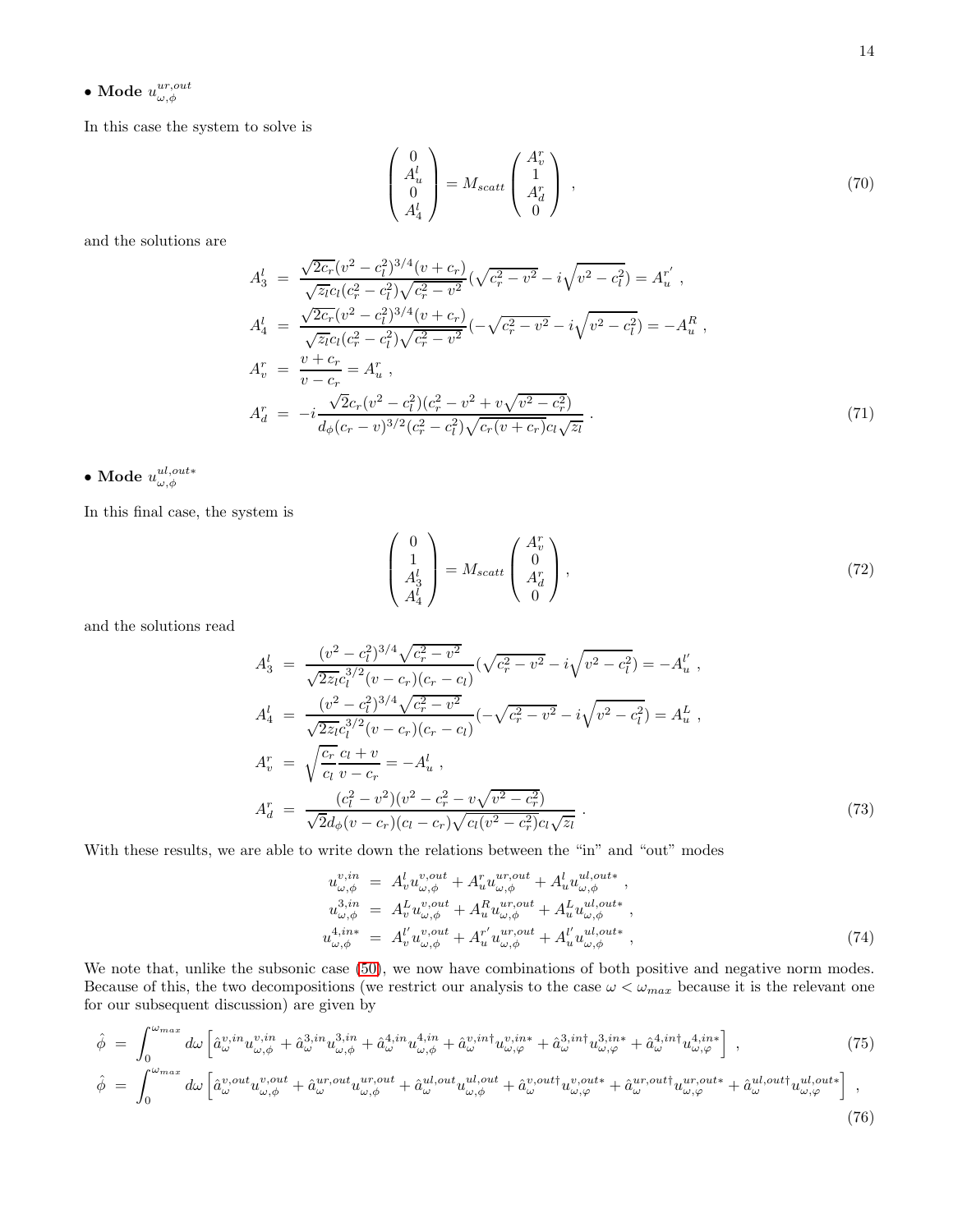and they are inequivalent. This can be easily seen by using  $(74)$  to find the relation between the two families of  $\hat{a}$  and  $\hat{a}^{\dagger}$  operators

<span id="page-14-0"></span>
$$
\begin{aligned}\n\hat{a}_{\omega}^{v,out} &= A_v^l \hat{a}_{\omega}^{v,in} + A_v^L \hat{a}_{\omega}^{3in} + A_v^{l'} \hat{a}_{\omega}^{4in\dagger}, \\
\hat{a}_{\omega}^{ur,out} &= A_u^r \hat{a}_{\omega}^{v,in} + A_u^R \hat{a}_{\omega}^{3in} + A_u^{r'} \hat{a}_{\omega}^{4in\dagger}, \\
\hat{a}_{\omega}^{ul,out\dagger} &= A_u^l \hat{a}_{\omega}^{v,in} + A_u^L \hat{a}_{\omega}^{3in} + A_u^{l'} \hat{a}_{\omega}^{4in\dagger}.\n\end{aligned} \tag{77}
$$

The fact that the r.h.s. of these relations contain both creation and annihilation operators makes it clear that the two decompositions do not share the same vacuum state ( $|in\rangle \neq |out\rangle$ ).

#### Density-density correlations

To compute the normalized density-density correlation analogous to Eq.  $(52)$ , we first expand the operator  $\hat{n}^1$  in the "out" decomposition

$$
\hat{n}^{1}(t,x) = n \int_{0}^{\omega_{max}} \left[ \hat{a}^{v,out}_{\omega} (u^{v,out}_{\omega,\phi} + u^{v,out}_{\omega,\varphi}) + \hat{a}^{ur,out}_{\omega} (u^{ur,out}_{\omega,\phi} + u^{ur,out}_{\omega,\varphi}) + \hat{a}^{ul,out}_{\omega} (u^{ul,out}_{\omega,\phi} + u^{ul,out}_{\omega,\varphi}) + h.c. \right], \quad (78)
$$

and we use the relation between the "in" and "out" operators [\(77\)](#page-14-0). This gives the following two-point function in the  $|in\rangle$  state

$$
\langle in|\{\hat{n}^1(t,x),\hat{n}^1(t',x')\}|in\rangle =
$$
\n
$$
n^2 \int_0^{\omega_{max}} d\omega \left\{ \left[ A_v^l(u_{\omega,\phi}^{v,out} + u_{\omega,\varphi}^{v,out}) + A_u^r(u_{\omega,\phi}^{ur,out} + u_{\omega,\varphi}^{ur,out}) + A_u^l(u_{\omega,\phi}^{ul,out} + u_{\omega,\varphi}^{ul,out}) \right](t,x) \right\}
$$
\n
$$
\times \left[ A_v^{l*}(u_{\omega,\phi}^{v,out} + u_{\omega,\varphi}^{v,out}) + A_u^{r*}(u_{\omega,\phi}^{ur,out} + u_{\omega,\varphi}^{ur,out}) + A_u^{l*}(u_{\omega,\phi}^{ul,out} + u_{\omega,\varphi}^{ul,out}) \right](t',x') +
$$
\n
$$
+ \left[ A_v^l(u_{\omega,\phi}^{v,out} + u_{\omega,\varphi}^{v,out}) + A_u^R(u_{\omega,\phi}^{ur,out} + u_{\omega,\varphi}^{ur,out}) + A_u^L(u_{\omega,\phi}^{ul,out} + u_{\omega,\varphi}^{ul,out}) \right](t',x') +
$$
\n
$$
\times \left[ A_v^{L*}(u_{\omega,\phi}^{v,out} + u_{\omega,\varphi}^{v,out}) + A_u^{R*}(u_{\omega,\phi}^{ur,out} + u_{\omega,\varphi}^{ur,out}) + A_u^{L*}(u_{\omega,\phi}^{ul,out} + u_{\omega,\varphi}^{ul,out}) \right](t',x') +
$$
\n
$$
+ \left[ A_v^{l*}(u_{\omega,\phi}^{v,out} + u_{\omega,\varphi}^{v,out}) + A_u^{r*}(u_{\omega,\phi}^{ur,out} + u_{\omega,\varphi}^{ur,out}) + A_u^{l*}(u_{\omega,\phi}^{ul,out} + u_{\omega,\varphi}^{ul,out}) \right](t,x) \right\}
$$
\n
$$
\times \left[ A_v^{l'}(u_{\omega,\phi}^{v,out} + u_{\omega,\varphi}^{v,out}) + A_u^{r'}(u_{\omega,\phi}^{ur,out} + u_{\omega,\varphi}^{ur,out}) + A_u^{l'}(u_{\omega,\phi}^{ul,out} + u_{\omega,\varphi}^{ul,out}) \right](t',x') + c.c. \right\},
$$
\n(79)

where, explicitly,

$$
u_{\omega,\phi}^{v,out} + u_{\omega,\varphi}^{v,out} = e^{-i\omega t} \Big[ (D_v^l + E_v^l) e^{ik_v^l(\omega)x} + A_v^r (D_v^r + E_v^r) e^{ik_v^r(\omega)x} + A_d^l (D_d^l + E_u^l) e^{ik_d^l(\omega)x} + A_d^l (D_d^l + E_d^l) e^{ik_d^l(\omega)x} + A_d^r (d_\phi^r + d_\varphi^r) e^{ik_d^r(\omega)x} \Big],
$$
  
\n
$$
u_{\omega,\phi}^{ur,out} + u_{\omega,\varphi}^{ur,out} = e^{-i\omega t} \Big[ (D_u^r + E_u^r) e^{ik_u^r(\omega)x} + A_v^r (D_v^r + E_v^r) e^{ik_v^r(\omega)x} + A_d^r (d_\phi^r + d_\varphi^r) e^{ik_d^r(\omega)x} \Big],
$$
  
\n
$$
+ A_3^l (D_3^l + E_3^l) e^{ik_3^l(\omega)x} + A_4^l (D_4^l + E_4^l) e^{ik_d^l(\omega)x} + A_d^r (d_\phi^r + d_\varphi^r) e^{ik_d^r(\omega)x} \Big],
$$
  
\n
$$
u_{\omega,\phi}^{ul,out*} + u_{\omega,\varphi}^{ul,out*} = e^{-i\omega t} \Big[ (D_u^l + E_u^l) e^{ik_u^l(\omega)x} + A_v^r (D_v^r + E_v^r) e^{ik_v^r(\omega)x} + A_d^r (d_\phi^r + d_\varphi^r) e^{ik_d^r(\omega)x} \Big].
$$
  
\n(82)

The coefficients  $A_v^l, A_v^r, A_3^l, A_4^l$  and  $A_d^r$  are given, respectively, in [\(69\)](#page-12-0), [\(71\)](#page-13-1) and [\(73\)](#page-13-2). The analysis of the main correlation signals has already been performed in [\[20\]](#page-31-18). We are interested in the correlation between  $u^{u,r}_{\omega}$  and  $u^{u,l*}_{\omega}$ because this represents the main signal due to the Hawking effect (correlation between the Hawking quanta and their partners). We take  $x(x')$  in the left (right) region and evaluate the following integral

$$
\langle in|\{\hat{n}^{1}(t,x),\hat{n}^{1}(t',x')\}|in\rangle |(u_{\omega}^{u,r} \leftrightarrow u_{\omega}^{u,l*}) = n^{2} \int_{0}^{\omega_{max}} d\omega \left[A_{u}^{l'*}A_{u}^{r'}(u_{\omega,\phi}^{u,l} + u_{\omega,\varphi}^{u,l})(t,x)(u_{\omega,\phi}^{u,r} + u_{\omega,\varphi}^{u,r})(t',x') + (A_{u}^{l}A_{u}^{r*} + A_{u}^{L}A_{u}^{R*})(u_{\omega,\phi}^{u,l*} + u_{\omega,\varphi}^{u,l*})(t,x)(u_{\omega,\phi}^{u,r*} + u_{\omega,\varphi}^{u,r*})(t',x') + \text{c.c.}\right].
$$
\n(83)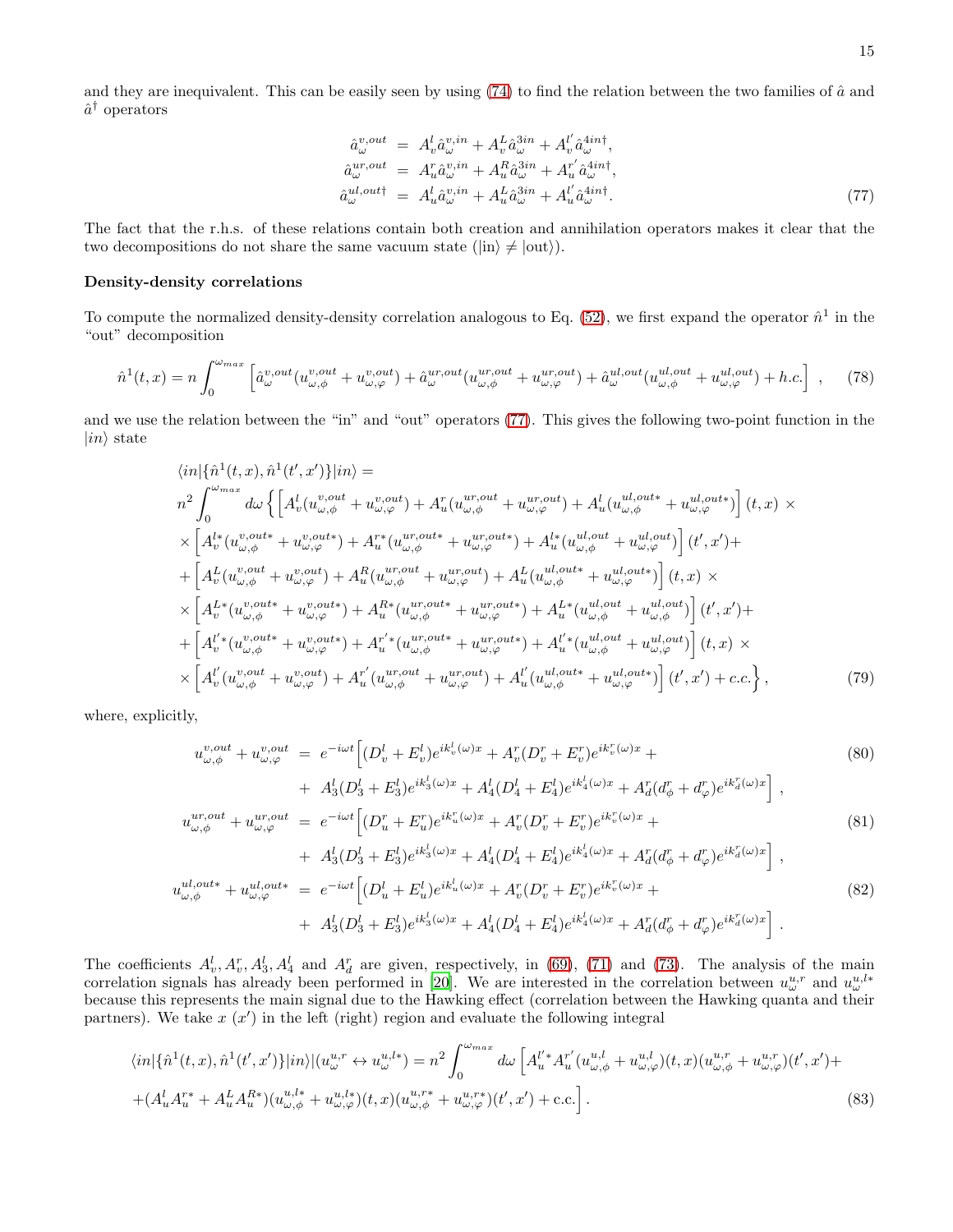The values of the above amplitudes are given in [\(63\)](#page-11-0), [\(65\)](#page-11-1) and [\(67\)](#page-12-1). We also take into account that

$$
[a_{\omega}^{ur,out}, a_{\omega}^{ul,out}] = 0 \Rightarrow A_u^{l*} A_u^r + A_u^{L*} A_u^R - A_u^{l'*} A_u^{r'} = 0,
$$
\n(84)

where we have used the relation between the "in" and "out" operators given in [\(77\)](#page-14-0). The term  $A_u^{l*} A_u^r$  is subleading with respect to the other two terms, which go as  $O(1/\omega)$ , given that the main contribution to the integral above is valid for small  $\omega$ . Note also that the products  $A_u^{L*} A_u^{R'}$  (and  $A_u^{L'*} A_u^{r'}$  $u<sub>u</sub><sup>r'</sup>$  are real at leading order. Therefore we have

$$
\langle \text{in}| \{\hat{n}^{1}(t,x), \hat{n}^{1}(t',x')\} |\text{in} \rangle |(u_{\omega}^{u,r} \leftrightarrow u_{\omega}^{u,l*}) \sim 4n^{2} \int_{0}^{\omega_{max}} d\omega \left\{ A_{u}^{l'*} A_{u}^{r'} \text{ Re}\left[ (u_{\omega,\phi}^{u,l} + u_{\omega,\varphi}^{u,l})(t,x) (u_{\omega,\phi}^{u,r} + u_{\omega,\varphi}^{u,r})(t',x') \right] \right\}, (85)
$$

and, at equal times, the normalized two-point function is

<span id="page-15-2"></span>
$$
G^{(2)}(t;x,x')(u^{u,r}_{\omega} \leftrightarrow u^{u,l*}_{\omega}) \sim -\frac{1}{4\pi n} \frac{(v^2 - c_l^2)^{3/2}}{c_l(v+c_l)(v-c_r)(c_r - c_l)} \frac{\sin\left[\omega_{max}\left(\frac{x'}{v+c_r} - \frac{x}{v+c_l}\right)\right]}{\frac{x'}{v+c_r} - \frac{x}{v+c_l}}.
$$
\n(86)

This result, which coincides with the one given in [\[20\]](#page-31-18), gives an estimate of the Hawking signal in correlations only for stationary configurations. Our aim is to perform a similar construction, but for acoustic black hole-like configurations which are formed at some time  $t_0$ , along the lines of the numerical analysis presented in [\[19\]](#page-31-17).

#### IV. STEP-LIKE DISCONTINUITIES IN  $t$  (HOMOGENOUS CASE)

In this section, we study correlation functions in the case of temporally formed step-like discontinuities between homogeneous condensates. In subsection IVA we consider condensates which remain subsonic at all times. In subsection [IV B](#page-18-0) we turn to the more relevant case when the final condensate is supersonic.

#### <span id="page-15-0"></span>A. Subsonic configurations

We consider a step-like discontinuity in t (say, at  $t = 0$ ), separating two infinite homogeneous condensates:  $c(t)$  =  $c_{in}\theta(-t) + c_{out}\theta(t)$ . In this section we consider  $|v| < c_{in(out)}$  so that the condensate is subsonic at all times. The aim is to determine the mode propagation at all times, and to define the "in" and "out" mode basis. The appropriate decompositions of our field  $\hat{\phi}$  will be given afterwards.

The general solutions in the "in"  $(t < 0)$  and "out"  $(t > 0)$  regions describing the fields  $\phi$  and  $\varphi$  are of the form  $De^{-iwt+ikx}$  and  $Ee^{-iwt+ikx}$ . The boundary conditions at  $t = 0$  require us to work at fixed k. Therefore we write

$$
\phi_k = D(k)e^{-iw(k)t + ikx} \ , \qquad \varphi_k = E(k)e^{-iw(k)t + ikx} \ , \tag{87}
$$

for which Eqs. [\(7\)](#page-1-3) become

<span id="page-15-1"></span>
$$
\left[ -(\omega - vk) + \frac{c\xi k^2}{2} + \frac{c}{\xi} \right] D(k) = -\frac{c}{\xi} E(k) ,
$$
  

$$
\left[ (\omega - vk) + \frac{c\xi k^2}{2} + \frac{c}{\xi} \right] E(k) = -\frac{c}{\xi} D(k) ,
$$
 (88)

while the normalization condition [\(9\)](#page-2-1) yields

$$
|D(k)|^2 - |E(k)|^2 = \frac{1}{2\pi\hbar n} \; . \tag{89}
$$

The combination of Eqs. [\(88\)](#page-15-1) gives rise to the non-linear dispersion relation [\(14\)](#page-2-4) represented in Fig 1, and to the normalization coefficients

$$
D(k) = \frac{\omega - vk + \frac{c\xi k^2}{2}}{\sqrt{4\pi\hbar n c\xi k^2 \left| (\omega - vk) \right|}} ,
$$
  

$$
E(k) = -\frac{\omega - vk - \frac{c\xi k^2}{2}}{\sqrt{4\pi\hbar n c\xi k^2 \left| (\omega - vk) \right|}} .
$$
 (90)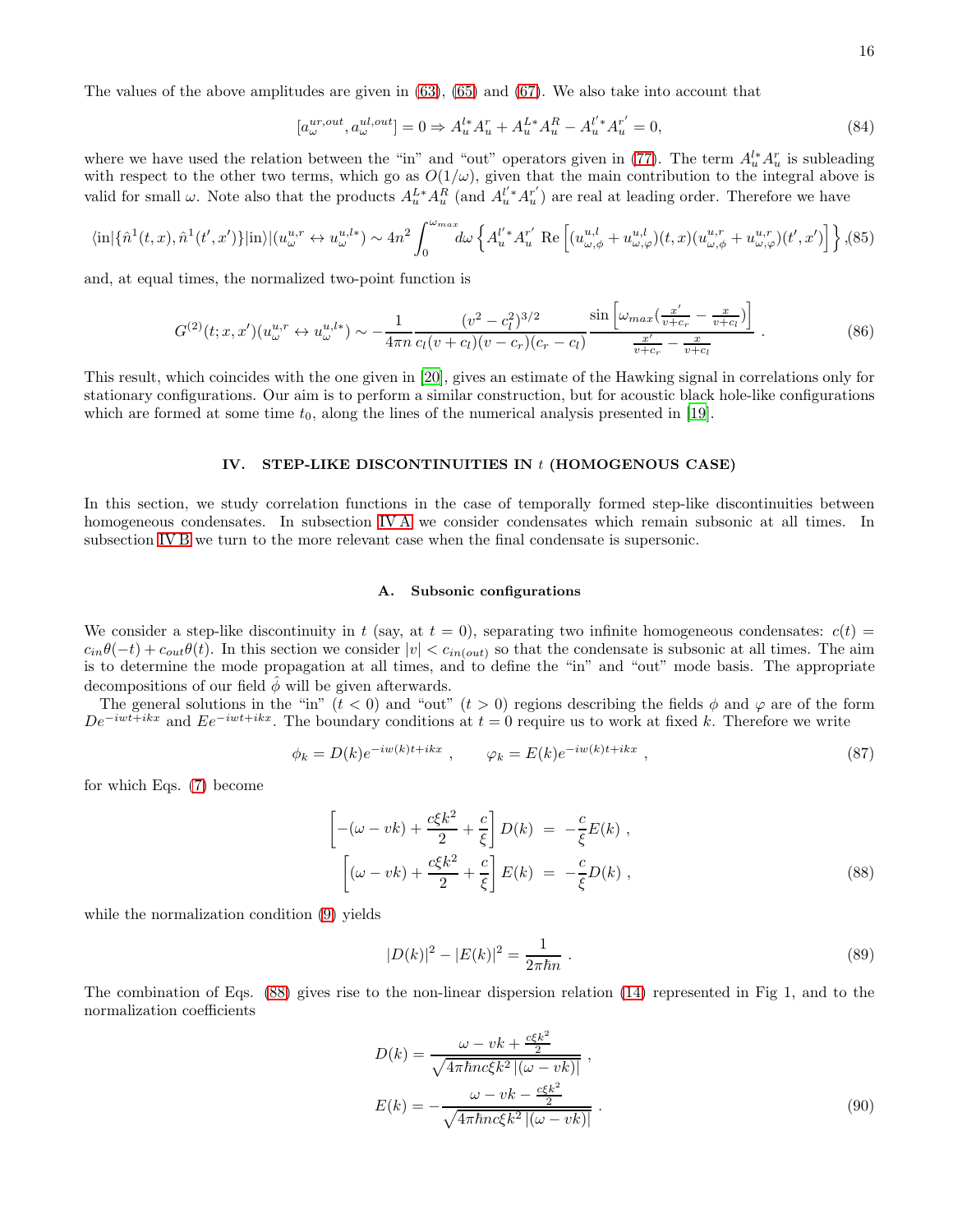Here,  $\omega = \omega(k)$  corresponds to the two real solutions to Eq. [\(14\)](#page-2-4), which is quadratic in  $\omega$  at fixed k. These read

$$
\omega_{+}(k) = vk + \sqrt{c^{2}k^{2} + \frac{c^{2}k^{4}\xi^{2}}{4}},
$$
  

$$
\omega_{-}(k) = vk - \sqrt{c^{2}k^{2} + \frac{c^{2}k^{4}\xi^{2}}{4}},
$$
\n(91)

where  $\omega_{+}(k)$  corresponds to the positive norm branch, and  $\omega_{-}(k)$  to the negative norm one. Note that there are no normalizable mode solutions with complex  $k$ , because in the infinite homogeneous "in" and "out" regions they would correspond to modes which decay on one side but grow without bound on the other. Therefore, at fixed  $k$ , the general decompositions of  $\phi$  and  $\varphi$  in the "out" and "in" regions are

$$
\phi_k^{out(in)} = e^{ikx} \left[ D^+_{out(in)}(k) A_{out(in)} e^{-i\omega_+^{out(in)}(k)t} + D^-_{out(in)}(k) B_{out(in)} e^{-i\omega_-^{out(in)}(k)t} \right],
$$
\n(92)

$$
\varphi_k^{out(in)} = e^{ikx} \left[ E^+_{out(in)}(k) A_{out(in)} e^{-i\omega_+^{out(in)}(k)t} + E^-_{out(in)}(k) B_{out(in)} e^{-i\omega_-^{out(in)}(k)t} \right].
$$
\n(93)

For  $k > 0$  (< 0) we have a positive norm right-moving (left-moving) mode ( $\omega = \omega_{+}(k)$ ) and a negative norm leftmoving (right-moving) one ( $\omega = \omega_-(k)$ ). According to [\(7\)](#page-1-3), the matching conditions at  $t = 0$  are

<span id="page-16-1"></span>
$$
[\phi] = 0, [\varphi] = 0 \t{,} \t(94)
$$

which can be written in matrix form

$$
W_{out} \left( \begin{array}{c} A_{out} \\ B_{out} \end{array} \right) = W_{in} \left( \begin{array}{c} A_{in} \\ B_{in} \end{array} \right), \tag{95}
$$

where

$$
W_{out(in)} = \begin{pmatrix} D_{out(in)}^{+}(k) & D_{out(in)}^{-}(k) \\ E_{out(in)}^{+}(k) & E_{out(in)}^{-}(k) \end{pmatrix}.
$$
\n(96)

Multiplying both sides by  $W_{out}^{-1}$  we find

$$
\begin{pmatrix} A_{out} \\ B_{out} \end{pmatrix} = M_{bog} \begin{pmatrix} A_{in} \\ B_{in} \end{pmatrix} . \tag{97}
$$

Explicitly, the Bogoliubov matrix  $M_{bog} \equiv W_{out}^{-1} W_{in}$  reads

<span id="page-16-0"></span>
$$
M_{bog} = \frac{1}{2\sqrt{\Omega_{in}\Omega_{out}}} \begin{pmatrix} \Omega_{in} + \Omega_{out} & \Omega_{in} - \Omega_{out} \\ \Omega_{in} - \Omega_{out} & \Omega_{in} + \Omega_{out} \end{pmatrix} , \qquad (98)
$$

where we define  $\Omega^{out(in)} = |\omega^{out(in)} - vk|$ . For  $v = 0$  we recover the formulas given in [\[26\]](#page-31-21).

### Connecting the "in" and "out" basis

The "in" and "out" modes basis are easily identified in terms of positive-frequency "in" and "out" modes  $(u_{k,\phi}^{in(out)}=$  $D^+_{in(out)}(k)e^{-i\omega_+(k)t+ikx}$ ; for  $u^{in(out)}_{k,\varphi}$  the analysis is identical up to the replacement of  $D^+_{in(out)}(k)$  by  $E^+_{in(out)}(k)$ which are, respectively left-moving  $(k < 0)$  and right moving  $(k > 0)$ . To connect them, as depicted in Fig. [5,](#page-17-0) we use the Bogoliubov matrix [\(98\)](#page-16-0). Positive frequency "in" modes have amplitudes  $A_{in} = 1$ ,  $B_{in} = 0$ . The coefficients  $A_{out}$ and  $B_{out}$  are found by solving the system

$$
\begin{pmatrix} A_{out} \\ B_{out} \end{pmatrix} = \frac{1}{2\sqrt{\Omega_{in}\Omega_{out}}} \begin{pmatrix} \Omega_{in} + \Omega_{out} & \Omega_{in} - \Omega_{out} \\ \Omega_{in} - \Omega_{out} & \Omega_{in} + \Omega_{out} \end{pmatrix} \begin{pmatrix} 1 \\ 0 \end{pmatrix} ,
$$
\n(99)

whose solutions are

$$
A_{out} = \frac{\Omega_{in} + \Omega_{out}}{2\sqrt{\Omega_{in}\Omega_{out}}} \equiv \alpha_{kk}^* , \qquad B_{out} = \frac{\Omega_{in} - \Omega_{out}}{2\sqrt{\Omega_{in}\Omega_{out}}} \equiv -\beta_{k-k} . \qquad (100)
$$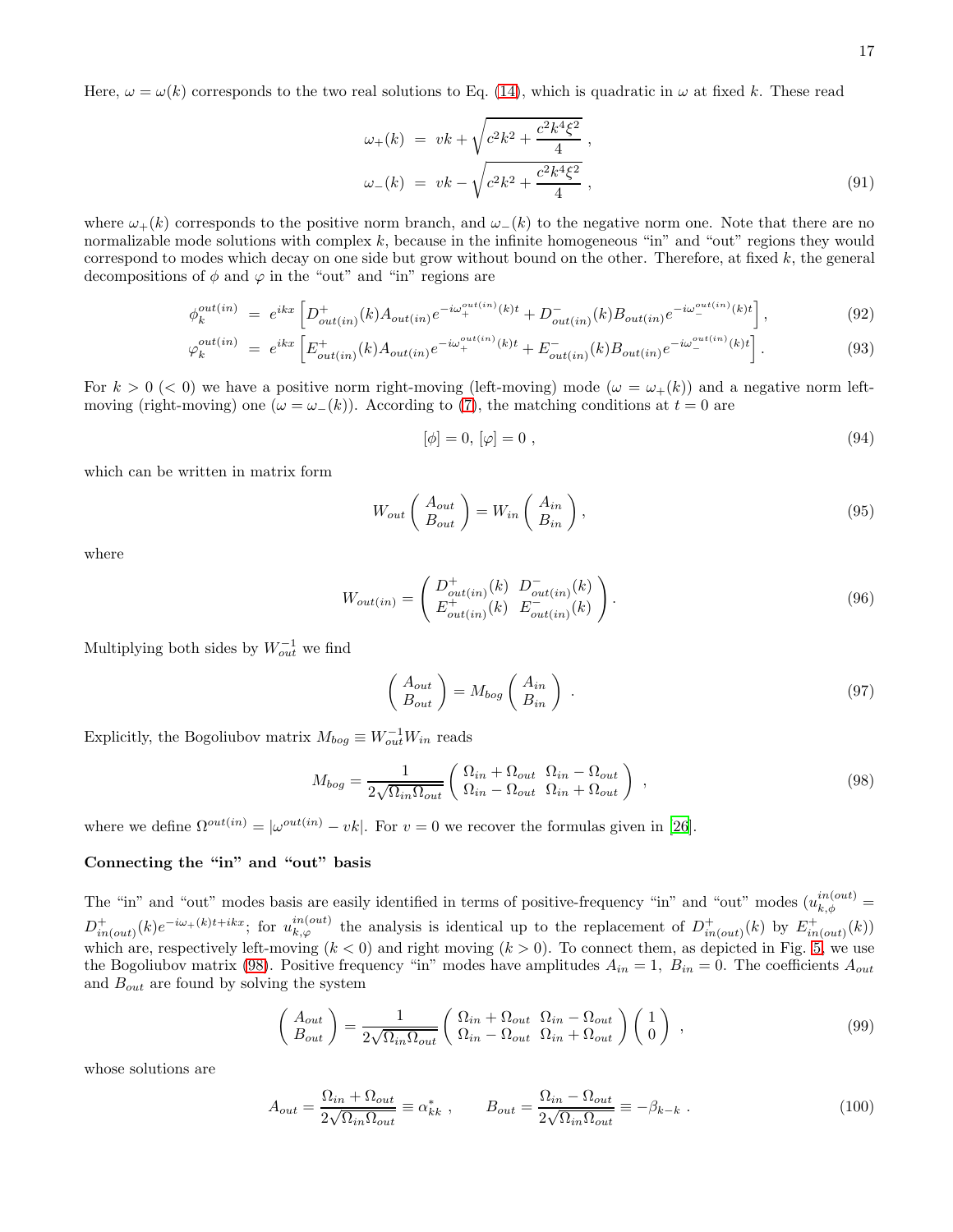

<span id="page-17-0"></span>FIG. 5: 'in' and 'out' basis in the temporal step-like discontinuity.

These coefficients satisfy the unitarity condition

$$
|A_{out}|^2 - |B_{out}|^2 \equiv |\alpha_{kk}|^2 - |\beta_{k-k}|^2 = 1,
$$
\n(101)

where the minus sign means that the  $B_{out}$  is associated to negative norm modes.

Positive frequency "out" modes are characterized by  $A_{out} = 1$ ,  $B_{out} = 0$ . The coefficients  $A_{in}$  and  $B_{in}$  are found by solving the system

$$
\begin{pmatrix} 1 \\ 0 \end{pmatrix} = \frac{1}{2\sqrt{\Omega_{in}\Omega_{out}}} \begin{pmatrix} \Omega_{in} + \Omega_{out} & \Omega_{in} - \Omega_{out} \\ \Omega_{in} - \Omega_{out} & \Omega_{in} + \Omega_{out} \end{pmatrix} \begin{pmatrix} A_{in} \\ B_{in} \end{pmatrix} ,
$$
\n(102)

which gives

$$
A_{in} = \frac{\Omega_{in} + \Omega_{out}}{2\sqrt{\Omega_{in}\Omega_{out}}}, \qquad B_{in} = -\frac{\Omega_{in} - \Omega_{out}}{2\sqrt{\Omega_{in}\Omega_{out}}}.
$$
\n(103)

From these results, we see that the "in" and the "out" modes are related by the relations

$$
u_k^{in} = \alpha_{kk}^* u_k^{out} - \beta_{k-k} u_{-k}^{out*}, \qquad (104)
$$

and, considering the "in" and "out" decompositions of the field  $\hat{\phi}$ 

<span id="page-17-1"></span>
$$
\hat{\phi}(t,x)^{in(out)} = \int_{-\infty}^{\infty} dk \left[ \hat{a}_k^{in(out)} u_{k,\phi}^{in(out)} + a_k^{in(out)\dagger} u_{k,\varphi}^{in(out)*} \right] ,
$$
\n(105)

we find the relation between the "in" and "out" set of operators, namely

<span id="page-17-2"></span>
$$
\hat{a}_k^{out} = \alpha_{kk}^* \hat{a}_k^{in} - \beta_{k-k}^* \hat{a}_{-k}^{in\dagger} \tag{106}
$$

The fact that both anhilitation and creation operators enter in the r.h.s. of the above equation means that the two decompositions [\(105\)](#page-17-1) are inequivalent and that  $|in\rangle \neq |out\rangle$ .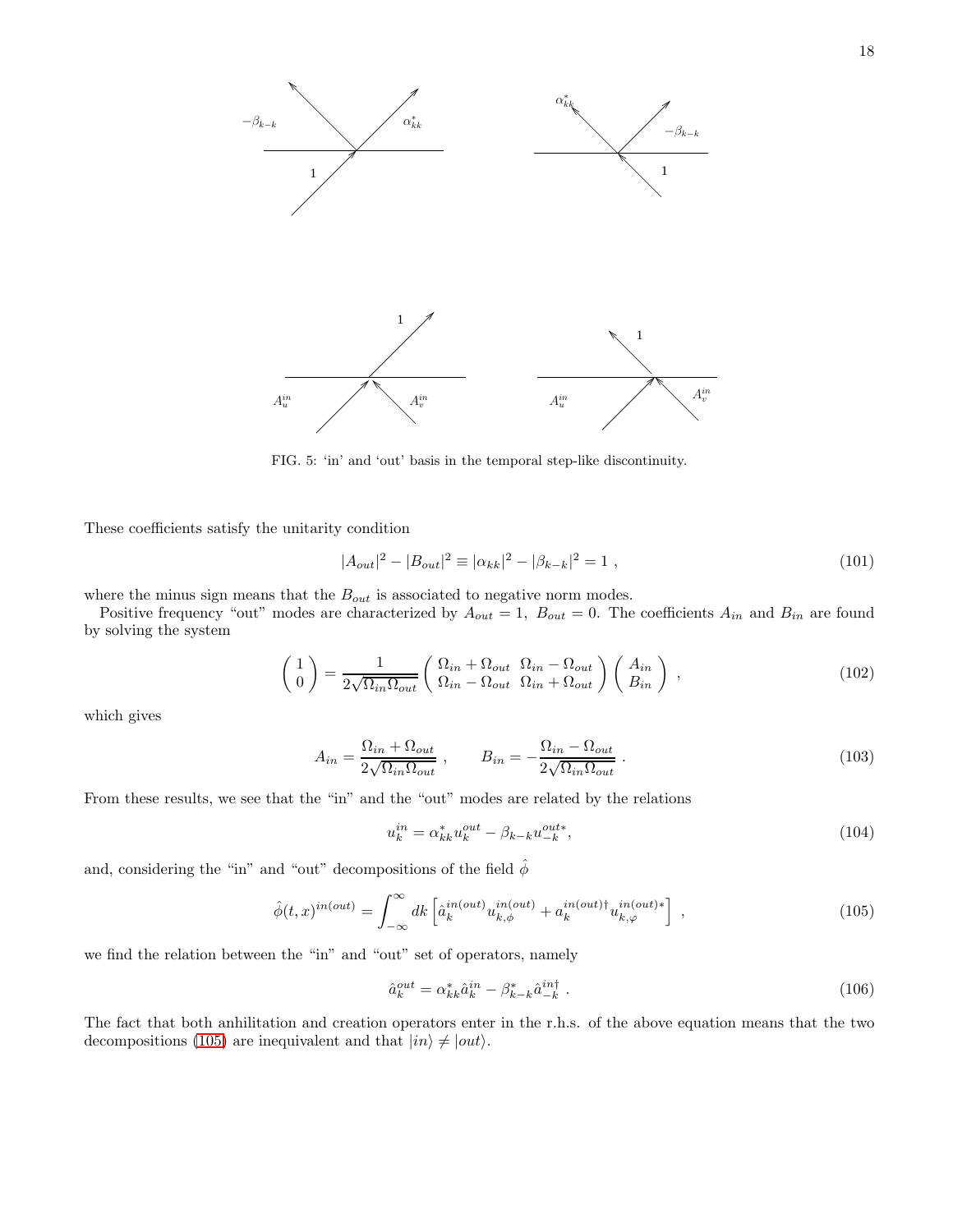#### Density-density correlations

The analysis of the density-density correlation is similar to the one performed in the hydrodynamic case, see [\[1](#page-31-0)]. We first write down the operator  $\hat{n}^1$  in the "out" decomposition

$$
\hat{n}^{1}(t,x) = n \int_{-\infty}^{\infty} dk \left[ a_{k}^{out}(u_{k,\phi}^{out} + u_{k,\phi}^{out}) + a_{k}^{out\dagger}(u_{k,\phi}^{out*} + u_{k,\phi}^{out*}) \right] , \qquad (107)
$$

and then use relation [\(106\)](#page-17-2). For the two point function of  $\hat{n}^1$  in the  $|in\rangle$  state we have

$$
\langle \text{in} \left| \{\hat{n}^1(t,x), \hat{n}^1(t',x')\} | \text{in} \right\rangle = n^2 \int_{-\infty}^{\infty} dk \left\{ \left[ \alpha_{kk}^*(u_{k,\phi}^{out} + u_{k,\varphi}^{out}) - \beta_{k-k}(u_{-k,\phi}^{out*} + u_{-k,\varphi}^{out*}) \right] (t,x) \right\}
$$

$$
\times \left[ \alpha_{kk}(u_{k,\phi}^{out*} + u_{k,\varphi}^{out*}) - \beta_{k-k}^*(u_{-k,\phi}^{out} + u_{-k,\varphi}^{out}) \right] (t',x') + \text{c.c.} \right\} \tag{108}
$$

This integral is well approximated by its hydrodynamical limit and the features of the density-density correlations are discussed in [\[26](#page-31-21)] and [\[1\]](#page-31-0).

#### <span id="page-18-0"></span>B. Subsonic-supersonic configurations

This case, which is relevant for the calculation of section [V,](#page-19-0) consists in a configuration made of an "in" subsonic region and an "out" supersonic one  $(c_{in} > |v|, c_{out} < |v|)$ . In the "in" region the analysis is the same as in the previous subsection. In the "out" (supersonic) one the dispersion relation [\(14\)](#page-2-4) shows new features with respect to the analysis in the hydrodynamic limit. From Fig. [6](#page-18-1) we see that, for  $|k| < |k_{max}|$ , the analysis is similar to that of the previous subsection, with the important difference that both modes are dragged by the flow and move to the left, whereas, when  $|k| > |k_{max}|$ , the supersonic modes  $k_3(> 0)$  and  $k_4(< 0)$  (in the language of subsection [III B\)](#page-8-0) become able to propagate to the right upstream (from now on we find more convenient to work with positive  $k$ , and indicate negative k with  $-k$ ). The way in which the "in" modes propagate in the "out" region is shown in Fig. [6.](#page-18-1) These features become very important for the analysis of the temporal formation of acoustic black holes of section [V.](#page-19-0)

> $1 / 1$ 1 1  $-\beta_{-kk}$  $-\beta_{-kk}$  $\alpha_{kk}^*$  $\stackrel{*}{\leftarrow}$ kk  $-\beta_{k-k}$ α ∗  $-k-k$  $k_4$  $_{k_{3}}$ α ∗  $-k-k$ α ∗ kk  $-\beta_{k-k}$  $k > k_{max}$

<span id="page-18-1"></span>FIG. 6: Evolution of 'in' modes for different values of  $k$  in the case of a supersonic 'out' region.

For  $k > k_{max}$ , an initial left-moving mode decomposes into a positive norm left-moving component plus a  $k_4$ negative norm one, with amplitudes  $A_{out}$  and  $A_4^{out}$  respectively. These are found by solving

$$
\begin{pmatrix} A_{out} \\ A_4^{out} \end{pmatrix} = \frac{1}{2\sqrt{\Omega_{in}\Omega_{out}}} \begin{pmatrix} \Omega_{in} + \Omega_{out} & \Omega_{in} - \Omega_{out} \\ \Omega_{in} - \Omega_{out} & \Omega_{in} + \Omega_{out} \end{pmatrix} \begin{pmatrix} 1 \\ 0 \end{pmatrix} ,
$$
\n(109)



19

 $k < k_{max}$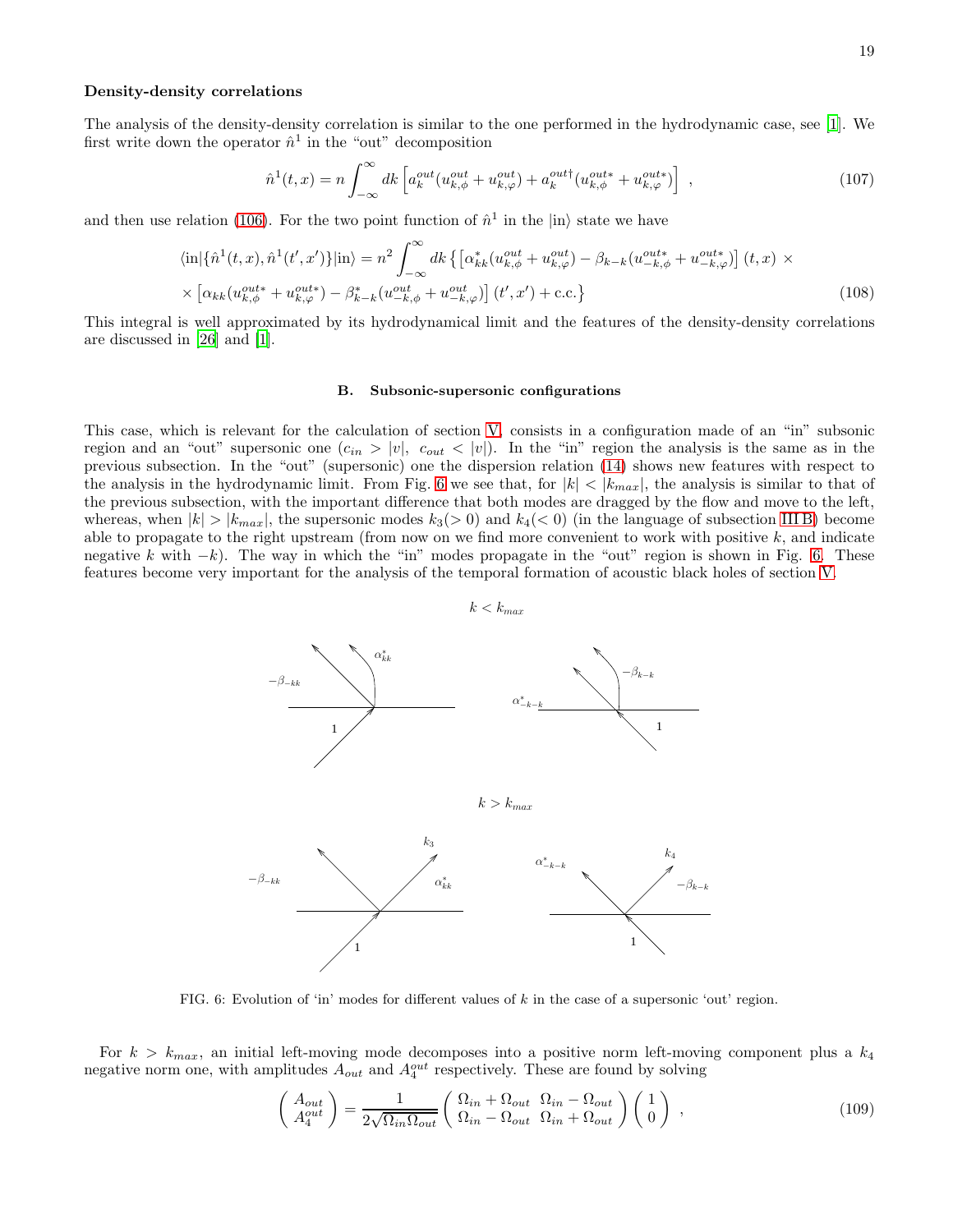which yields the solutions

<span id="page-19-1"></span>
$$
A_{out} = \frac{\Omega_{in} + \Omega_{out}}{2\sqrt{\Omega_{in}\Omega_{out}}} \equiv \alpha_{-k-k}^* , \qquad A_4^{out} = \frac{\Omega_{in} - \Omega_{out}}{2\sqrt{\Omega_{in}\Omega_{out}}} \equiv -\beta_{k-k} . \qquad (110)
$$

These satisfy the unitarity condition

$$
|A_{out}|^2 - |A_4^{out}|^2 \equiv |\alpha_{-k-k}|^2 - |\beta_{k-k}|^2 = 1.
$$
\n(11)

An initial right-moving mode splits instead into a positive norm right moving  $k_3$  mode, with amplitude  $A_3^{out}$  plus a negative norm left moving one  $A_{out}$ , which are found by solving

$$
\begin{pmatrix} A_{out} \\ A_3^{out} \end{pmatrix} = \frac{1}{2\sqrt{\Omega_{in}\Omega_{out}}} \begin{pmatrix} \Omega_{in} + \Omega_{out} & \Omega_{in} - \Omega_{out} \\ \Omega_{in} - \Omega_{out} & \Omega_{in} + \Omega_{out} \end{pmatrix} \begin{pmatrix} 0 \\ 1 \end{pmatrix} . \tag{112}
$$

the solutions are

<span id="page-19-2"></span>
$$
A_3^{out} = \frac{\Omega_{in} - \Omega_{out}}{2\sqrt{\Omega_{in}\Omega_{out}}} = -\beta_{-kk} , \qquad A_{out} = \frac{\Omega_{in} + \Omega_{out}}{2\sqrt{\Omega_{in}\Omega_{out}}} = \alpha_{kk}^* .
$$
 (113)

Eqs. [\(110\)](#page-19-1) and [\(113\)](#page-19-2) are the crucial formulas that we shall need in the next section to consider the temporal formation of acoustic black hole-like configurations.

#### <span id="page-19-0"></span>V. DENSITY-DENSITY CORRELATIONS IN THE FORMATION OF ACOUSTIC BLACK HOLE-LIKE CONFIGURATIONS

In this section, with the help of the thorough analysis of the previous two sections, we will study the main Hawking signal in the more involved situation where an initial homogeneous subsonic flow turns supersonic in some region. We will model this situation with a temporal step-like discontinuity at  $t = 0$  (temporal formation) followed by a spatial step-like discontinuity at  $x = 0$  separating a subsonic and a supersonic region. The model we shall consider is sketched in Fig. [7,](#page-19-3) where  $c_r = c_{in}$ . To study the propagation of modes solutions to Eqs. [\(7\)](#page-1-3) for all x and t we need to impose



<span id="page-19-3"></span>FIG. 7: Temporal formation of a spatial step-like discontinuity temporally formed  $(c_r = c_{in}).$ 

matching conditions [\(94\)](#page-16-1) at  $t = 0$  at fixed k (only those for  $x < 0$  are non trivial), and then [\(20\)](#page-4-0) at fixed  $\omega$  at  $x = 0$ (and  $t > 0$ ). The behaviour at  $x = t = 0$  is more delicate because it depends the way we approach it. A detailed analysis of what happens for the case of subsonic flows was carried out in [\[1\]](#page-31-0) by explicitly constructing the 'in' modes basis. As modes transiting through the origin only affect transient behaviours in the correlations patterns, in this section we will rather focus on those modes solutions which give the leading contribution to the main Hawking signal. We saw in the stationary analysis of section III.B that this is given by the evolution of the modes  $u_w^{3,in}$ ,  $u_w^{4,in*}$  for w small and, consequently,  $|k| \gtrsim |k_{max}|$ . In turn, as shown in Fig. [6](#page-18-1) such modes are generated by 'in' modes in the homogeneous  $t < 0$  region with the same value of k crossing the temporal step-like discontinuity on the  $x < 0$  side.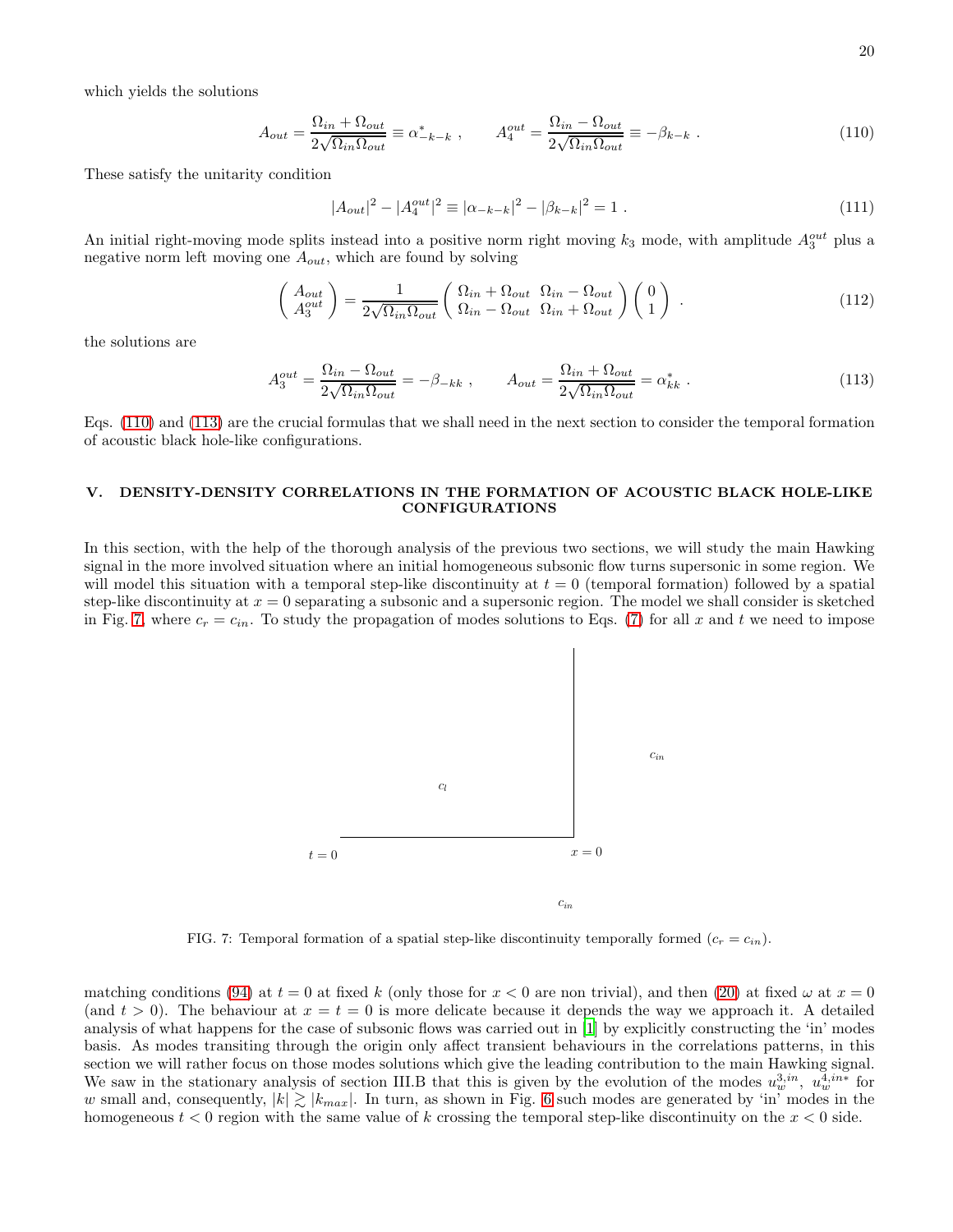In our analysis we shall need to consider a transition from the k to the  $\omega$  basis. The relations between modes and operators in the two basis are

<span id="page-20-0"></span>
$$
u_{\omega,\phi(\varphi)} = \sqrt{\frac{d\omega}{dk}} u_{k,\phi(\varphi)} , \qquad \hat{a}_{\omega} = \sqrt{\frac{dk}{d\omega}} \hat{a}_k .
$$
 (114)

To construct the two point function  $\langle \text{in} | \hat{n}^1(t, x) \hat{n}^1(t', x') | \text{in} \rangle$  we proceed as usual by decomposing  $\hat{n}^1$  in the "out"  $\omega$ basis

$$
\hat{n}^{1}(t,x) = n \int_{0}^{\omega_{max}} \left[ \hat{a}_{\omega}^{v,out}(u_{\omega,\phi}^{v,out} + u_{\omega,\varphi}^{v,out}) + \hat{a}_{\omega}^{ur,out}(u_{\omega,\phi}^{ur,out} + u_{\omega,\varphi}^{ur,out}) + \hat{a}_{\omega}^{ul,out}(u_{\omega,\phi}^{ul,out} + u_{\omega,\varphi}^{ul,out}) + \text{h.c.} \right], \quad (115)
$$

and by relating the  $\hat{a}^{out}_{\omega}$ ,  $\hat{a}^{out\dagger}_{\omega}$  operators to the  $\hat{a}^{in}_{k}$ ,  $\hat{a}^{in\dagger}_{k}$  in the "in"  $(t < 0)$  region. This is done in two steps. First, the analysis in subsection IIIB provides for the relation between "out" and "in"  $\omega$  basis in the  $t > 0$  region. In particular we have

$$
\hat{a}^{v,out}_{\omega} = A^l_v \hat{a}^{v,in}_{\omega} + A^L_v \hat{a}^{3in}_{\omega} + A^{l'}_v \hat{a}^{4in\dagger}_{\omega} , \qquad (116)
$$

$$
\hat{a}^{ur,out}_{\omega} = A_u^r \hat{a}^{v,in}_{\omega} + A_u^R \hat{a}^{3in}_{\omega} + A_u^{r'} \hat{a}^{4in\dagger}_{\omega} , \qquad (117)
$$

$$
\hat{a}^{ul,out}_{\omega} = A^l_u \hat{a}^{v,in}_{\omega} + A^L_u \hat{a}^{3in}_{\omega} + A^l_u \hat{a}^{4in\dagger}_{\omega} . \tag{118}
$$

From the values of the amplitudes in the above equation (given in subsection [III B](#page-8-0) ) we see that the terms multiplying  $\hat{a}^{v,in}_{\omega}$  are subleading with respect to those multiplying  $\hat{a}^{3in}_{\omega}$  and  $\hat{a}^{4in\dagger}_{\omega}$ .

Next, we need to jump from the "in"  $\omega$ -basis to the k-basis needed to address the temporal step-like discontinuity. The relevant terms in  $\hat{n}^1$  in our analysis are

$$
\hat{n}^{1}(t,x) = \int_{k_{max}}^{\infty} dk_{3} \left[ \hat{a}_{k_{3}}(u_{k_{3},\phi} + u_{k_{3},\varphi}) + \hat{a}_{k_{4}}^{\dagger}(u_{k_{4},\phi}^{*} + u_{k_{4},\varphi}^{*}) \right],
$$
\n(119)

where  $k_4 = -k_3$ . This is to be matched, at  $t = 0$ , at the relevant values of k, with the "in" decomposition  $(t < 0)$ 

$$
\hat{n}^{1}(t,x) = \int_{0}^{\infty} dk \left[ \hat{a}_{k}^{in}(u_{k,\phi}^{in} + u_{k,\varphi}^{in}) + \hat{a}_{-k}^{in}(u_{-k,\phi}^{in} + u_{-k,\varphi}^{in}) + \hat{a}_{k}^{in\dag}(u_{k,\phi}^{in*} + u_{k,\varphi}^{in*}) + \hat{a}_{-k}^{in\dag}(u_{-k,\phi}^{in*} + u_{-k,\varphi}^{in*}) \right].
$$
\n(120)

The relations between the k operators before and after the temporal step-like discontinuity are given by [\(106\)](#page-17-2) with  $k_4 = -k_3$ :

<span id="page-20-1"></span>
$$
\hat{a}_{k_3} = \alpha(k_3)\hat{a}_k - \beta^*(-k_3)\hat{a}_{-k}^{\dagger}, \n\hat{a}_{-k_3}^{\dagger} = -\beta(-k_3)\hat{a}_{-k} + \alpha^*(k_3)\hat{a}_k^{\dagger},
$$
\n(121)

where the Bogoliubov coefficients are given by [\(110\)](#page-19-1) and [\(113\)](#page-19-2)

<span id="page-20-2"></span>
$$
\alpha = \frac{\Omega_{in} + \Omega_{out}}{2\sqrt{\Omega_{in}\Omega_{out}}}, \qquad \beta = \frac{\Omega_{out} - \Omega_{in}}{2\sqrt{\Omega_{in}\Omega_{out}}}.
$$
\n(122)

Here  $\Omega = |\omega - v\kappa|$  is calculated before  $(\Omega_{in})$  and after  $(\Omega_{out})$  the temporal discontinuity.

Let us now go back to the  $\omega$  basis (the general relation between modes and operators in the  $\omega$  and k basis is given in [\(114\)](#page-20-0)). As shown in Fig. [8,](#page-21-0) a fixed, positive value of  $\omega$  corresponds to two values of k, namely  $k_3$  and  $k'_4$ . We thus write

$$
\hat{n}^1(t,x) = \int_0^{\omega_{max}} d\omega \left[ \hat{a}^{3in}_{\omega} (u^{3in}_{\omega,\phi} + u^{3in}_{\omega,\varphi}) + \hat{a}^{4in\dagger}_{\omega} (u^{4in*}_{\omega,\phi} + u^{4in*}_{\omega,\varphi}) + h.c. \right]. \tag{123}
$$

Defining  $k_4 = -k_3$  and  $k'_4 = -k'_3$ , the following properties are valid (we do not write explicitly the normalizations)

$$
u_{\omega}^{3in*} = \left(e^{-i\omega t + ik_3(\omega)x}\right)^* = e^{i\omega t - ik_3(\omega)x} = e^{-i(-\omega)t + i(-k_3(\omega))x} = e^{-i(-\omega)t + ik_4(-\omega)x} = u_{-\omega}^{4in*} \tag{124}
$$

and

$$
u_{\omega}^{4in*} = e^{-i\omega t + ik_4'(\omega)x} = e^{-i(-\omega)t + i(-k_3'(-\omega))x} = u_{-\omega}^{3in*}.
$$
\n(125)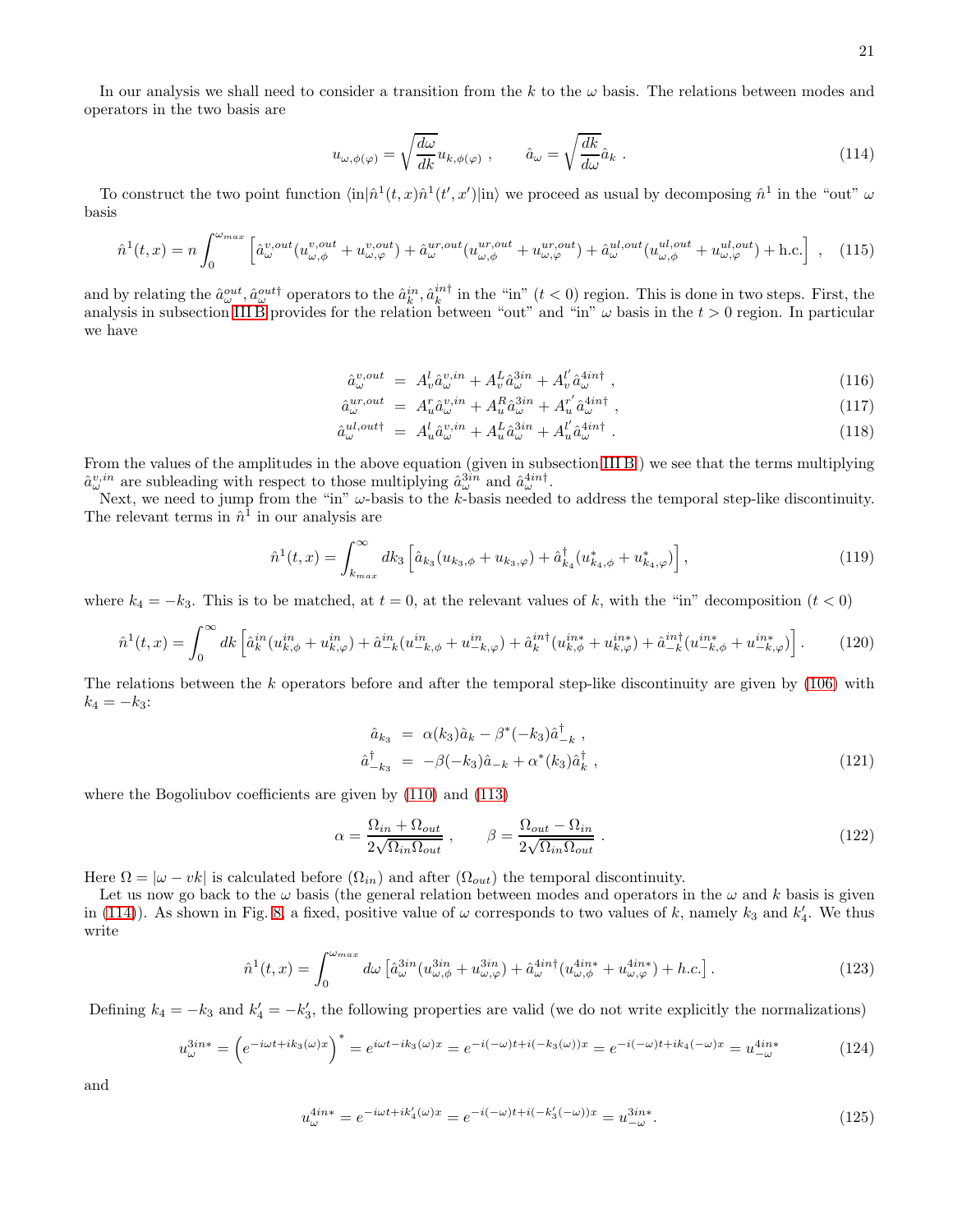

<span id="page-21-0"></span>FIG. 8:  $\omega$  versus k in the supersonic case.

Therefore the density fluctuation operator  $\hat{n}^1$  turns into:

$$
\hat{n}^{1}(t,x) = \int_{0}^{\omega_{max}} d\omega \left[ \hat{a}^{3in}_{\omega} (u^{3in}_{\omega,\phi} + u^{3in}_{\omega,\varphi}) + \hat{a}^{4in\dagger}_{\omega} (u^{4in*}_{\omega,\phi} + u^{4in*}_{\omega,\varphi}) + \hat{a}^{4in\dagger}_{-\omega} (u^{4in*}_{-\omega,\phi} + u^{4in*}_{-\omega,\varphi}) + \hat{a}^{3in}_{-\omega} (u^{3in}_{-\omega,\phi} + u^{3in}_{-\omega,\varphi}) \right]. (126)
$$

Since the  $\omega$  decomposition requires two values of k, the relation between the  $\omega$  operators and the k ones before the temporal discontinuity will involve relations [\(121\)](#page-20-1) with different values of k, namely  $k_3 \equiv k$  and  $k'_4 \equiv -k'$ :

$$
\hat{a}_{\omega}^{3in} = \alpha(k_3) \sqrt{\frac{d\omega}{dk_3}} \hat{a}_{k_3} - \beta^*(-k_3) \sqrt{\frac{d\omega}{dk_3}} \hat{a}_{-k_3}^{\dagger} , \qquad (127)
$$

$$
\hat{a}^{4int}_{\omega} = -\beta(-k'_3(-\omega))\sqrt{\frac{d\omega}{dk'_3}}\hat{a}_{-k'} + \alpha^*(k'_3(-\omega))\sqrt{\frac{d\omega}{dk'_3}}\hat{a}^{\dagger}_{k'}.
$$
\n(128)

We compute now the Bogoliubov coefficients appearing above. Let us start with  $\alpha(k_3)$  and  $\beta(-k_3)$ . By using again the fact that k is conserved in the temporal step-like discontinuity ( $k = k_3$ ) and the expression of  $k_3$  for small  $\omega$  $(k_3 = \frac{2\sqrt{v^2-c_l^2}}{c_l\xi_l} + \frac{v\omega}{c_l^2-v^2})$ , which gives the main contribution to the density-density correlations, we can write  $\Omega_{in}$  and  $\Omega_{out}$  as:

$$
\Omega_{out} = \omega - v \left[ \frac{2\sqrt{v^2 - c_l^2}}{c_l \xi_l} + \frac{v\omega}{c_l^2 - v^2} \right],
$$
\n(129)

$$
\Omega_{in} = c_{in} \sqrt{k^2 + \frac{k^4 \xi_{in}^2}{4}} \,. \tag{130}
$$

Notice that we cannot use the perturbative expressions in the "in" region, since here we are beyond the small frequency regime. Expanding up to  $\omega$  we finally obtain:

$$
\alpha(k_3) = \frac{-v + \sqrt{v^2 - c_l^2 + c_m^2}}{2\sqrt{-v}(v^2 - c_l^2 + c_m^2)^{1/4}} + \frac{c_l\sqrt{-v}(c_l^2 - c_m^2)(v + \sqrt{v^2 - c_l^2 + c_m^2})\xi_l\omega}{8v^2\sqrt{v^2 - c_l^2}(v^2 - c_l^2 + c_m^2)^{5/4}},
$$
\n
$$
\beta(-k_3) = -\frac{v + \sqrt{v^2 - c_l^2 + c_m^2}}{2\sqrt{-v}(v^2 - c_l^2 + c_m^2)^{1/4}} + \frac{c_l\sqrt{-v}(c_l^2 - c_m^2)(-v + \sqrt{v^2 - c_l^2 + c_m^2})\xi_l\omega}{8v^2\sqrt{v^2 - c_l^2}(v^2 - c_l^2 + c_m^2)^{5/4}}.
$$
\n
$$
(131)
$$

Let us compute now  $\alpha(k'_3)$  and  $\beta(-k'_3)$ . By using the fact that k is conserved in the temporal step-like discontinuity  $(-k = k_4)$  and the expression of  $-k'_3$  for small  $\omega$   $(-k'_3(-\omega) = -\frac{2\sqrt{v^2 - c_l^2}}{c_l \xi_l} + \frac{v\omega}{c_l^2 - v^2})$  we have

$$
\Omega_2 = -\omega + v \left[ -\frac{2\sqrt{v^2 - c_l^2}}{c_l \xi_l} + \frac{v\omega}{c_l^2 - v^2} \right] \,, \tag{132}
$$

$$
\Omega_1 = c_{in} \sqrt{k^2 + \frac{k^4 \xi_{in}^2}{4}} \ . \tag{133}
$$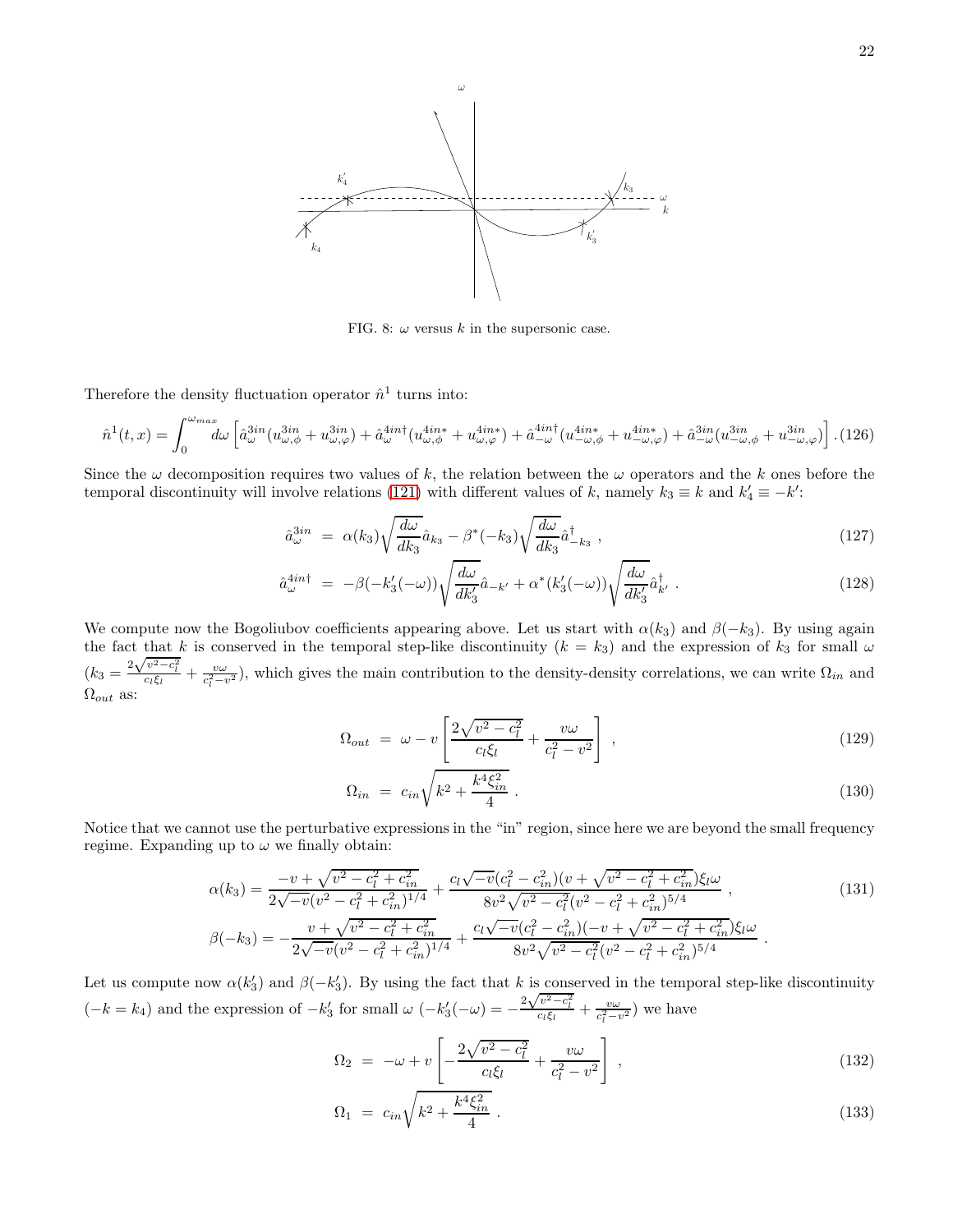By expanding [\(122\)](#page-20-2) up to  $\omega$  these expressions we finally obtain, at that perturbative level,

$$
\alpha(k_3') = \alpha(k_3) , \qquad \beta(-k_3') = \beta(-k_3) . \qquad (134)
$$

We have now all the ingredients to calculate the main contribution to the Hawking signal in the density-density correlation for the temporally formed step. We study again the correlation between the modes  $u_\omega^{ur}$  and  $u_\omega^{ul*}$ . As at the end of subsection [III B,](#page-8-0)  $x(x')$  is a point in the left (right) region. The two-point function reads

$$
\langle \text{in} | \{ \hat{n}^{1}(t,x), \hat{n}^{1}(t',x') \} | \text{in} \rangle (u_{\omega}^{ur} \leftrightarrow u_{\omega}^{ul*}) =
$$
  
\n
$$
n^{2} \int_{0}^{\omega_{max}} d\omega \left[ \left( A_{u}^{l'*} A_{u}^{r'} |\alpha(k'_{3})|^{2} + A_{u}^{R} A_{u}^{L*} |\beta(-k_{3})|^{2} \right) (u_{\omega,\phi}^{ul} + u_{\omega,\varphi}^{ul}) (t,x) (u_{\omega,\phi}^{ur,out} + u_{\omega,\varphi}^{ur,out}) (t,x') +
$$
  
\n
$$
+ \left( A_{u}^{L} A_{u}^{R*} |\alpha(k_{3})|^{2} + A_{u}^{L} A_{u}^{R*} |\beta(-k'_{3})|^{2} \right) (u_{\omega,\phi}^{ul,out} + u_{\omega,\varphi}^{ul*}) (t,x) (u_{\omega,\phi}^{ur*} + u_{\omega,\varphi}^{ur,out}) (t,x') + \text{c.c.} \right].
$$
\n(135)

The products of the amplitudes are related by

$$
[a_{\omega}^{ur,out}, a_{\omega}^{ul,out}] = 0 \Rightarrow A_u^{l*} A_u^r + A_u^{L*} A_u^R - A_u^{l*} A_u^{r'} = 0,
$$
\n(136)

where we have used the relation between "in" and "out"  $\omega$  operators. We neglect the subleading term  $A_u^{l*} A_u^r$  and take into account that at leading order  $A_u^{l'*}A_u^{r'}$  $u^r$  is real. Thus, we find

<span id="page-22-2"></span>
$$
\langle \text{in}|\{\hat{n}^{1}(t,x),\hat{n}^{1}(t',x')\}|\text{in}\rangle(u_{\omega}^{ur} \leftrightarrow u_{\omega}^{ul*}) = n^{2} \int_{0}^{\omega_{max}} d\omega \left\{ \left(|\alpha(k_{3})|^{2} + |\alpha(k'_{3})|^{2} + |\beta(-k_{3})|^{2} + |\beta(-k'_{3})|^{2}\right) \times \right. \\ \times A_{u}^{l'} A_{u}^{r'} Re\left[(u_{\omega,\phi}^{ul} + u_{\omega,\varphi}^{ul})(t,x)(u_{\omega,\phi}^{ur} + u_{\omega,\varphi}^{ur})(t,x')\right] + \text{c.c.}\right\}.
$$
\n(137)

By taking in account that

<span id="page-22-0"></span>
$$
|\alpha(k_3)|^2 + |\alpha(k_3')|^2 + |\beta(-k_3)|^2 + |\beta(-k_3')|^2 = \frac{c_l^2 - c_{in}^2 - 2v^2}{v\sqrt{v^2 - c_l^2 + c_{in}^2}}\,,\tag{138}
$$

we can finally write down the leading order contribution to  $G^{(2)}$ , namely

<span id="page-22-1"></span>
$$
G^{(2)}(t;x,x') = \frac{1}{4\pi n} \frac{(v^2 - c_l^2)^{3/2} (c_l^2 - c_r^2 - 2v^2)}{2vc_l(v+c_l)(v-c_r)(c_l-c_r)\sqrt{v^2 - c_l^2 + c_r^2}} \frac{\sin\left[\omega_{max}\left(\frac{x'}{v+c_r} - \frac{x}{v+c_l}\right)\right]}{\frac{x'}{v+c_r} - \frac{x}{v+c_l}} ,\qquad(139)
$$

which modifies the stationary correlation  $(86)$  by the factor  $(138)$  that comes from the effect of the temporal formation. In Fig. [\(9\)](#page-23-0) we display the plots of Eq. [\(139\)](#page-22-1), and of the numerical counterpart along the direction  $x = x' - 1$ . The picture shows a good agreement, which confirms that the analytic approximation adopted in this paper is good enough to capture the essential features of the correlations. Good agreement exists also for different cuts, for completeness a 3D contour plot is given in Fig. [10.](#page-23-1)

Finally, in Fig. [\(11\)](#page-24-0) we confront the signal between the eternal step and the temporally formed one. As one can see already from the analytic approximation, the temporal formation of the step yields an amplification of the signal.

#### VI. FINAL COMMENTS

In this paper we have studied in detail the formation of acoustic black hole-like configurations in BECs using step-like discontinuities. The Hawking signal in the stationary case [\(86\)](#page-15-2) and in the case of temporal formation [\(139\)](#page-22-1) have stationary peaks (at  $\frac{x'}{x}$  $\frac{x'}{v+c_r} = \frac{x}{v+c_l}$  of order  $O(\omega_{max}) \sim O(1/\xi)$ , which lie well inside the non perturbative regime in  $\xi$ . The results in the hydrodynamical limit of [\[18](#page-31-16)] showed instead a peak of order  $\kappa^2$ , where  $\kappa = \frac{dc}{dx}|_{x=0}$  is the surface gravity of the horizon. It is clear that in the approximation of spatial step-like discontinuities we are working with the surface gravity is formally infinite and therefore our expression [\(139\)](#page-22-1) (and also [\(86\)](#page-15-2)) regularizes the result of [\[18](#page-31-16)] in the  $\kappa \to \infty$  limit, in agreement with the numerical results of [\[19\]](#page-31-17).

In [\[1\]](#page-31-0), it was noted that a simple recipe to take into account a smooth transition region in  $c(x)$  around  $x = 0$  of width  $\sigma_x$  and surface gravity  $\kappa \sim \frac{c}{\sigma_x}$  is to introduce a cut-off of order  $\kappa$  in the  $\omega$  integral of [\(137\)](#page-22-2) by multiplying the integrand by the function  $e^{-\omega/\kappa}$ . The interplay between  $\omega_{max}$  and  $\kappa$  is such that the final peak is of order  $\kappa(1-e^{-\omega_{max}/\kappa})$ , which has the correct  $\kappa >> \omega_{max}$  limit, i.e.  $\omega_{max}$ . However, it is not able to make contact with the results of the hydrodymamic limit since, when  $\omega_{max} >> \kappa$ , we have a behavior in  $\kappa$  which is linear and not quadratic. Thus, it would be interesting to find an analytical formula capable to interpolate successfully between these two limits.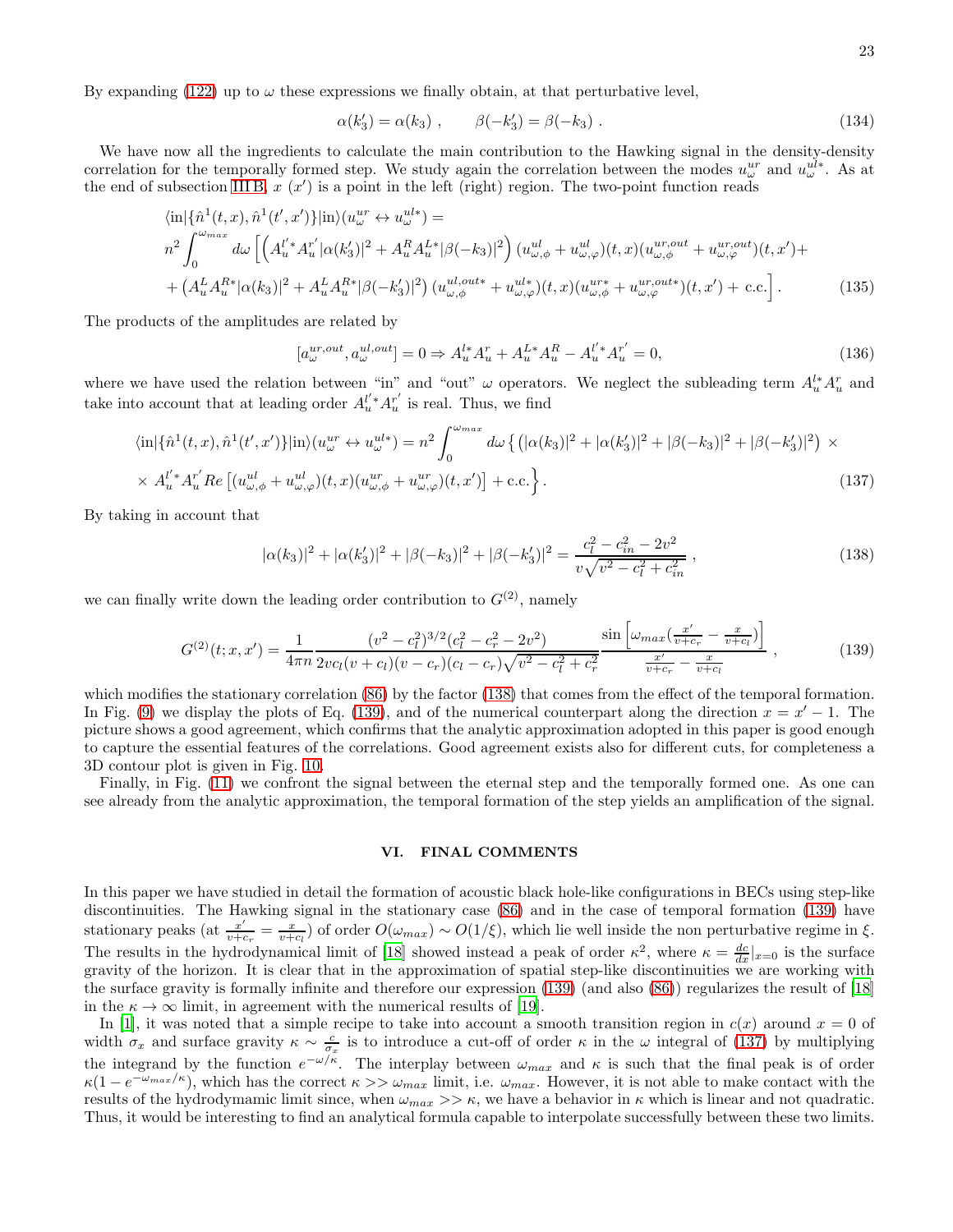

<span id="page-23-0"></span>FIG. 9: Comparison between the plots of Eq. [\(139\)](#page-22-1) and of the numerical counterpart along the direction  $x = x' - 1$ , where x is in units of the length  $\xi$ . We adopted the following numerical values:  $v = -1.01$ ,  $c_l = -v/4$ ,  $c_r = -5v/3$ ,  $n = 5.1$ ,  $m = 20.1$ . With these choices  $\xi \approx 0.03$  with  $\hbar = 1$ . These values have been chosen of the same order of the ones used in the simulations studied in [\[19\]](#page-31-17), so that they qualitatively match the results of [\[20\]](#page-31-18).



<span id="page-23-1"></span>FIG. 10: Comparison between the plot of Eq. [\(139\)](#page-22-1) and of the numerical counterpart, obtained by numerically solving the integrals without truncating the expressions for the momenta as in appendix C. The variable  $y$  corresponds to  $x'$ . The values are as in Fig. [\(9\)](#page-23-0).

#### Acknowledgments

We thank R. Balbinot, I. Carusotto, R. Parentani, and A. Recati for useful discussions. A. F. wishes to thank Generalitat Valenciana for financial support. A. F. and C. M. are supported in part by MICINN grant FIS2008- 06078-C03-02. M. R. is supported by the Swiss National Science Foundation.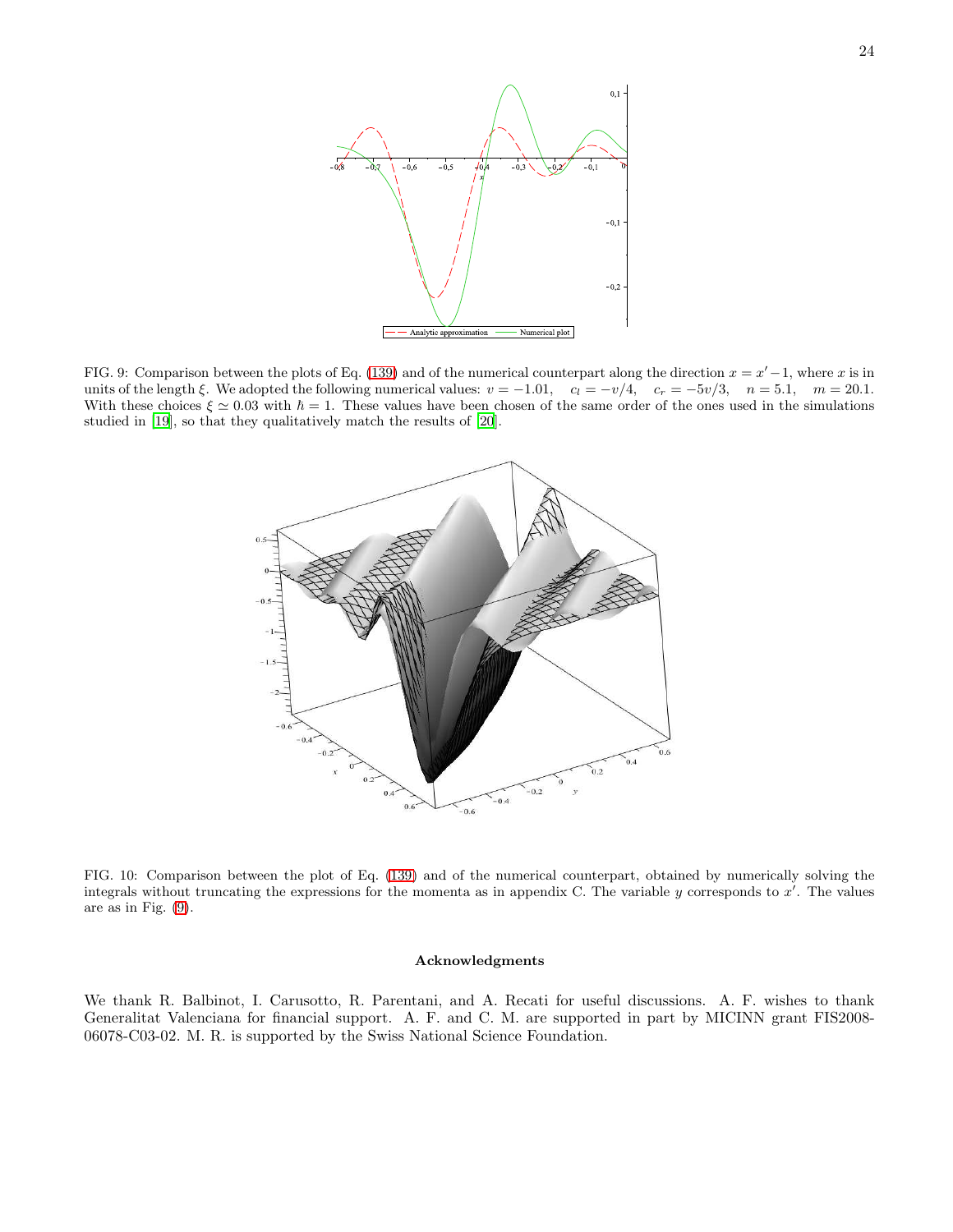

<span id="page-24-0"></span>FIG. 11: Comparison between the (numerical) plots of the two-point function for the eternal step [\(86\)](#page-15-2) and for the temporally formed step [\(139\)](#page-22-1) along the line  $x = x' - 1$  where x is in units of the length  $\xi$ . The choice of the parameters is the same as in Fig. [\(9\)](#page-23-0).

#### Appendix A

In this appendix we construct the exact "in" and "out" basis for the spatial step-like discontinuities at  $x = 0$  with  $v = 0$  (perturbative results in  $z_l = \frac{\xi \omega}{c}$  are given in the main text), which have a special interest for the validity of the unitarity relations. The scattering matrix determined by the junction conditions is given by

<span id="page-24-4"></span>
$$
M_{\text{scatt}} = W_l^{-1} W_r \tag{A1}
$$

where  $W_l$  and  $W_r$  are given by [\(22\)](#page-4-2) and [\(23\)](#page-4-1) respectively. We recall that the structure of these matrices is determined uniquely by the matching conditions and by the solutions to the dispersion relation [\(14\)](#page-2-4) on the two sides. For  $v = 0$ , this equation reduces to

<span id="page-24-1"></span>
$$
\omega^2 = c_l^2 \left[ (k^l)^2 + \frac{\xi_l^2 (k^l)^4}{4} \right] , \quad \omega^2 = c_r^2 \left[ (k^r)^2 + \frac{\xi_r^2 (k^r)^4}{4} \right] , \tag{A2}
$$

where  $c_{r,l}$  are the speed of sound on the right-hand side and on the left-hand side of the step respectively. The solutions are, on the left-hand side

<span id="page-24-2"></span>
$$
k_{u,v}^l = \pm \frac{\sqrt{2}}{\xi_l} \sqrt{-1 + \sqrt{1 + \frac{\omega^2 \xi_l^2}{c_l^2}}},
$$
\n(A3)

$$
k_{d,g}^l = \pm \frac{i\sqrt{2}}{\xi_l} \sqrt{1 + \sqrt{1 + \frac{\omega^2 \xi_l^2}{c_l^2}}} \,. \tag{A4}
$$

Similarly, on the right-hand side, we have

<span id="page-24-3"></span>
$$
k_{u,v}^r = \pm \frac{\sqrt{2}}{\xi_r} \sqrt{-1 + \sqrt{1 + \frac{\omega^2 \xi_r^2}{c_r^2}}},
$$
\n(A5)

$$
k_{d,g}^r = \pm \frac{i\sqrt{2}}{\xi_r} \sqrt{1 + \sqrt{1 + \frac{\omega^2 \xi_r^2}{c_r^2}}} \,. \tag{A6}
$$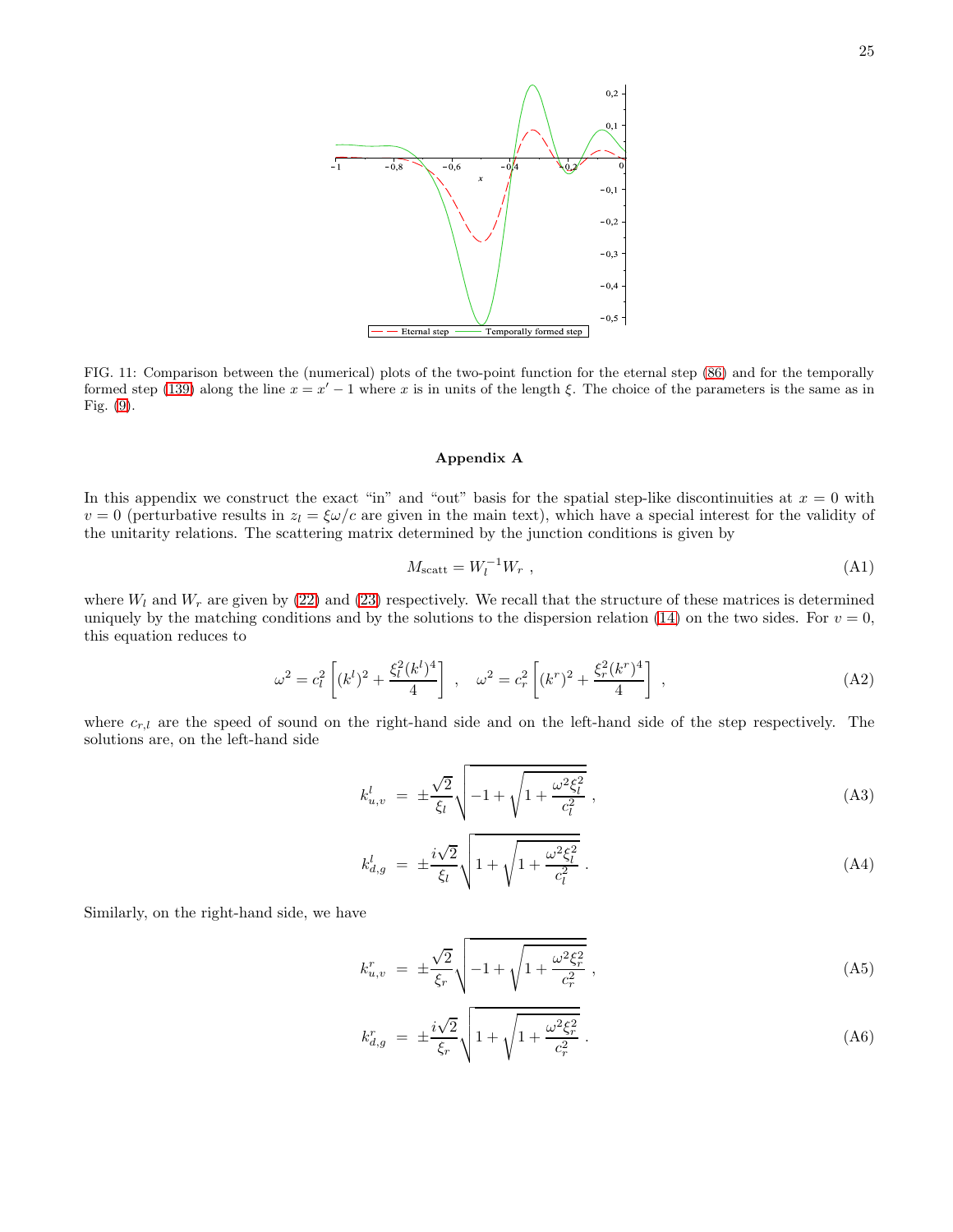As we have  $k_u = -k_v$  and  $k_d = -k_g$ , and hence  $D_u = D_v$  (see Eq. [\(15\)](#page-3-3)). Therefore, the matrices  $W_l$  and  $W_r$  simplify to

$$
W_{l} = \begin{pmatrix} D_{u}^{l} & D_{u}^{l} & G_{\phi}^{l} & d_{\phi}^{l} \\ ik_{v}^{l}D_{u}^{l} & -ik_{v}^{l}D_{u}^{l} & -ik_{d}^{l}G_{\phi}^{l} & ik_{g}^{l}d_{\phi}^{l} \\ E_{u}^{l} & E_{u}^{l} & G_{\phi}^{l} & d_{\phi}^{l} \\ ik_{v}^{l}E_{u}^{l} & -ik_{v}^{l}E_{u}^{l} & -ik_{d}^{l}G_{\phi}^{l} & ik_{g}^{l}d_{\phi}^{l} \end{pmatrix}, \tag{A7}
$$

and

$$
W_r = \begin{pmatrix} D_u^r & D_u^r & d_{\phi}^r & G_{\phi}^r \\ ik_v^r D_u^r & -ik_v^r D_u^r & ik_d^r d_{\phi}^r & -ik_g^r G_{\phi}^r \\ E_u^r & E_u^r & d_{\phi}^r & G_{\phi}^r \\ ik_v^r E_u^r & -ik_v^r E_u^r & ik_d^r d_{\phi}^r & -ik_g^r G_{\phi}^r \end{pmatrix} .
$$
 (A8)

Let us now construct explicitly the 'in' and 'out' modes (see details in section 3.1).

 $\bullet$  Mode  $u^{u,in}_{\omega,\phi}$ 

Matching conditions at the step dictates that

$$
\begin{pmatrix} A_v^l \\ 1 \\ 0 \\ A_d^l \end{pmatrix} = M_{\text{scatt}} \begin{pmatrix} 0 \\ A_u^r \\ A_d^r \\ 0 \end{pmatrix} , \tag{A9}
$$

and  $R' = A_v^l$  and  $T' = A_u^r$  are the reflection and transmission coefficients respectively. By solving the system we find

$$
|R'|^2 = \frac{(k_v^l - k_v^r)^2}{(k_v^l + k_v^r)^2},\tag{A10}
$$

$$
|T'|^2 = \frac{4\left[ (k_v^l)^2 - (k_d^l)^2 \right] \left[ (k_v^l)^2 - (k_d^r)^2 \right] \left[ (k_v^r)^2 + \frac{2\omega}{\xi_r c_r} \right]^2 (k_v^l)^2}{\left[ (k_v^r)^2 - (k_d^l)^2 \right] \left[ (k_v^r)^2 - (k_d^r)^2 \right] \left[ (k_v^l)^2 + \frac{2\omega}{\xi_l c_l} \right]^2 \left[ k_v^l + k_v^r \right]^2} \left| \frac{(D_1^l)^2}{(D_1^r)^2} \right| \,. \tag{A11}
$$

Note that both R' and T' do not depend on the normalizations  $d_{\phi}^{l,r}$  $\phi(\varphi)$ . To simplify the above expressions, we first use the definitions of  $D_u^l$  and  $D_u^r$  displayed in [\(15\)](#page-3-3) to find

$$
|T'|^2 = \frac{4(k_v^r)^2 \left[ (k_v^l)^2 - (k_d^l)^2 \right] \left[ (k_v^l)^2 - (k_d^r)^2 \right]}{\left[ (k_v^r)^2 - (k_d^r)^2 \right] \left[ (k_v^r)^2 - (k_d^l)^2 \right] \left[ k_v^l + k_v^r \right]^2} \left| \frac{dk_v^l}{dk_v^r} \right| . \tag{A12}
$$

By calculating explicitly  $dk_v^l/dk_v^r$  and by using the identities

$$
\sqrt{\omega^2 \xi_l^2 + c_l^2} = c_l \left( \frac{\xi_l (k_v^l)^2}{2} + 1 \right) , \quad \sqrt{\omega^2 \xi_r^2 + c_r^2} = c_r \left( \frac{\xi_r (k_v^r)^2}{2} + 1 \right) , \tag{A13}
$$

we find

$$
\frac{dk_v^l}{dk_v^r} = \frac{\xi_l^2 k_v^r [(\xi_r k_v^r)^2 + 2]}{\xi_r^2 k_v^l [(\xi_l k_v^l)^2 + 2]} \ . \tag{A14}
$$

By noting further that

$$
(k_v^l)^2 - (k_d^l)^2 = \frac{4}{c_l \xi_l^2} \sqrt{\omega^2 \xi_l^2 + 1} , \quad (k_v^r)^2 - (k_d^r)^2 = \frac{4}{c_r \xi_r^2} \sqrt{\omega^2 \xi_r^2 + 1} , \tag{A15}
$$

we can write  $|T'|^2$  as

$$
|T'|^2 = \frac{4(k_v^r)^3 \left[ (k_v^l)^2 - (k_d^r)^2 \right]}{k_v^l \left[ (k_v^r)^2 - (k_d^l)^2 \right] \left[ k_v^l + k_v^r \right]^2} \,. \tag{A16}
$$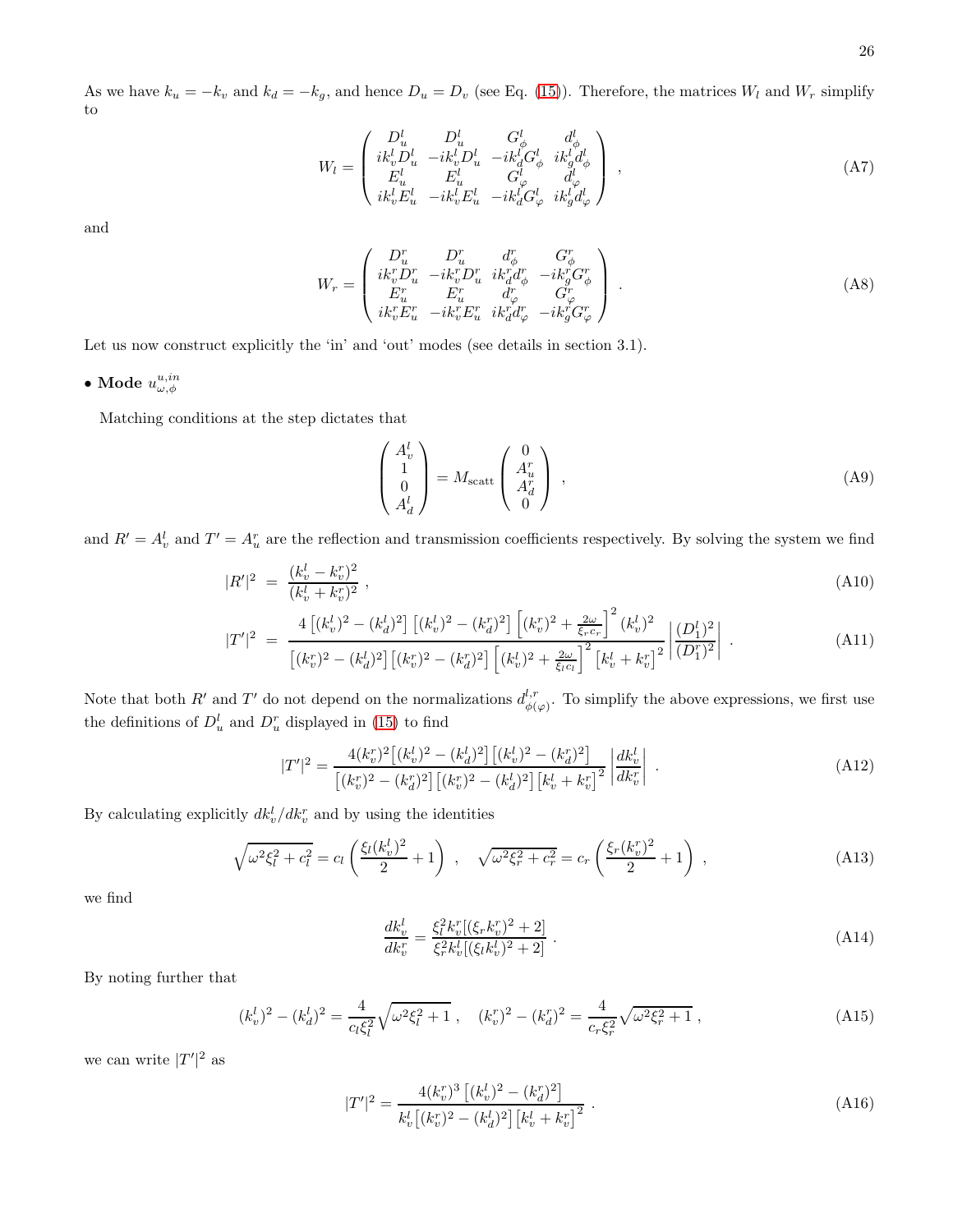Finally, with the relations

$$
(k_d^r)^2 = -\frac{4\omega^2}{(c_r \xi_r k_v^r)^2} \;, \quad (k_d^l)^2 = -\frac{4\omega^2}{(c_l \xi_l k_v^l)^2} \;, \tag{A17}
$$

which can be easily proved with Eqs. [\(A2\)](#page-24-1) and either [\(A3\)](#page-24-2) or [\(A5\)](#page-24-3), we find that

$$
|T'|^2 = \frac{4k_v^r k_v^l}{(k_v^l + k_v^r)^2} \tag{A18}
$$

Thus,  $|T'|^2 + |R'|^2 = 1$ .

 $\bullet$  Mode  $u^{v,in}_{\omega,\phi}$ 

The scattering matrix is still given by [\(A1\)](#page-24-4), but now the system to solve is

$$
\begin{pmatrix} A_v^l \\ 0 \\ 0 \\ A_d^l \end{pmatrix} = M_{\text{scatt}} \begin{pmatrix} 1 \\ A_u^r \\ A_d^r \\ 0 \end{pmatrix} , \tag{A19}
$$

with  $R = A_u^r$  and  $T = A_v^l$ . Despite the fact that the system is different, we find the same results as in the previous case, namely

$$
|R|^2 = \frac{(k_v^l - k_v^r)^2}{(k_v^l + k_v^r)^2},\tag{A20}
$$

$$
|T|^2 = \frac{4\left[ (k_v^r)^2 - (k_d^r)^2 \right] \left[ (k_v^r)^2 - (k_d^l)^2 \right] \left[ (k_v^l)^2 + \frac{2\omega}{\xi_l c_l} \right]^2 (k_v^r)^2}{\left[ (k_v^l)^2 - (k_d^r)^2 \right] \left[ (k_v^l)^2 - (k_d^l)^2 \right] \left[ (k_v^r)^2 + \frac{2\omega}{\xi_r c_r} \right]^2 \left[ k_v^l + k_v^r \right]^2} \left| \frac{(D_u^r)^2}{(D_u^l)^2} \right| , \tag{A21}
$$

thus even in this case unitarity holds. It is easy to see that these expressions can be obtained by the ones in the case  $u_{\omega}^{u,in}$  by swapping  $r \leftrightarrow l$ , so that the proof that  $|R|^2 + |T|^2 = 1$  follows immediately. The construction of  $u_{\omega,\phi}^{u,out}$  and  $u_{\omega,\phi}^{v,out}$  is now straightforward.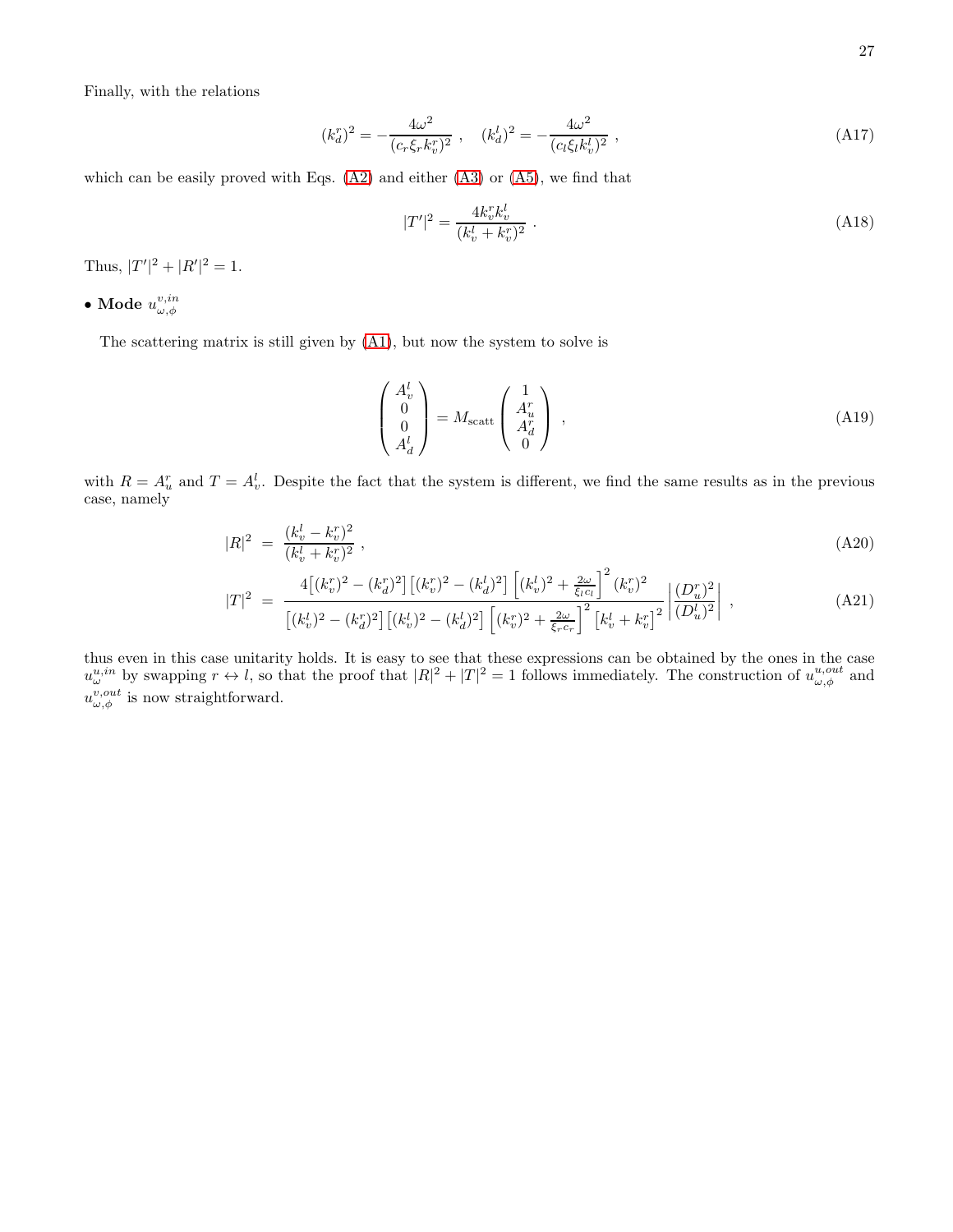$$
\bullet
$$
   
Mode  $u^{u,out}_{\omega,\phi}$ 

For  $u_{\omega,\phi}^{u,out}$  we solve

$$
\begin{pmatrix} 0 \\ A_u^l \\ 0 \\ A_d^l \end{pmatrix} = M_{\text{scatt}} \begin{pmatrix} A_v^r \\ 1 \\ A_d^r \\ 0 \end{pmatrix} , \qquad (A22)
$$

where we identify  $R^* = A_1^r$  and  $T^* = A_2^l$  and find

$$
|R^*|^2 = \frac{(k_v^l - k_v^r)^2}{(k_v^l + k_v^r)^2},\tag{A23}
$$

$$
|T^*|^2 = \frac{4\left[ (k_v^r)^2 - (k_d^r)^2 \right] \left[ (k_v^r)^2 - (k_d^l)^2 \right] \left[ (k_v^l)^2 + \frac{2\omega}{\xi_l c_l} \right]^2 (k_v^r)^2}{\left[ (k_v^l)^2 - (k_d^r)^2 \right] \left[ (k_v^l)^2 - (k_d^l)^2 \right] \left[ (k_v^r)^2 + \frac{2\omega}{\xi_r c_r} \right]^2 \left[ k_v^l + k_v^r \right]^2} \left| \frac{(D_u^r)^2}{(D_u^l)^2} \right| \,. \tag{A24}
$$

 $\bullet$  Mode  $u^{v,out}_{\omega,\phi}$ 

For  $u^{v,out}_{\omega,\phi}$  we solve

$$
\begin{pmatrix} 1 \\ A_u^l \\ 0 \\ A_d^l \end{pmatrix} = S \begin{pmatrix} A_v^r \\ 0 \\ A_d^r \\ 0 \end{pmatrix} , \qquad (A25)
$$

where  $R'^* = A_u^l$  and  $T'^* = A_v^r$  and get

$$
|R'^{*}|^2 = \frac{(k_v^l - k_v^r)^2}{(k_v^l + k_v^r)^2},\tag{A26}
$$

$$
|T'^{*}|^{2} = \frac{4\left[ (k_{v}^{l})^{2} - (k_{d}^{l})^{2} \right] \left[ (k_{v}^{l})^{2} - (k_{d}^{r})^{2} \right] \left[ (k_{v}^{r})^{2} + \frac{2\omega}{\xi_{r}c_{r}} \right]^{2} (k_{v}^{l})^{2}}{\left[ (k_{v}^{r})^{2} - (k_{d}^{l})^{2} \right] \left[ (k_{v}^{r})^{2} - (k_{d}^{r})^{2} \right] \left[ (k_{v}^{l})^{2} + \frac{2\omega}{\xi_{l}c_{l}} \right]^{2} \left[ k_{v}^{l} + k_{v}^{r} \right]^{2}} \left| \frac{(D_{1}^{l})^{2}}{(D_{1}^{r})^{2}} \right| . \tag{A27}
$$

In both cases unitarity relations are satisfied.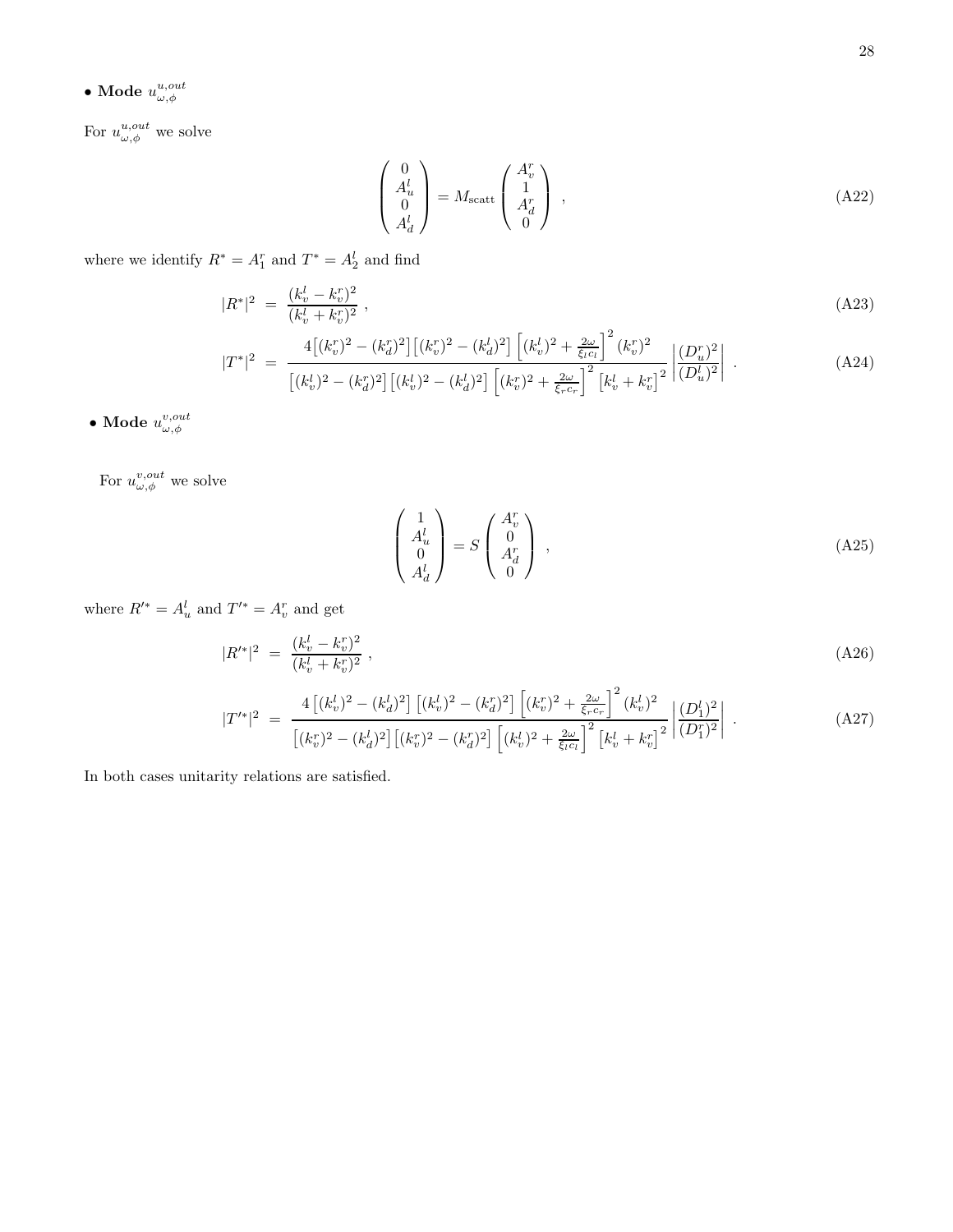#### Appendix B

In this appendix we give the perturbative results for the construction of the "in" modes for spatial step-like discontinuities at  $x = 0$  for  $v \neq 0$  ( in the subsonic-subsonic case). The details of how to construct them are given in subsection [III A](#page-2-0) with the help of Fig. 1. For simplicity, we will only give explicitly the amplitudes of the propagating  $u, v$  modes.

# $\bullet$  Mode  $u^{v,in}_{\omega,\phi}$

By solving the system [\(25\)](#page-5-1) we find, for the propagating modes, at  $O(z_l^2)$  (where  $z_l = \xi_l \omega/c_l$ )

$$
A_v^l = \frac{2\sqrt{c_l c_r}}{c_l + c_r} + i \frac{c_l^{3/2} (c_l - c_r) c_r \left(\sqrt{c_l^2 - v^2} - \sqrt{c_r^2 - v^2}\right) z_l}{(c_l - v) (v - c_r) (c_l + c_r) \sqrt{(v^2 - c_l^2) c_r (v^2 - c_r^2)}} + \frac{z_l^2 c_l^{5/2} (c_l - c_r) z}{8 (v - c_l)^3 (v + c_l)^2 (v - c_r)^3 c_r^{3/2} (v + c_r)^2 (c_l + c_r)} \left[-v^3 (v - c_r)^3 (v + c_r)^2 + v^2 c_l (v - c_r)^3 (v + c_l)^2 + c_l^5 (v^3 - v^2 c_r + 3vc_r^2 + c_r^3) + vc_l^4 (-v^3 + c_r (v^2 + c_r (v + 3c_r)))\right] + c_l^3 \left(-2v^5 + c_r \left(2v^4 + c_r (v + c_r) \left(-5v^2 + 2vc_r + c_r^2 - 4\sqrt{(v^2 - c_l^2) (v^2 - c_r^2)}\right)\right)\right) + v c_l^2 \left(2v^5 + c_r \left(-2v^4 + c_r (v + c_r) \left(-3v^2 - 2vc_r + 3c_r^2 - 4\sqrt{(v^2 - c_l^2) (v^2 - c_r^2)}\right)\right)\right)\right],
$$
\n(B1)

$$
A_u^r = \frac{c_l - c_r}{c_l + c_r} - i \frac{c_l^2 (c_l - c_r) c_r (v^2 - c_r^2 + \sqrt{(c_l^2 - v^2)(c_r^2 - v^2)}) z_l}{\sqrt{c_l^2 - v^2} (c_l + c_r) (v^2 - c_r^2)^2} + \frac{c_l^3 (c_l - c_r) z_l^2}{4 (v^2 - c_l^2) z_{cr} (c_l + c_r) (v^2 - c_r^2)^3} \left[ 2c_l^5 c_r^3 - v^2 (v^2 - c_r^2)^3 + c_l^4 (-v^4 + c_r^4) + c_l^2 (2v^6 - v^4 c_r^2 - 2v^2 c_r^4 + c_r^6) + 2c_l^3 c_r^3 \left( -3v^2 + c_r^2 - 2\sqrt{(v^2 - c_l^2)(v^2 - c_r^2)} \right) + 2v^2 c_l c_r^3 \left( -c_r^2 + 2\left( v^2 + \sqrt{(v^2 - c_l^2)(v^2 - c_r^2)} \right) \right) \right]
$$
\n(B2)

The important check is the unitarity relation  $|A_v^l|^2 + |A_u^r|^2 = 1$ , which is satisfied quite non-trivially at  $O(z_l^2)$ , as

$$
|A_v^l|^2 = \frac{4c_l c_r}{(c_l + c_r)^2} - \frac{z_l^2 c_l^3 (c_l - c_r)^2}{2(v - c_l)^3 (v + c_l)^2 (v - c_r)^3 c_r (v + c_r)^2 (c_l + c_r)^2} [v^3 (v - c_r)^3 (v + c_r)^2 +- v^2 c_l (v - c_r)^3 (v + c_r)^2 + v c_l^4 (v - c_r) (v^2 + c_r^2) - c_l^5 (v - c_r) (v^2 + c_r^2) ++ c_l^2 (c_l - v) (2v^5 + c_r (-2v^4 + c_r (v + c_r) (v - c_r)^2))] , \qquad (B3)
$$
  
\n
$$
|A_u^r|^2 = \frac{c_l - c_r}{c_l + c_r} + \frac{c_l^2 (c_l - c_r) c_r (v^2 - c_r^2 + \sqrt{(v^2 - c_l^2) (v^2 - c_r^2)}) z_l}{\sqrt{v^2 - c_l^2} (c_l + c_r) (v^2 - c_r^2)^2} ++ \frac{c_l^3 (c_l - c_r) z_l^2}{4 (v^2 - c_l^2)^2 c_r (c_l + c_r) (v^2 - c_r^2)^3} [2c_l^5 c_r^3 - v^2 (v^2 - c_r^2)^3 + c_l^4 (-v^4 + c_r^4) ++ c_l^2 (2v^6 - v^4 c_r^2 - 2v^2 c_r^4 + c_r^6) + 2c_l^3 c_r^3 (-3v^2 + c_r^2 - 2\sqrt{(v^2 - c_l^2) (v^2 - c_r^2)}) ++ 2v^2 c_l c_r^3 (-c_r^2 + 2 (v^2 + \sqrt{(v^2 - c_l^2) (v^2 - c_r^2)}))]. \qquad (B4)
$$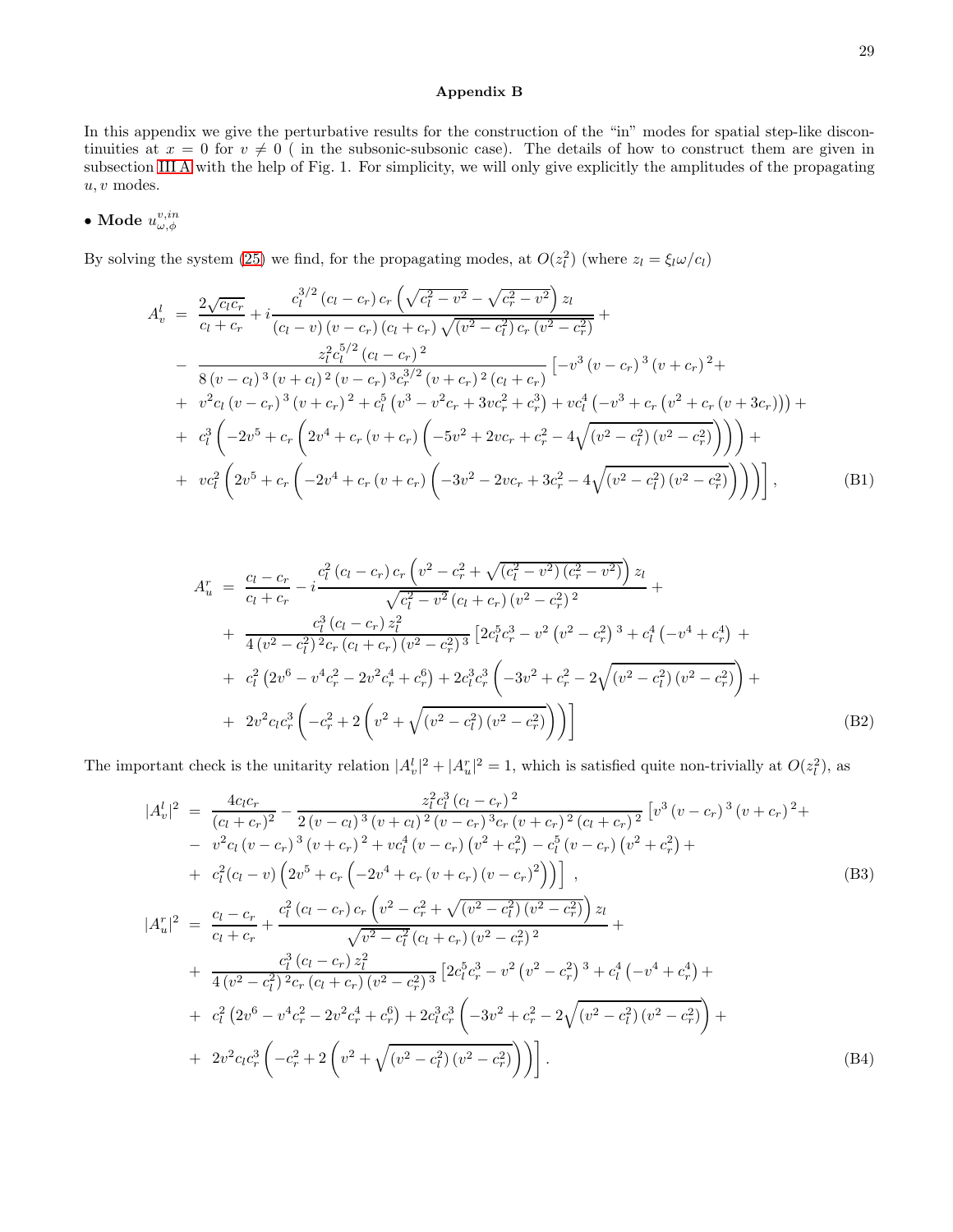## $\bullet$  Modes  $u^{uin}_{\omega,\phi}$

The construction proceeds from Eq [\(32\)](#page-6-0), which gives, at  $O(z_l^2)$ 

$$
A_v^l = \frac{c_r - c_l}{c_l + c_r} - i \frac{c_l^3 (c_l - c_r) \left(\sqrt{c_l^2 - v^2} - \sqrt{c_r^2 - v^2}\right) z_l}{(c_l^2 - v^2)^{3/2} (c_l + c_r) \sqrt{c_r^2 - v^2}} +
$$
  
+ 
$$
\frac{c_l^3 (c_l - c_r) z_l^2}{4(c_l^2 - v^2)^{3/2} (c_l + c_r) (v^2 - c_r^2)^2} \left[ -v^4 (v^2 - c_r^2)^2 + v^4 c_l^2 (3v^2 - c_r^2) + 2c_l^5 c_r (c_r^2 - v^2) + c_l^6 (v^2 + c_r^2) + c_l^4 (-3v^4 - 2v^2 c_r^2 + c_r^4) + 2c_l^3 c_r (c_r^2 - v^2) \left(c_r^2 - 2 \left(v^2 + \sqrt{(v^2 - c_l^2)(v^2 - c_r^2)}\right)\right)\right], \quad (B5)
$$
  

$$
A_u^r = \frac{2\sqrt{c_l c_r}}{c_l + c_r} - i \frac{c_l^3 \sqrt{c_r} (c_l - c_r) \left(\sqrt{c_l^2 - v^2} - \sqrt{c_r^2 - v^2}\right) z_l}{(v + c_l)^{3/2} (v + c_r) (c_l + c_r) \sqrt{c_l (c_l - v) (c_r^2 - v^2)}} +
$$
  
+ 
$$
\frac{c_l^{5/2} (c_l - c_r)^{2} z_l^2}{8(v - c_l)^2 (v + c_l)^{3} (v - c_r)^{2} c_l^{3/2} (v + c_r)^{3} (c_l + c_r)} \left[v^3 (v - c_r)^2 (v + c_r)^3 +
$$
  
+ 
$$
v^2 c_l (v - c_r)^2 (v + c_r)^3 + c_l^5 (v^3 + c_r (v^2 + 3v c_r - c_r^2)) + v c_l^4 (v^3 + c_r (v^2 - v c_r + 3c_r^2)) +
$$
  
- 
$$
v c_l^2 \left(2v^5 + c_r \left(2v^4 - (v - c_r)c_r \left(3v^2 - 2v c_r - 3c_r^2 + 4\sqrt{(v^2 - c_l^2)(v^2 - c_r^2)}\right)\right)\right) +
$$
  
-

The unitarity relation  $|A_v^l|^2 + |A_u^r|^2 = 1$  is again non trivially satisfied at  $O(z_l^2)$ , being

$$
|A_v^l|^2 = \left(\frac{c_r - c_l}{c_l + c_r}\right)^2 - \frac{z_l^2 c_l^3 (c_l - c_r)^2}{2 (v^2 - c_l^2)^3 c_r (c_l + c_r)^2 (v^2 - c_r^2)^2} \left[v^4 (v^2 - c_r^2)^2 + v^4 c_l^2 (c_r^2 - 3v^2) + \right. \\ - c_l^6 (v^2 + c_r^2) + c_l^4 (3v^4 + 2v^2 c_r^2 - c_r^4)\right],
$$
\n
$$
|A_u^r|^2 = \frac{4c_l c_r}{(c_l + c_r)^2} + \frac{z_l^2 c_l^3 (c_l - c_r)^2}{2 (v - c_l)^2 (v + c_l)^3 (v - c_r)^2 c_r (v + c_r)^3 (c_l + c_r)^2} \left[v^3 (v - c_r)^2 (v + c_r)^3 + \right. \\ + v^2 c_l (v - c_r)^2 (v + c_r)^3 + v c_l^4 (v + c_r) (v^2 + c_r^2) + c_l^5 (v + c_r) (v^2 + c_r^2) + \left. c_l^2 (c_l + v) \left(-2v^5 + c_r \left(-2v^4 - (v - c_r)c_r (v + c_r)^2\right)\right)\right].
$$
\n(B8)

#### Appendix C

In this appendix we extend the leading order results of the calculations of the amplitudes of the propagating modes  $u^{3,in}_{\omega,\phi}$  and  $u^{4,in*}_{\omega,\phi}$ , in the case of the subsonic-supersonic spatial step-like discontinuity. With these, we are able to check the unitarity relations.

## $\bullet$  Modes  $u^{4in*}_{\omega,\phi}$

The amplitudes depicted in Fig. 4 are:

$$
A_u^{r'} = \frac{\sqrt{2c_r}(v^2 - c_l^2)^{3/4}(v + c_r)}{c_l\sqrt{z_l}(c_r^2 - c_l^2)\sqrt{c_r^2 - v^2}} \left(\sqrt{c_r^2 - v^2} - i\sqrt{v^2 - c_l^2}\right) + (A + iB)\sqrt{z_l} ,\qquad (C1)
$$

$$
A_v^{l'} = \frac{(v^2 - c_l^2)^{3/4}(v + c_r)}{c_l^{3/2}\sqrt{2z_l}(c_l + c_r)\sqrt{c_r^2 - v^2}} \left(\sqrt{c_r^2 - v^2} - i\sqrt{v^2 - c_l^2}\right) + (C + iD)\sqrt{z_l} ,\qquad (C2)
$$

$$
A_u^{l'} = \frac{(v^2 - c_l^2)^{3/4}(v + c_r)}{c_l^{3/2}\sqrt{2z_l}(c_l - c_r)\sqrt{c_r^2 - v^2}} \left(\sqrt{c_r^2 - v^2} - i\sqrt{v^2 - c_l^2}\right) + (E + iF)\sqrt{z_l} \tag{C3}
$$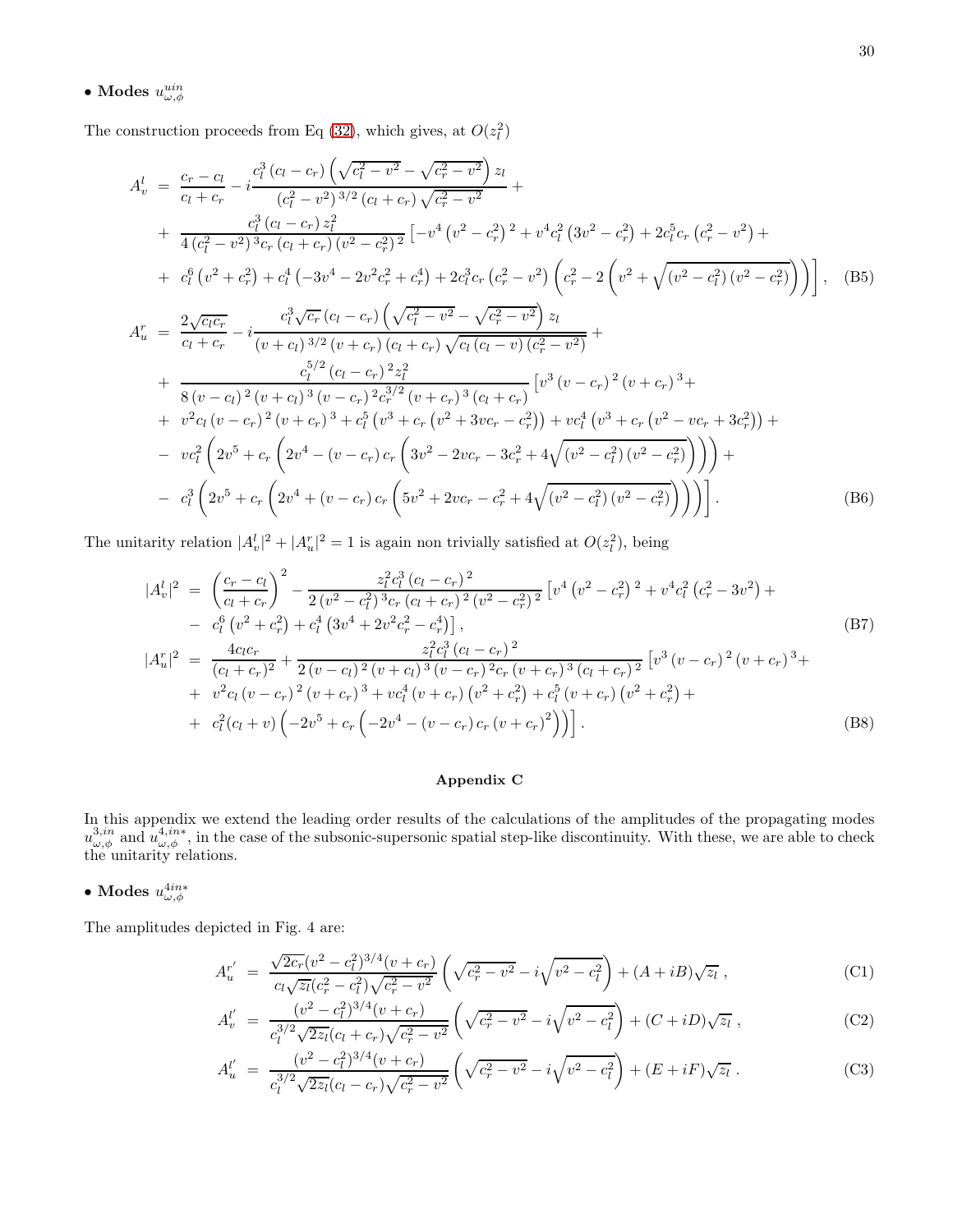where

$$
A = \frac{\left(-8v^6 + 2vc_l^4\left(-2v + c_r\right) + 2v^2c_r\left(v^3 + 4v^2c_r - 2c_r^3\right) + c_l^2\left(7v^4 - c_r\left(4v^3 - 2v^2c_r + c_r^3\right)\right)\right)c_l\sqrt{c_rz_l}}{2\sqrt{2}v\left(v^2 - c_l^2\right)^{3/4}\left(v - c_r\right)^2\left(v + c_r\right)\left(c_l^2 - c_r^2\right)}\,,\tag{C4}
$$

$$
B = -\frac{\left(8v^3 + 6v^2c_r + c_l^2\left(-v + c_r\right)\right)c_l\sqrt{c_r\left(-v^2 + c_r^2\right)z_l}}{2\sqrt{2}v\left(v^2 - c_l^2\right)^{1/4}\left(v^2 - c_r^2\right)\left(c_l^2 - c_r^2\right)}\,,\tag{C5}
$$

$$
C = \frac{1}{4\sqrt{2}v(v^2 - c_l^2)^{3/4}(v - c_r)^2(v + c_r)(c_l + c_r)} \Big[ 8v^6 + 2v^2c_l^4 + 2vc_lc_r^2(v^2 - c_r^2) + 2vc_l^3(-v^2 + c_r^2) + \frac{c_l^2(-7v^4 + 2v^3c_r + 2v^2c_r^2 - 2vc_r^3 + c_r^4) + 2v^2c_r(-v^3 + c_r(-4v^2 + c_r(v + c_r))) \Big] \sqrt{c_lz_l} ,
$$
\n(C6)

+ 
$$
c_l^2(-7v^4 + 2v^3c_r + 2v^2c_r^2 - 2vc_r^3 + c_r^4) + 2v^2c_r(-v^3 + c_r(-4v^2 + c_r(v + c_r)))\bigg]\sqrt{c_1z_l}
$$
,  
\n
$$
D = -\frac{(8v^3 + 6v^2c_r + c_l^2(-v + c_r))\sqrt{c_lz_l}}{4\sqrt{2}v(v^2 - c_l^2)^{1/4}(c_l + c_r)\sqrt{(-v^2 + c_r^2)}},
$$
\n(C7)

$$
E = \frac{1}{4\sqrt{2}v(v^2 - c_l^2)^{3/4}(v - c_r)^2(c_l - c_r)(v + c_r)} \Big[ 8v^6 + v^2c_l^2(-7v^2 + 2c_l(v + c_l)) + \Big]
$$
(C8)

+ 
$$
2v^3(-v^2 + c_l^2)c_r - 2v(4v^3 + c_l(v^2 - vc_l + c_l^2))c_r^2 + 2v(v^2 - c_l^2)c_r^3 + (2v^2 + 2vc_l + c_l^2)c_r^4\big)\sqrt{c_lz_l}
$$
,  
\n $(8v^3 + 6v^2c_r + c_l^2(-v + c_r))\sqrt{c_lz_l}$ 

$$
F = -\frac{\left(8v^3 + 6v^2c_r + c_l^2\left(-v + c_r\right)\right)\sqrt{c_l z_l}}{4\sqrt{2}v\left(v^2 - c_l^2\right)^{1/4}\left(c_l - c_r\right)\sqrt{\left(-v^2 + c_r^2\right)}}\,. \tag{C9}
$$

Their squared modulus read

$$
|A_2^{r'}|^2 = \frac{2c_r(v^2 - c_l^2)^{3/2}(v + c_r)}{c_l^2 z_l(c_l^2 - c_r^2)(v - c_r)} + G,
$$
\n(C10)

$$
|A_1^{l'}|^2 = \frac{(v^2 - c_l^2)^{3/2}(v + c_r)(c_r - c_l)}{2c_l^3 z_l(c_l + c_r)(c_r - v)} + H,
$$
\n(C11)

$$
|(A_2^l)^{\Omega<0}|^2 = \frac{(v^2 - c_l^2)^{3/2}(v + c_r)(c_l + c_r)}{2c_l^3 z_l(c_l - c_r)(v - c_r)} + I,
$$
\n(C12)

where

$$
G = \frac{c_r \left(-2v^4 + 4v^2c_r^2 + c_l^2 \left(-3v^2 + c_r^2\right)\right)}{v \left(v - c_r\right)^2 \left(-c_l^2 + c_r^2\right)}\,,\tag{C13}
$$

$$
H = \frac{(c_l - c_r) (2v^4 - 2v^2 c_r (v + c_r) + c_l^2 (v^2 + 2vc_r - c_r^2) + 2vc_l (-v^2 + c_r^2))}{4vc_l (v - c_r)^2 (c_l + c_r)},
$$
\n(C14)

$$
I = \frac{(c_l + c_r) (2v^4 - 2v^2 c_r (v + c_r) + 2vc_l (v^2 - c_r^2) + c_l^2 (v^2 + 2vc_r - c_r^2))}{4vc_l (v - c_r)^2 (c_l - c_r)}.
$$
(C15)

The above amplitudes satisfy the unitarity condition  $|A_u^{r^\prime}|$  $|_{u}^{r'}|^{2}+|A_{v}^{l'}|$  $|u'_v|^2 - |A_u^{l'}|$  $|u''_u|^2 = -1$  at this perturbative level.

# $\bullet$  Modes  $u^{3,in}_{\omega,\phi}$

The amplitudes sketched in Fig. [4](#page-10-0) turn out to be

$$
A_u^R = \frac{\sqrt{2c_r}(v^2 - c_l^2)^{3/4}(v + c_r)}{c_l\sqrt{z_l}(c_r^2 - c_l^2)\sqrt{c_r^2 - v^2}} \left(\sqrt{c_r^2 - v^2} + i\sqrt{v^2 - c_l^2}\right) - (A - iB)\sqrt{z_l} \tag{C16}
$$

$$
A_v^L = \frac{(v^2 - c_l^2)^{3/4}(v + c_r)}{c_l^{3/2}\sqrt{2z_l}(c_l + c_r)\sqrt{c_r^2 - v^2}} \left(\sqrt{c_r^2 - v^2} + i\sqrt{v^2 - c_l^2}\right) - (C - D)\sqrt{z_l} ,\qquad (C17)
$$

$$
A_u^L = \frac{(v^2 - c_l^2)^{3/4}(v + c_r)}{c_l^{3/2}\sqrt{2z_l}(c_l - c_r)\sqrt{c_r^2 - v^2}} \left(\sqrt{c_r^2 - v^2} + i\sqrt{v^2 - c_l^2}\right) - (E - iF)\sqrt{z_l} \,,\tag{C18}
$$